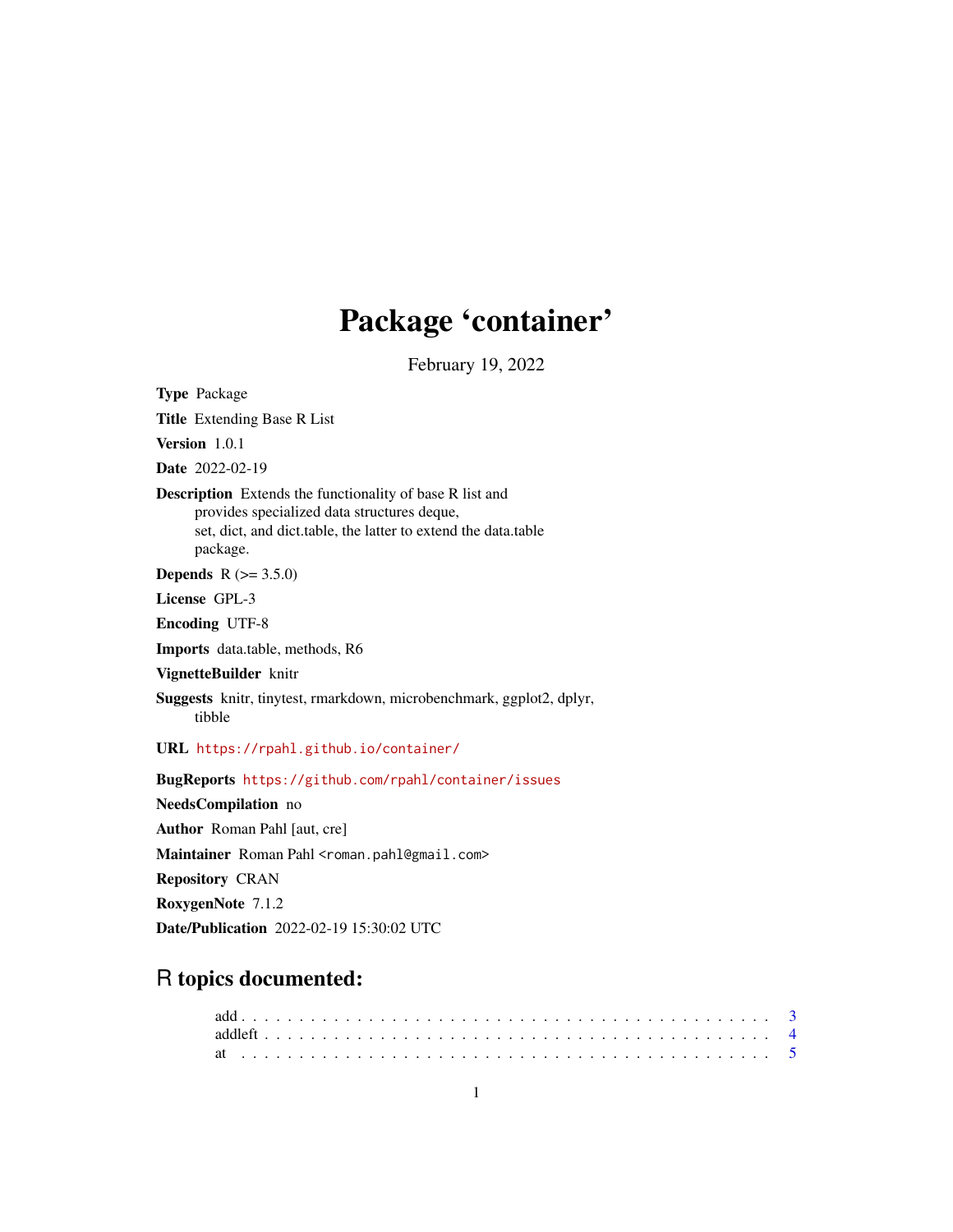|          | 6  |
|----------|----|
|          | 8  |
|          | 9  |
|          | 10 |
|          | 17 |
|          | 24 |
|          | 25 |
|          | 26 |
|          | 27 |
|          | 28 |
|          | 29 |
|          | 31 |
|          | 33 |
|          | 37 |
|          | 42 |
|          | 44 |
|          | 45 |
|          | 46 |
|          | 47 |
|          | 48 |
|          | 49 |
|          | 50 |
|          | 53 |
|          | 55 |
|          | 56 |
|          | 58 |
| OpsLogic | 59 |
|          | 59 |
|          | 61 |
|          | 62 |
|          | 63 |
|          | 64 |
| pop      | 66 |
|          | 67 |
|          | 69 |
|          | 70 |
|          | 72 |
|          | 73 |
|          | 74 |
|          | 76 |
|          | 78 |
|          | 79 |
|          |    |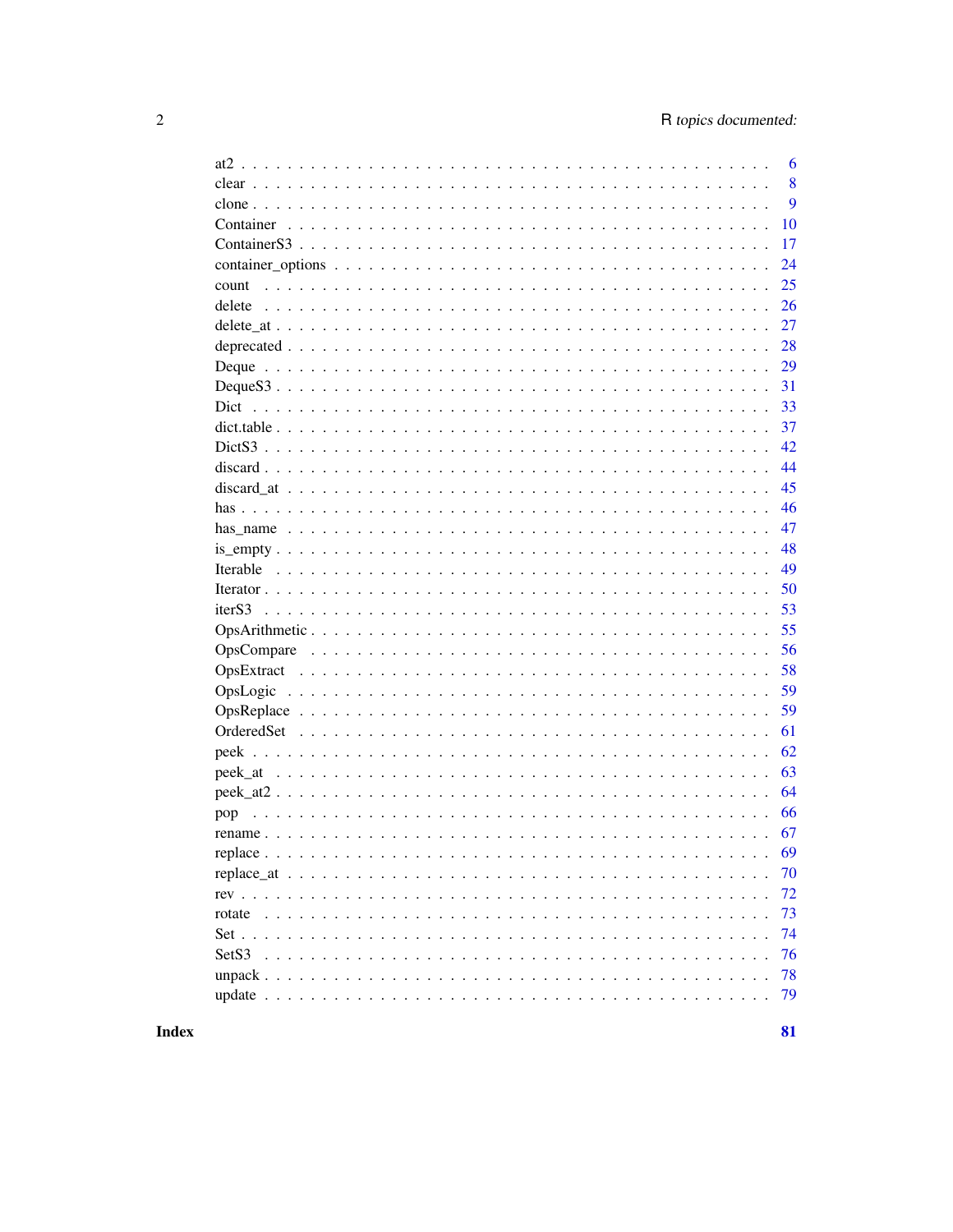<span id="page-2-1"></span><span id="page-2-0"></span>

#### <span id="page-2-2"></span>Description

Add elements to container-like objects.

## Usage

```
add(.x, \ldots)ref\_add(.x, ...)## S3 method for class 'Container'
add(x, \ldots)## S3 method for class 'Container'
ref\_add(.x, ...)## S3 method for class 'Dict'
add(x, \ldots)## S3 method for class 'Dict'
ref\_add(.x, ...)## S3 method for class 'dict.table'
add(.x, ...)
## S3 method for class 'dict.table'
ref\_add(.x, \ldots)
```
## Arguments

| . х      | an R object of the respective class. |
|----------|--------------------------------------|
| $\cdots$ | elements to be added.                |

## Value

For [Container,](#page-9-1) an object of class [Container](#page-9-1) (or one of the respective derived classes). For [dict.table](#page-36-1) an object of class [dict.table.](#page-36-1)

## Note

While [add](#page-2-1) uses copy semantics [ref\\_add](#page-2-2) works by reference.

If .x is a [Container,](#page-9-1) [Set](#page-73-1) or [Deque](#page-28-1) object, the elements being added can (but must not) be named.

If .x is a [Dict](#page-32-1) or [dict.table](#page-36-1) object, all elements *must* be of the form key = value. If one of the keys already exists, an error is given.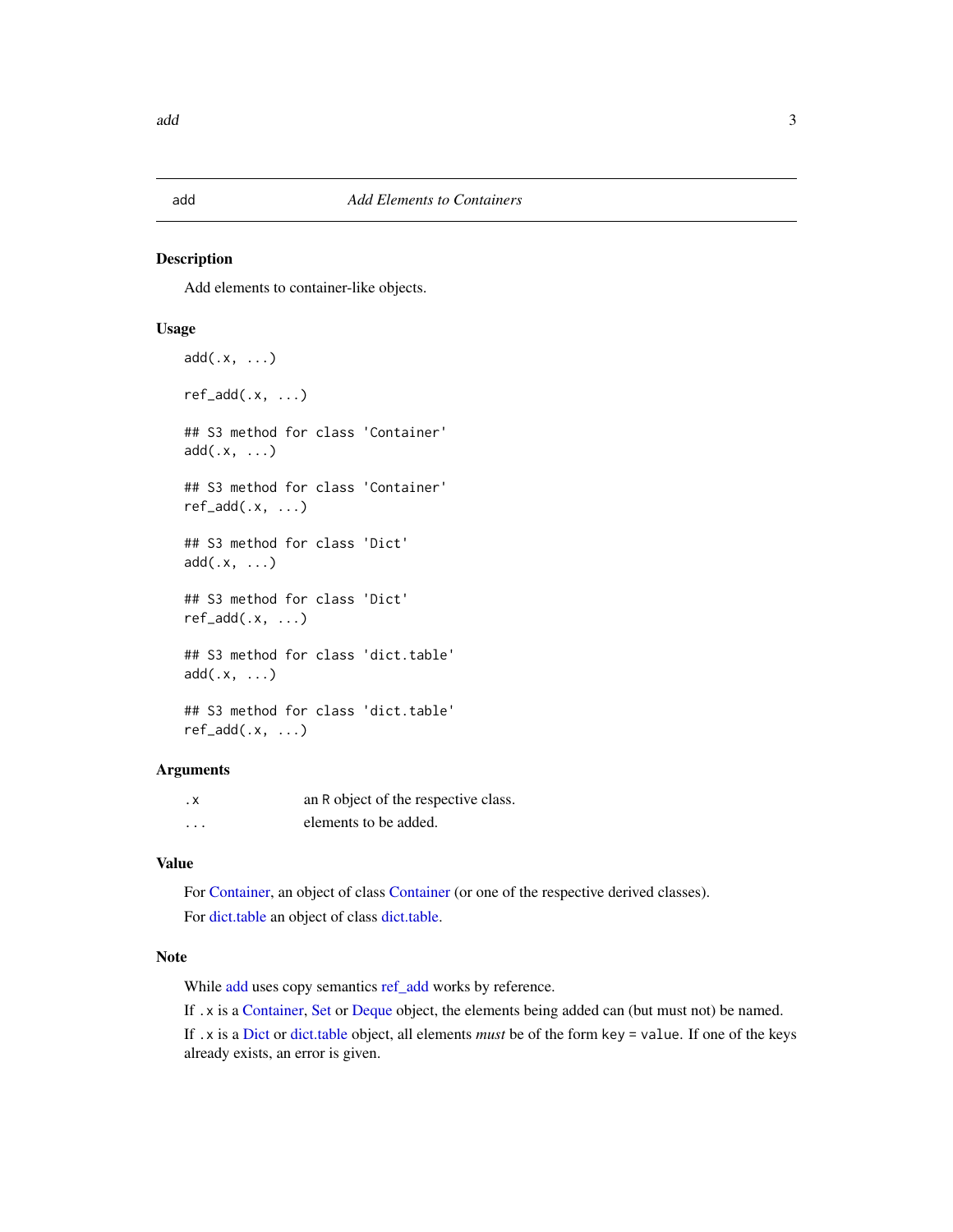## Examples

```
co = container(1)add(co, 1, b = 2, c = container(1:3))s = setnew(1)add(s, 1, 1, b = 2, "1", co = container(1, 1))d = dict(a = 1)add(d, b = 2, co = container(1:3))## Not run:
add(d, a = 7:9) # key 'a' already in Dict
## End(Not run)
\text{dit} = \text{dict}.\text{table}(a = 1:3)add(dit, b = 3:1, d = 4:6)## Not run:
add(dit, a = 7:9) # column 'a' already exists
## End(Not run)
\text{dit} = \text{dict}.\text{table(a = 1:3)}add(dit, b = 3:1, d = 4:6)## Not run:
add(dit, a = 7:9) # column 'a' already exists
## End(Not run)
```
<span id="page-3-1"></span>addleft *Add Elements to the Left of Deques*

## <span id="page-3-2"></span>Description

Add elements to left side of [Deque](#page-28-1) objects.

#### Usage

```
addleft(.x, ...)
ref_addleft(.x, ...)
## S3 method for class 'Deque'
addleft(x, ...## S3 method for class 'Deque'
ref_addleft(.x, ...)
```
<span id="page-3-0"></span>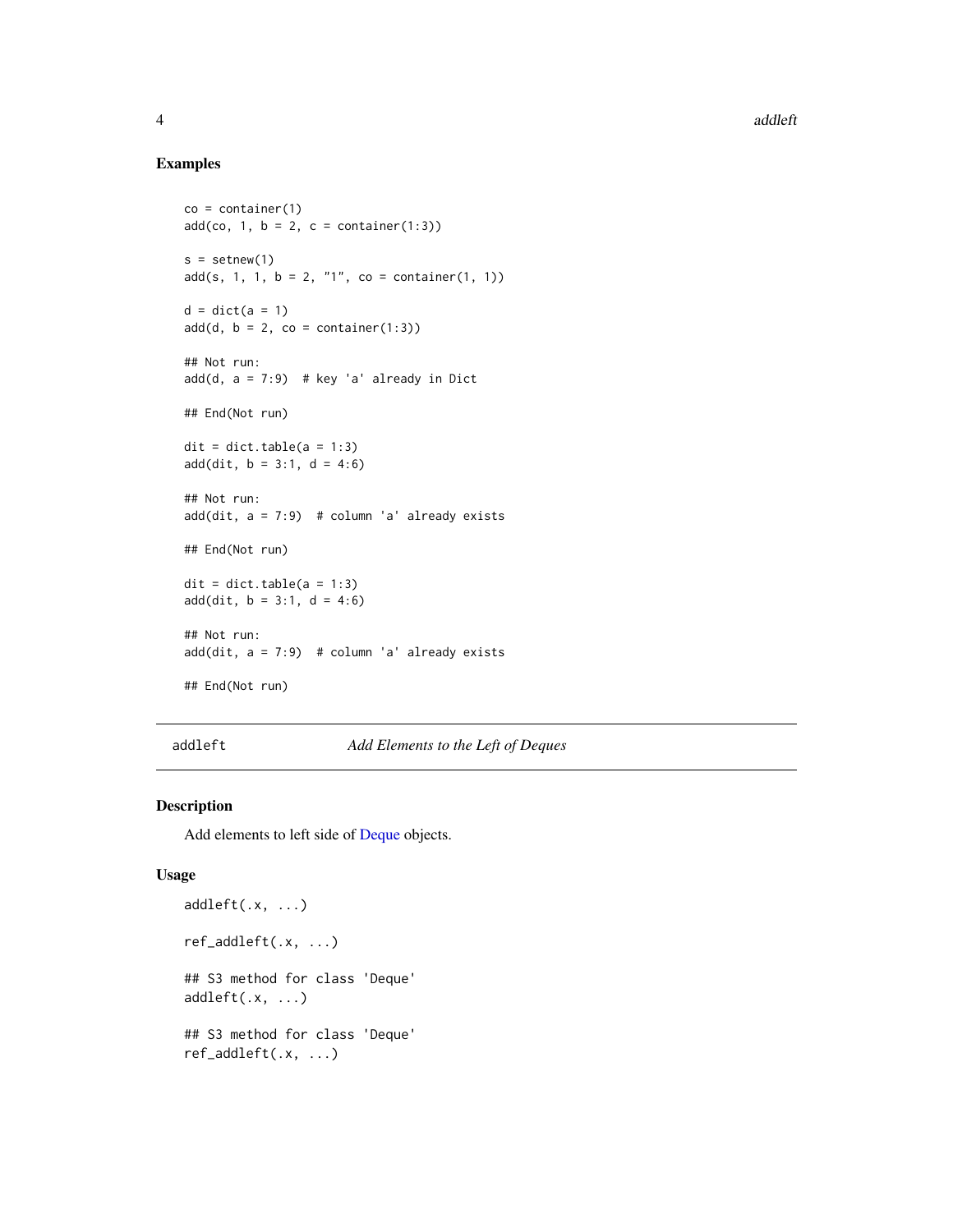#### <span id="page-4-0"></span>Arguments

| . х | a [Deque] object      |
|-----|-----------------------|
| .   | elements to be added. |

## Value

For [Deque,](#page-28-1) an object of class [Deque](#page-28-1) with the elements being added to the left of .x.

#### Note

While [addleft](#page-3-1) uses copy semantics [ref\\_addleft](#page-3-2) work by reference.

#### Examples

 $d = \text{deque}(0)$  $add(d, a = 1, b = 2)$  #  $|0, a = 1, b = 2|$  $addleft(d, a = 1, b = 2)$  #  $|b = 2, a = 1, 0|$ 

#### at *Extract Elements Safely*

#### Description

Extract parts of a Container at given indices. If an index is invalid, an error is signaled. If given as a string, the element matching the name is returned. If there are two or more identical names, the value of the first match (i.e. *leftmost* element) is returned. Indices can be letters or numbers, or both at the same time.

#### Usage

```
at(.x, \ldots)## S3 method for class 'Container'
at(.x, \ldots)## S3 method for class 'dict.table'
at(.x, \ldots)
```
## Arguments

| . х      | an R object of the respective class. |
|----------|--------------------------------------|
| $\cdots$ | indices of elements to be extracted  |

## Value

For Container, returns the values at the given indidces. For dict.table, returns the columns at the given indices.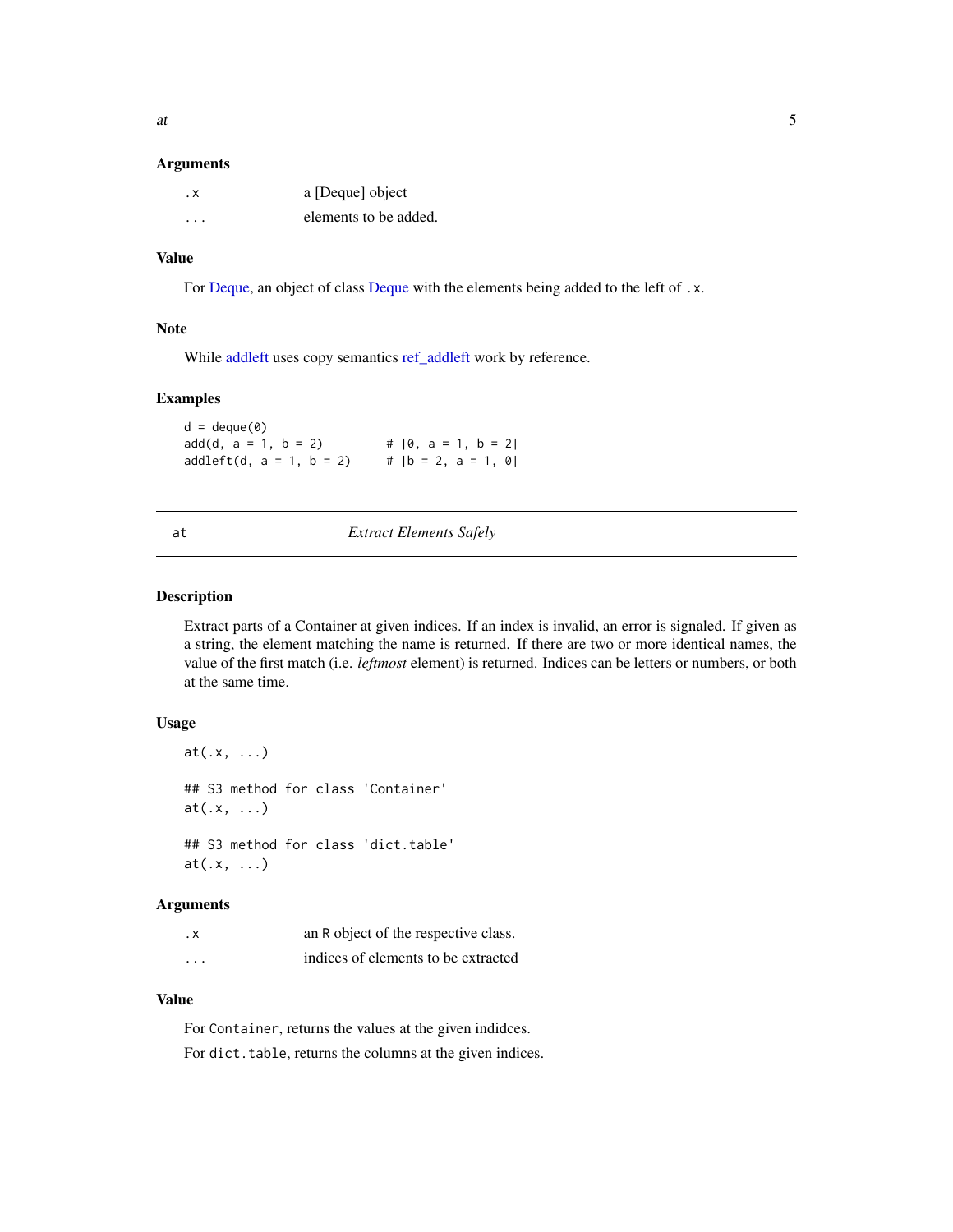## <span id="page-5-0"></span>See Also

[peek\\_at\(\)](#page-62-1) for less strict extraction

## Examples

```
# Container
co = container(a = 1, 2, b = 3, 4)at(co, 1:3)
at(co, "a", "b", 2)
## Not run:
at(co, "x") # index 'x' not found
at(co, 1:10) # index 5 exceeds length of Container
## End(Not run)
# Dict
d = dict(a = 1, b = 3)at(d, 1:2)
at(d, "a", 2)
## Not run:
at(d, "x") # index 'x' not found
at(d, 1:3) # index 5 exceeds length of Dict
## End(Not run)
# dict.table
dit = dict.table(a = 1:3, b = 4:6)
at(dit, "a")
at(dit, 2)
at(dit, "a", 2)
## Not run:
at(dit, "x") # index 'x' not found
at(dit, 1:3) # index 3 exceeds length of dict.table
## End(Not run)
```
<span id="page-5-1"></span>at2 *Extract Single Elements Safely*

#### Description

Extracts the value of a Container at the given index. If the index is invalid, an error is signaled. If given as a string, the element matching the name is returned. If there are two or more identical names, the value of the first match (i.e. *leftmost* element) is returned. Extract value at index. If index is invalid or not found, an error is signaled. If given as a string, the element matching the name is returned. If there are two or more identical names, the value of the first match (i.e. *leftmost* element) is returned.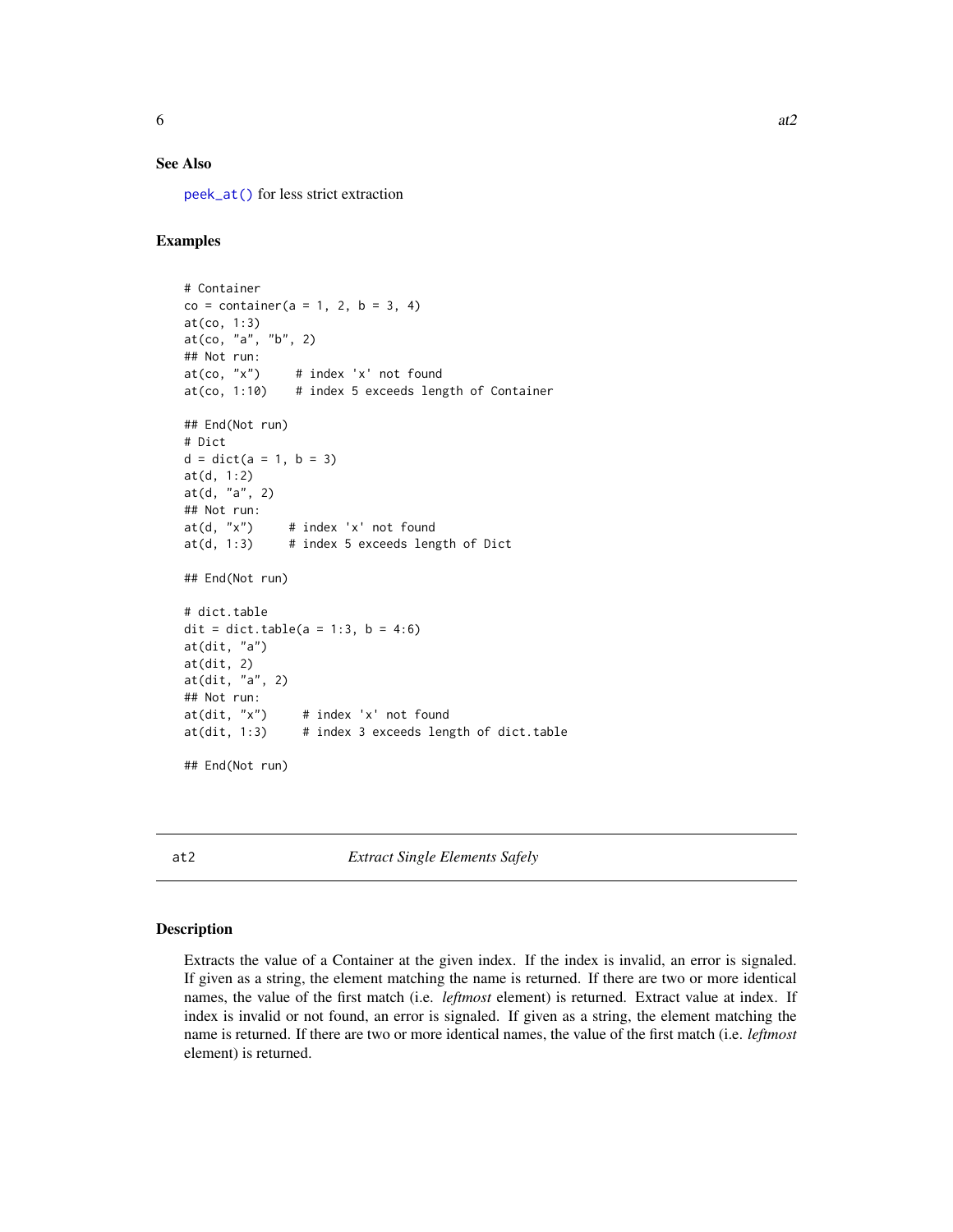## Usage

```
at2(x, \ldots)## S3 method for class 'Container'
at2(x, index, ...)## S3 method for class 'dict.table'
at2(x, index, ...)
```
## Arguments

| X       | an R object of the respective class.                    |
|---------|---------------------------------------------------------|
| $\cdot$ | other arguments passed to or from methods.              |
| index   | character name or numeric position of the sought value. |

## Value

For Container, returns the value at the given index.

For dict.table, returns the column at the given index or signals an error if not found.

## See Also

[peek\\_at2\(\)](#page-63-1) for less strict extraction

```
# Container
co = container(a = 1, 2, b = 3, 4)at2(co, 1)
at2(co, "a")
at2(co, 2)
## Not run:
at2(co, 'x") # index 'x' not found
at2(co, 5) # index 5 exceeds length of Container
## End(Not run)
# Dict
d = dict(a = 1, b = 3)at2(d, 1)
at2(d, "a")
at2(d, 2)
## Not run:<br>at2(d, "x")
               # index 'x' not found
at2(d, 5) # index 5 exceeds length of Dict
## End(Not run)
# dict.table
dit = dict.table(a = 1:3, b = 4:6)
```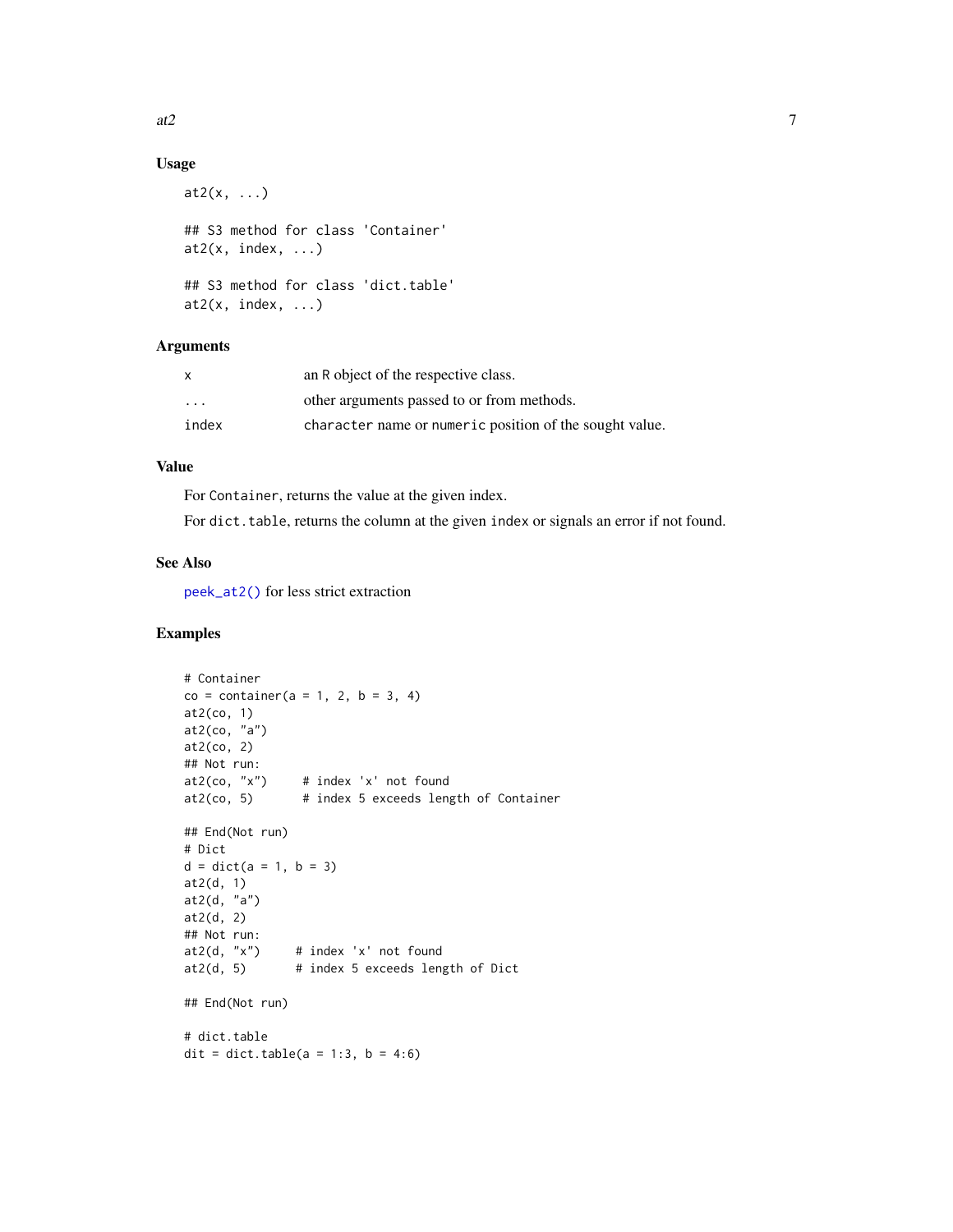<span id="page-7-0"></span>8 clear to the contract of the contract of the contract of the contract of the contract of the contract of the contract of the contract of the contract of the contract of the contract of the contract of the contract of the

```
at2(dit, 1)
at2(dit, "a")
at2(dit, 2)
## Not run:
at2(dit, "x") # index 'x' not found<br>at2(dit, 5) # index 5 exceeds leng
                      # index 5 exceeds length of dict.table
## End(Not run)
```
clear *Clear a Container*

## Description

Removes all elements from the container object.

## Usage

clear(x)

ref\_clear(x)

## S3 method for class 'Container' clear(x)

## S3 method for class 'Container' ref\_clear(x)

## S3 method for class 'dict.table' clear(x)

## S3 method for class 'dict.table' ref\_clear(x)

#### Arguments

x any R object.

## Value

For [Container,](#page-9-1) an object of class [Container](#page-9-1) (or one of the respective derived classes). For [dict.table](#page-36-1) an object of class [dict.table.](#page-36-1)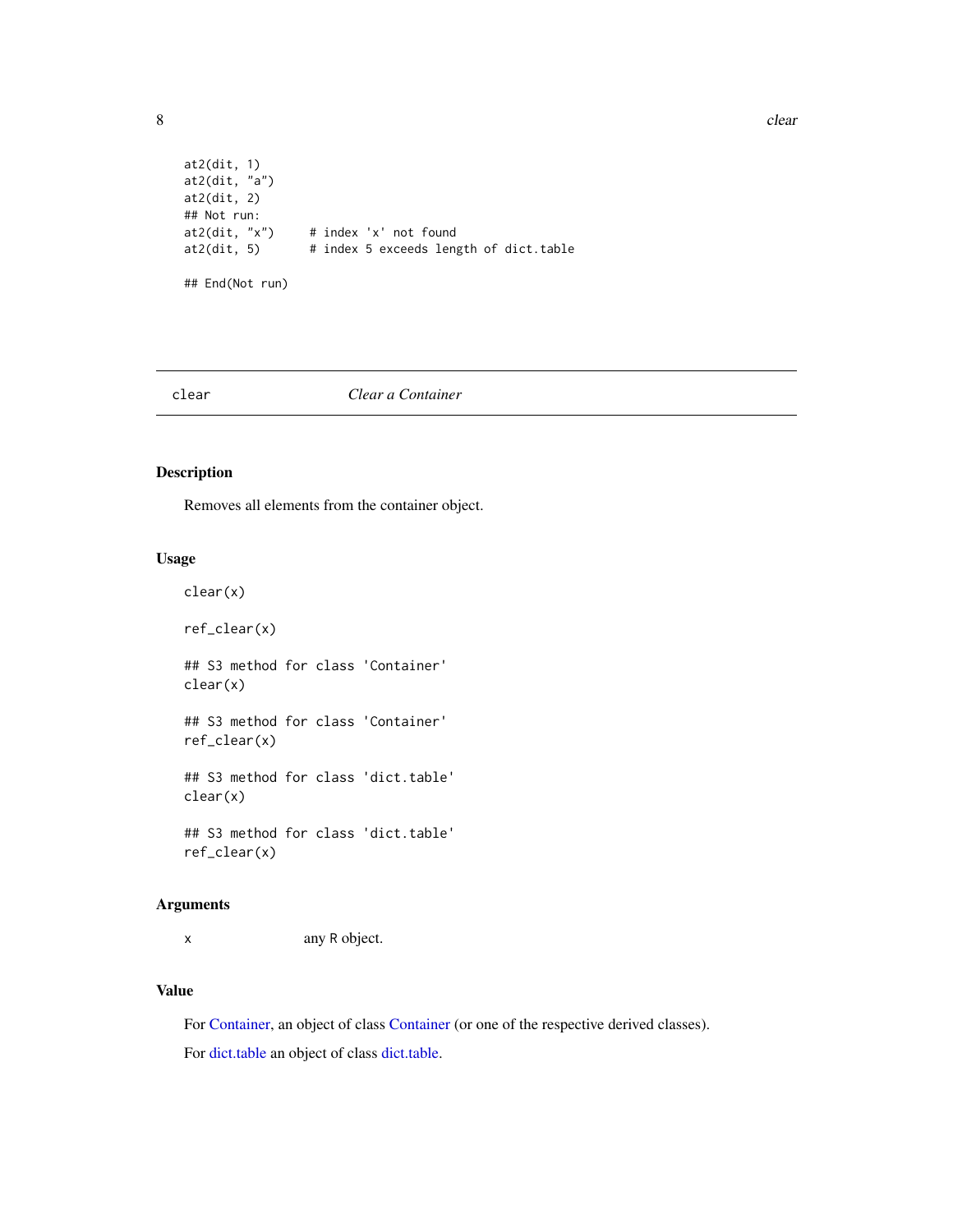#### <span id="page-8-0"></span>clone 99

## Examples

```
co = container(1, 2, mean)clear(co)
co
ref_clear(co)
co
\text{dit} = \text{dict_table}(a = 1, b = 2)clear(dit)
dit # original was not touched
ref_clear(dit)
dit # original was cleared
```
clone *Clone an Object*

## Description

Creates a copy of the object.

## Usage

clone(x)

## S3 method for class 'Container' clone(x)

## S3 method for class 'dict.table' clone(x)

## Arguments

x any R object.

## Value

A copy of the object.

```
co = container(1, 2, 3)co2 = clone(co)co == co2d = dict.table(a = 1:2, b = 3:4)d2 = clone(d)ref_clear(d)
print(d2)
```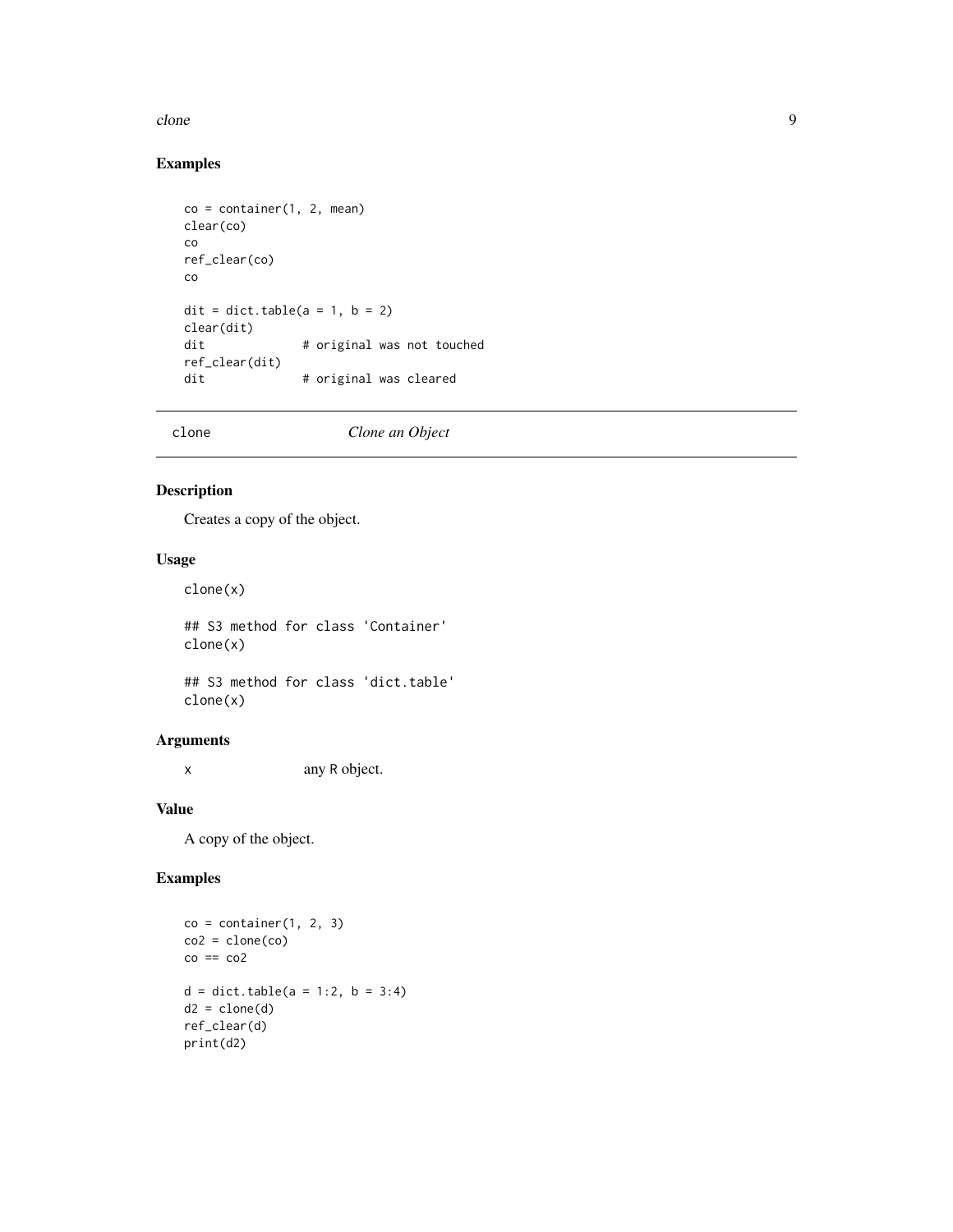<span id="page-9-1"></span><span id="page-9-0"></span>

## Description

This class implements a container data structure with typical member functions to insert, delete and access elements from the container. For the standard S3 interface, see [container\(\)](#page-16-1).

## Details

This class inherits from class [Iterable](#page-48-1) and serves as the base class for [Deque,](#page-28-1) [Set,](#page-73-1) and [Dict.](#page-32-1)

## Super class

[container::Iterable](#page-0-0) -> Container

## **Methods**

#### Public methods:

- [Container\\$new\(\)](#page-10-0)
- [Container\\$add\(\)](#page-10-1)
- [Container\\$at\(\)](#page-10-2)
- [Container\\$at2\(\)](#page-10-3)
- [Container\\$clear\(\)](#page-10-4)
- [Container\\$count\(\)](#page-11-0)
- [Container\\$delete\(\)](#page-11-1)
- [Container\\$delete\\_at\(\)](#page-11-2)
- [Container\\$discard\(\)](#page-11-3)
- [Container\\$discard\\_at\(\)](#page-11-4)
- [Container\\$empty\(\)](#page-11-5)
- [Container\\$get\\_compare\\_fun\(\)](#page-12-0)
- [Container\\$has\(\)](#page-12-1)
- [Container\\$has\\_name\(\)](#page-12-2)
- [Container\\$is\\_empty\(\)](#page-12-3)
- [Container\\$length\(\)](#page-12-4)
- [Container\\$names\(\)](#page-12-5)
- [Container\\$peek\\_at\(\)](#page-12-6)
- [Container\\$peek\\_at2\(\)](#page-13-0)
- [Container\\$pop\(\)](#page-13-1)
- [Container\\$print\(\)](#page-13-2)
- [Container\\$rename\(\)](#page-13-3)
- [Container\\$replace\(\)](#page-13-4)
- [Container\\$replace\\_at\(\)](#page-14-0)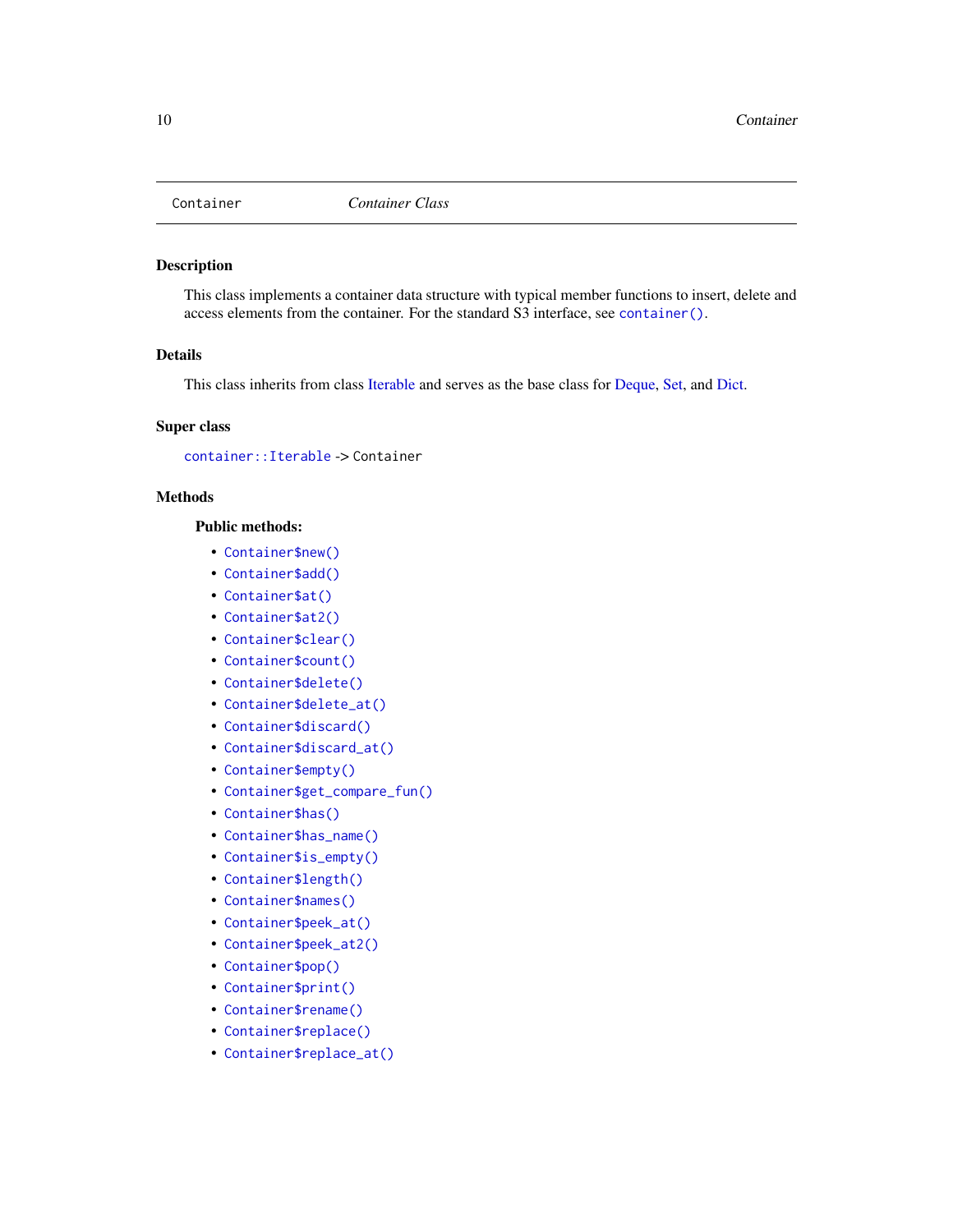- [Container\\$remove\(\)](#page-14-1)
- [Container\\$size\(\)](#page-14-2)
- [Container\\$type\(\)](#page-14-3)
- [Container\\$update\(\)](#page-14-4)
- [Container\\$values\(\)](#page-15-0)
- [Container\\$clone\(\)](#page-15-1)

#### <span id="page-10-0"></span>Method new(): constructor

*Usage:*

Container\$new(...)

*Arguments:*

... initial elements put into the Container

*Returns:* the Container object

#### <span id="page-10-1"></span>Method add(): add element

*Usage:*

```
Container$add(value, name = NULL)
```
*Arguments:*

value value of ANY type to be added to the Container.

name character optional name attribute of the value.

*Returns:* the Container object

<span id="page-10-2"></span>Method at(): Same as at2 (see below) but accepts a vector of indices and always returns a Container object.

*Usage:* Container\$at(index) *Arguments:*

index vector of indices.

*Returns:* Container object with the extracted elements.

<span id="page-10-3"></span>Method at 2(): Extract value at index. If index is invalid or not found, an error is signaled. If given as a string, the element matching the name is returned. If there are two or more identical names, the value of the first match (i.e. *leftmost* element) is returned.

*Usage:*

Container\$at2(index)

*Arguments:*

index Must be a single number  $> 0$  or a string.

*Returns:* If given as a number, the element at the corresponding position, and if given as a string, the element at the corresponding name matching the given string is returned.

<span id="page-10-4"></span>Method clear(): delete all elements from the Container

*Usage:*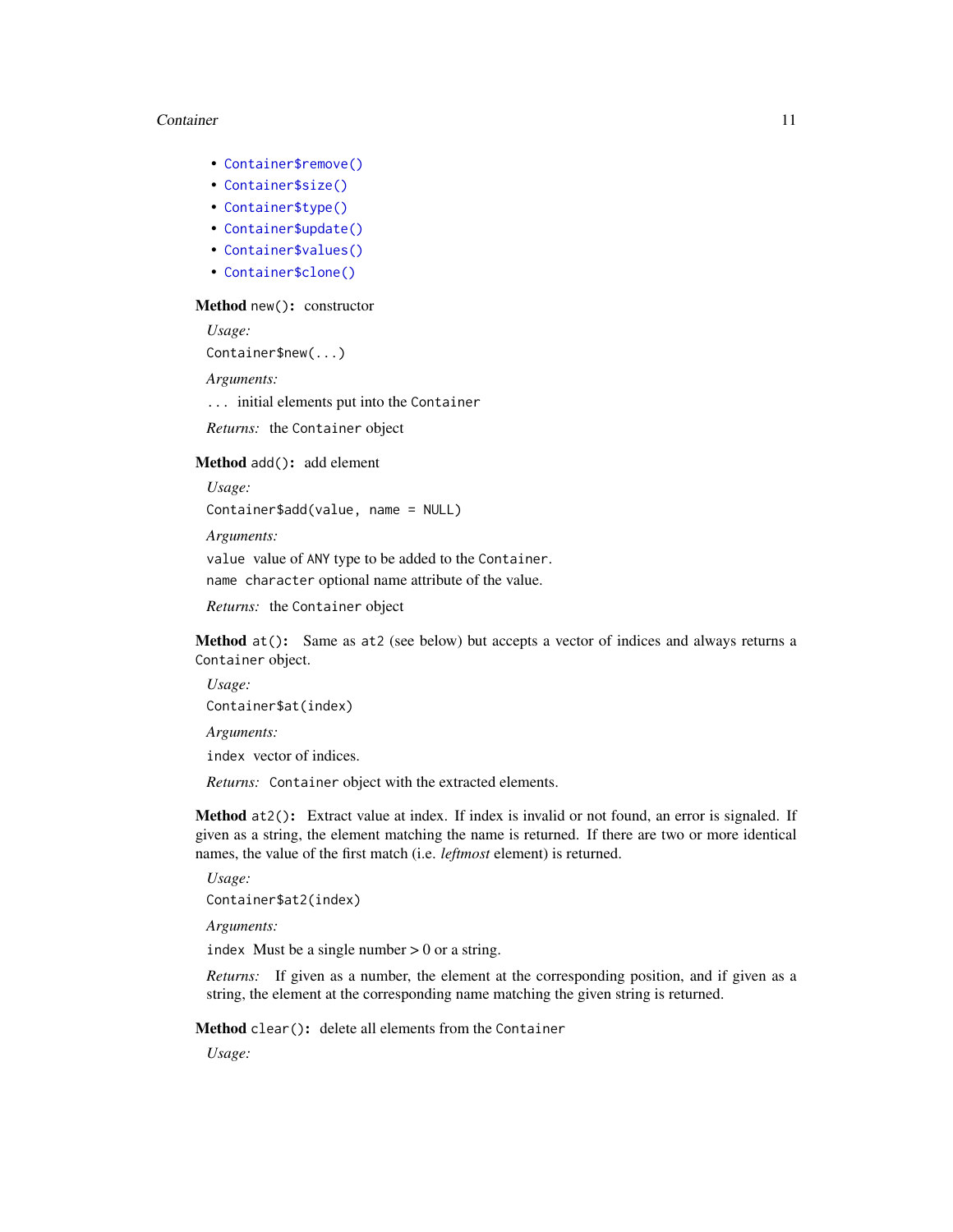Container\$clear()

*Returns:* the cleared Container object

<span id="page-11-0"></span>Method count(): Count number of element occurences.

*Usage:*

Container\$count(elem)

*Arguments:*

elem element to be counted.

*Returns:* integer number of elem occurences in the [Container\(\)](#page-9-1)

<span id="page-11-1"></span>Method delete(): Search for occurence(s) of elem in Container and remove first one that is found. If elem does not exist, an error is signaled.

*Usage:*

Container\$delete(elem)

*Arguments:*

elem element to be removed from the Container.

*Returns:* the Container object

<span id="page-11-2"></span>Method delete\_at(): Delete value at given index. If index is not found, an error is signaled.

*Usage:*

Container\$delete\_at(index)

*Arguments:*

index character or numeric index

*Returns:* the Container object

<span id="page-11-3"></span>Method discard(): Search for occurence(s) of elem in Container and remove first one that is found.

*Usage:*

Container\$discard(elem)

*Arguments:*

elem element to be discarded from the Container. If not found, the operation is ignored and the object is *not* altered.

*Returns:* the Container object

<span id="page-11-4"></span>Method discard\_at(): Discard value at given index. If index is not found, the operation is ignored.

*Usage:*

Container\$discard\_at(index)

*Arguments:*

index character or numeric index

<span id="page-11-5"></span>*Returns:* the Container object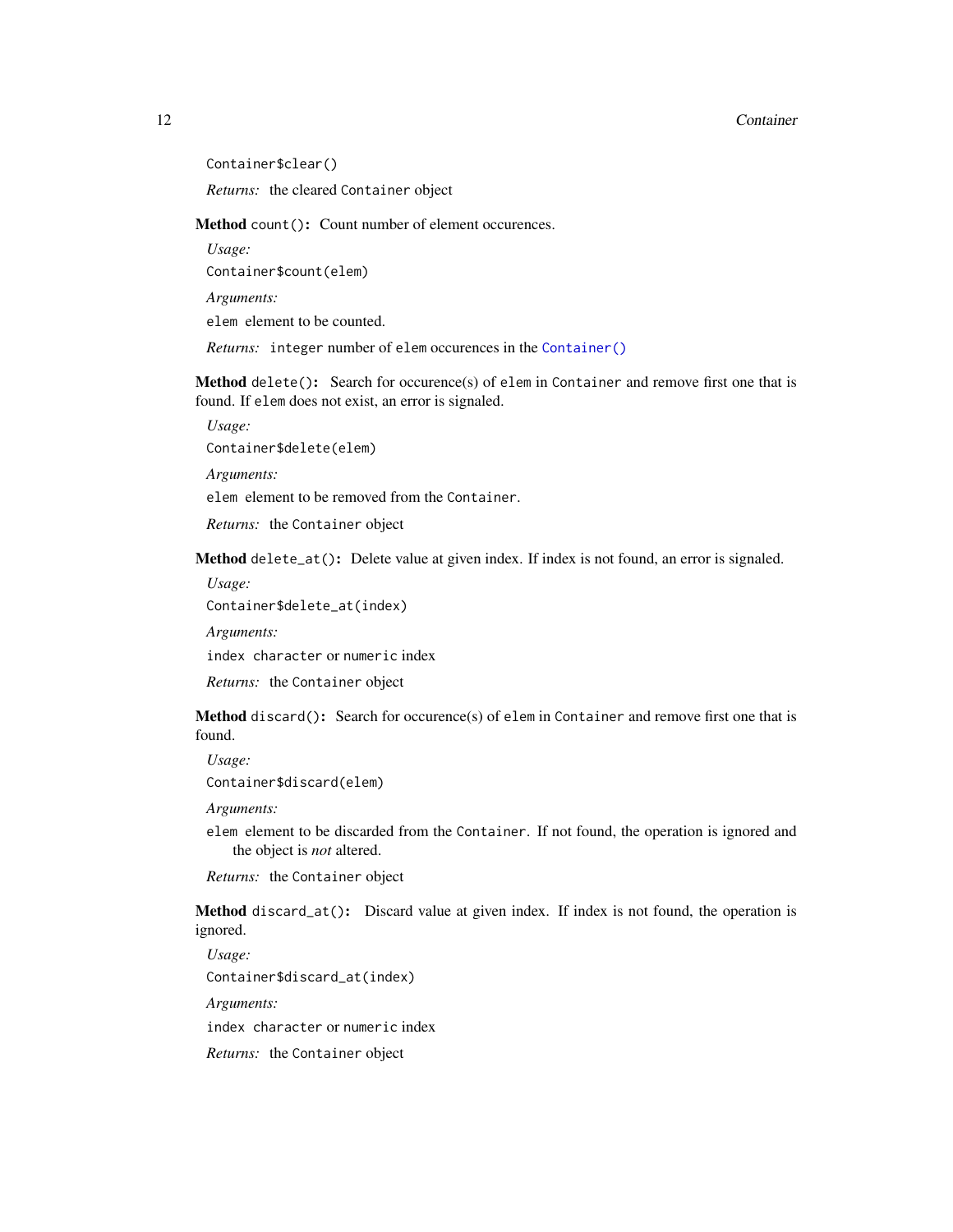Method empty(): This function is deprecated. Use [is\\_empty\(\)](#page-47-1) instead.

*Usage:* Container\$empty()

<span id="page-12-0"></span>Method get\_compare\_fun(): Get comparison function used internally by the Container object to compare elements.

*Usage:* Container\$get\_compare\_fun()

<span id="page-12-1"></span>Method has(): Determine if Container has some element.

*Usage:* Container\$has(elem) *Arguments:* elem element to search for *Returns:* TRUE if Container contains elem else FALSE

<span id="page-12-2"></span>Method has\_name(): Determine if Container object contains an element with the given name. If called with no argument, the function determines whether *any* element is named.

*Usage:* Container\$has\_name(name) *Arguments:* name character the name

*Returns:* TRUE if Container has the name otherwise FALSE

<span id="page-12-3"></span>Method is\_empty(): Check if Container is empty

*Usage:*

```
Container$is_empty()
```
*Returns:* TRUE if the Container is empty else FALSE.

<span id="page-12-4"></span>Method length(): Number of elements of the Container.

*Usage:*

```
Container$length()
```
*Returns:* integer length of the Container, that is, the number of elements it contains.

<span id="page-12-5"></span>Method names(): Names of the elements.

*Usage:*

Container\$names()

*Returns:* character the names of the elements contained in x

<span id="page-12-6"></span>Method peek\_at(): Same as peek\_at2 (see below) but accepts a vector of indices and always returns a Container object.

*Usage:* Container\$peek\_at(index, default = NULL)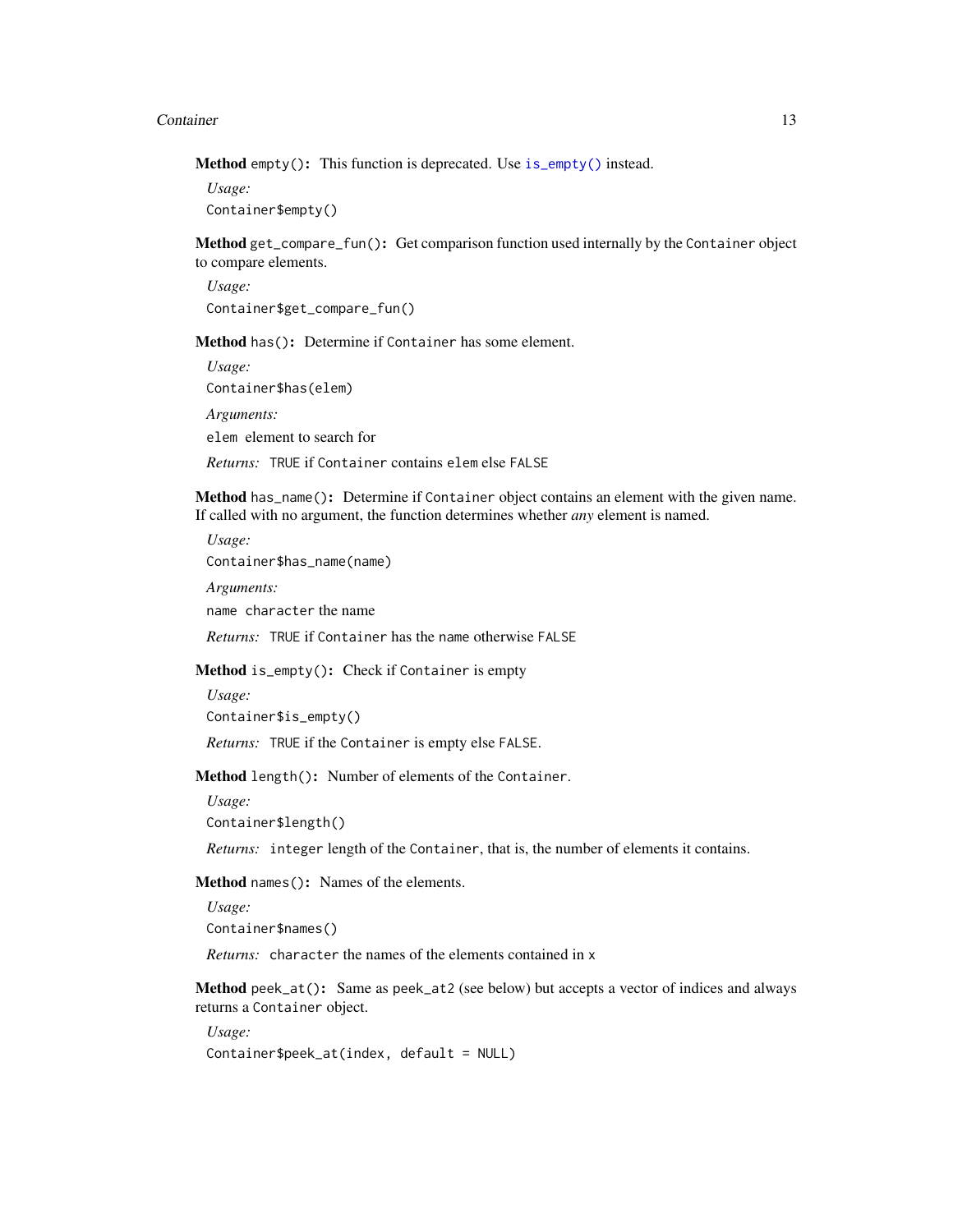*Arguments:*

index vector of indices.

default the default value to return in case the value at index is not found.

*Returns:* Container object with the extracted elements.

<span id="page-13-0"></span>Method peek\_at2(): Peek at index and extract value. If index is invalid, missing, or not not found, return default value.

*Usage:* Container\$peek\_at2(index, default = NULL)

*Arguments:*

index numeric or character index to be accessed.

default the default value to return in case the value at index is not found.

*Returns:* the value at the given index or (if not found) the given default value.

<span id="page-13-1"></span>**Method** pop(): Get value at index and remove it from Container. If index is not found, raise an error.

*Usage:* Container\$pop(index)

*Arguments:*

index Must be a single number  $> 0$  or a string.

*Returns:* If given as a number, the element at the corresponding position, and if given as a string, the element at the corresponding name matching the given string is returned.

<span id="page-13-2"></span>Method print(): Print object representation

*Usage:* Container\$print(...)

*Arguments:*

... further arguments passed to [format\(\)](#page-0-0)

*Returns:* invisibly returns the Container object

<span id="page-13-3"></span>Method rename(): Rename a key in the Container. An error is signaled, if either the old key is not in the Container or the new key results in a name-clash with an existing key.

*Usage:*

Container\$rename(old, new)

*Arguments:*

old character name of key to be renamed.

new character new key name.

*Returns:* the Container object

<span id="page-13-4"></span>Method replace(): Replace one element by another element. Search for occurence of old and, if found, replace it by new. If old does not exist, an error is signaled, unless add was set to TRUE, in which case new is added.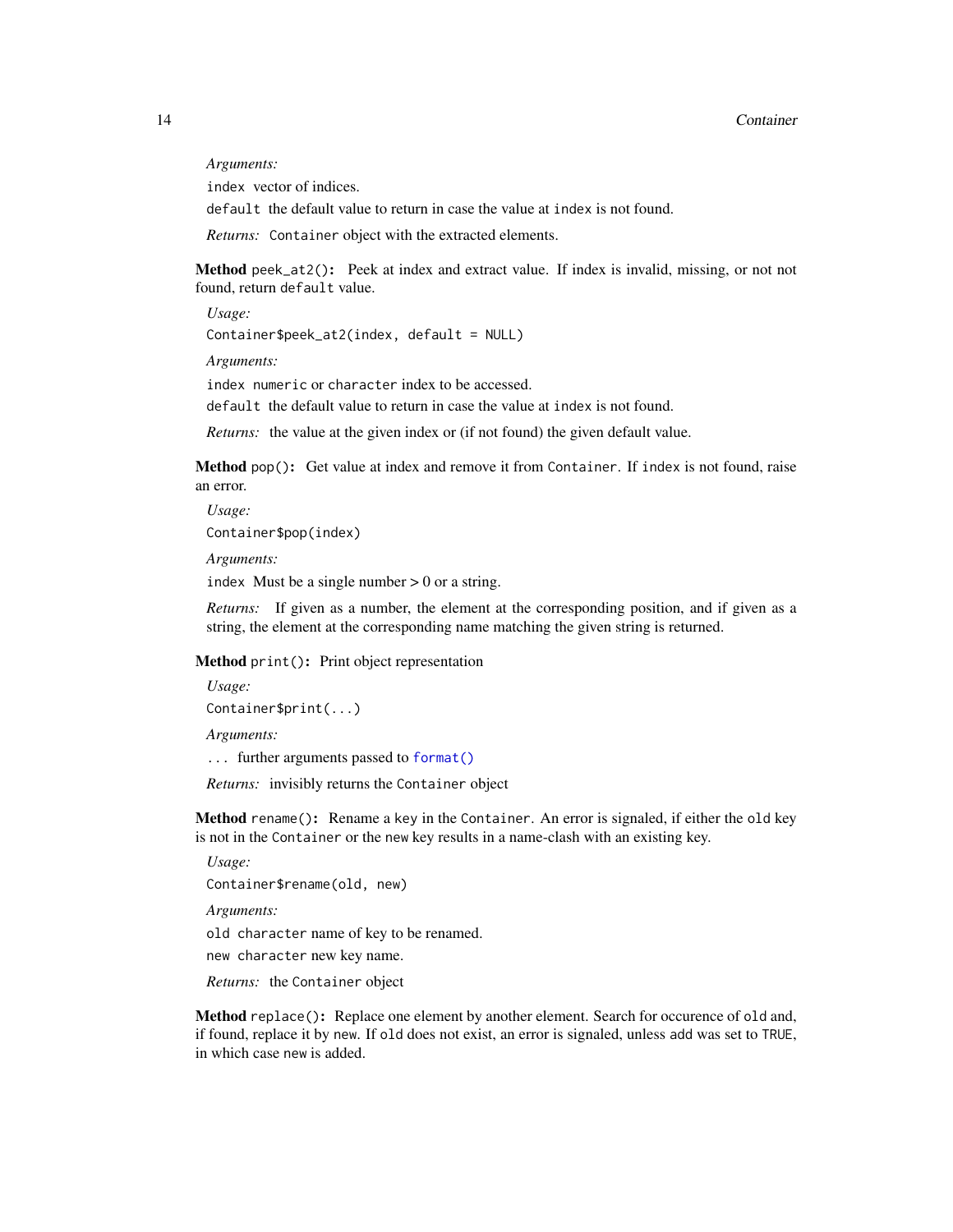*Usage:* Container\$replace(old, new, add = FALSE) *Arguments:* old element to be replaced new element to be put instead of old add logical if TRUE the new element is added in case old does not exists. *Returns:* the Container object

<span id="page-14-0"></span>Method replace\_at(): Replace value at given index. Replace value at index by given value. If index is not found, an error is signalled, unless add was set to TRUE, in which case new is added.

*Usage:* Container\$replace\_at(index, value, add = FALSE)

*Arguments:*

index character or numeric index

value ANY new value to replace the old one.

add logical if TRUE the new value element would be added in case index did not exists.

*Returns:* the Container object

<span id="page-14-1"></span>Method remove(): This function is deprecated. Use [delete\(\)](#page-25-1) instead.

*Usage:*

Container\$remove(elem)

*Arguments:*

elem element to be deleted from the Container. If element is not found in the Container, an error is signaled.

*Returns:* the Container object

<span id="page-14-2"></span>Method size(): This function is deprecated. Use [length\(\)](#page-0-0) instead.

*Usage:*

Container\$size()

*Returns:* the Container length

<span id="page-14-3"></span>Method type(): This function is deprecated and of no real use anymore.

*Usage:*

Container\$type()

*Returns:* type (or mode) of internal vector containing the elements

<span id="page-14-4"></span>Method update(): Add elements of other to this if the name is not in the Container and update elements with existing names.

*Usage:* Container\$update(other)

*Arguments:*

other Iterable object used to update this.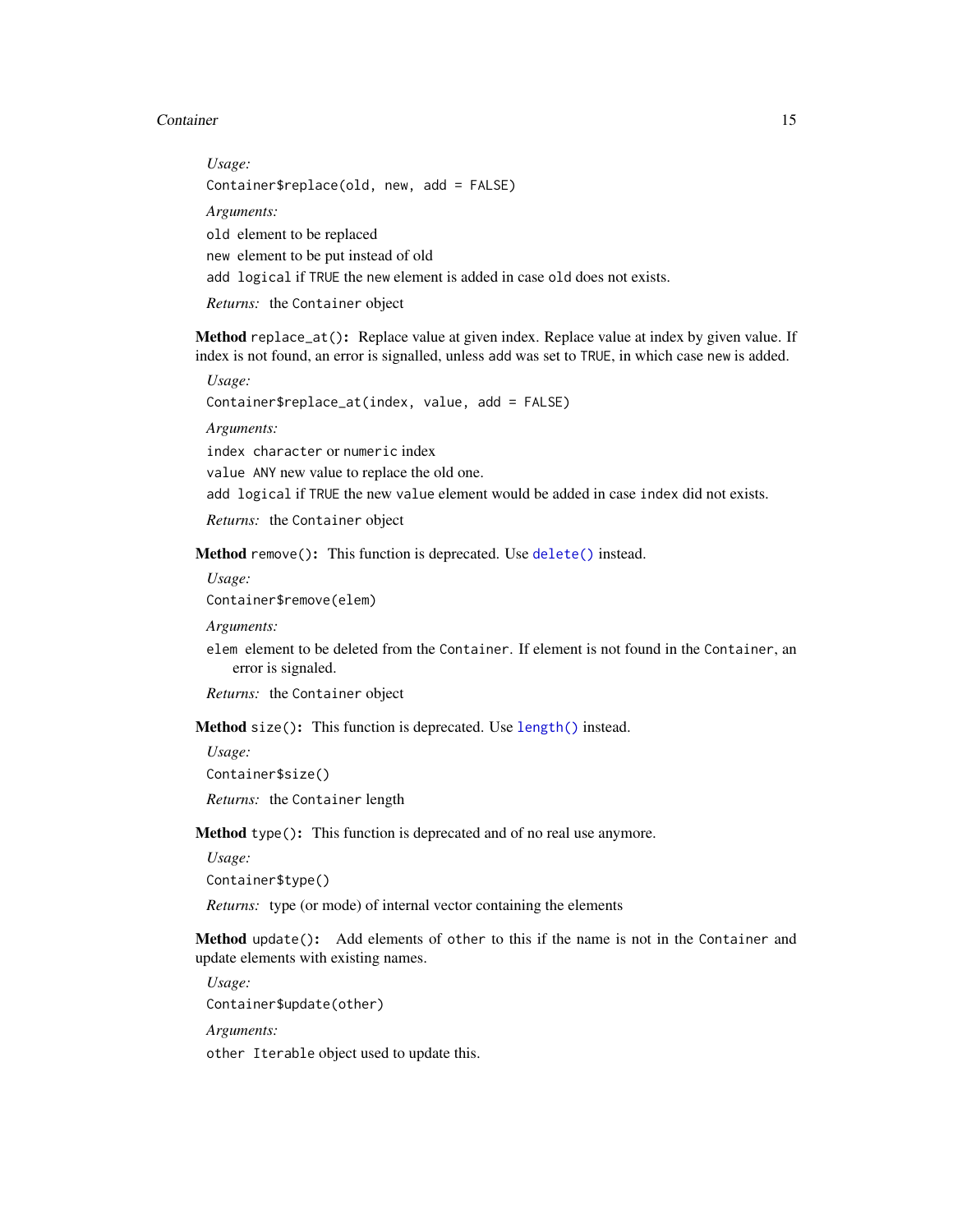```
Returns: returns the Container
```
<span id="page-15-0"></span>Method values(): Get Container values

*Usage:*

Container\$values()

*Returns:* elements of the container as a base list

<span id="page-15-1"></span>Method clone(): The objects of this class are cloneable with this method.

*Usage:* Container\$clone(deep = FALSE) *Arguments:* deep Whether to make a deep clone.

#### Author(s)

Roman Pahl

## See Also

[container\(\)](#page-16-1), [Iterable,](#page-48-1) [Deque,](#page-28-1) [Set,](#page-73-1) and [Dict](#page-32-1)

```
co = Container$new(1:5, c = Container$new("a", 1), l = list())
co$print()
co$length()
co$names()
co$clear()
# Extract
co = Container$new(a = 1, b = 2, c = 3, d = 4)
co$at(1:2)
co$at(c(1, 4))
co$at(list("d", 2))
co$at2(1)
## Not run:
\cosh(\theta:2) # index must be > 0
## End(Not run)
co$peek_at(0:2)
co$peek_at(0:2, default = 1)# Replace
co$replace(4, 9)
co$replace(9, 11)
co$replace_at(1, -1)
## Not run:
```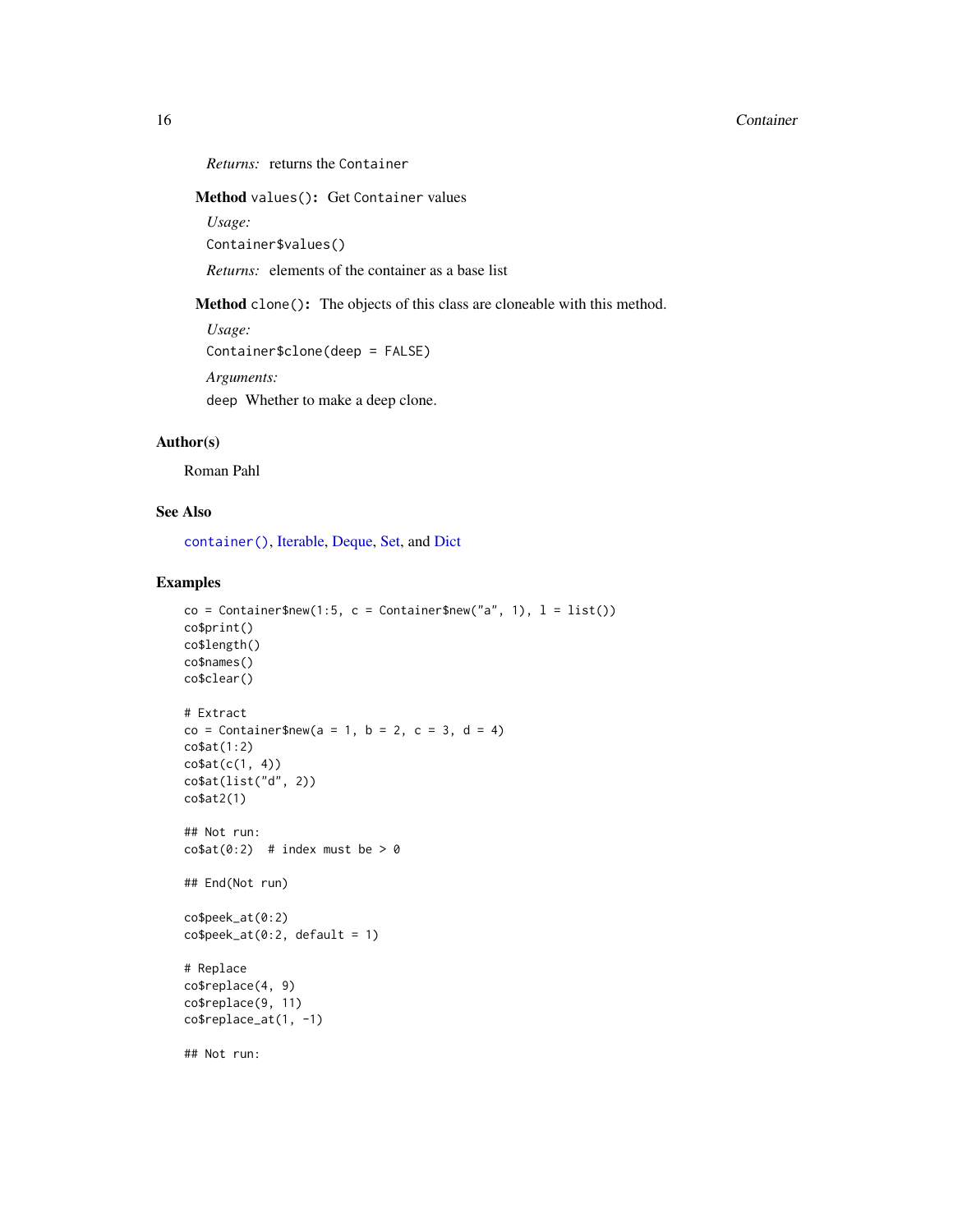#### <span id="page-16-0"></span>ContainerS3 17

```
co$replace_at(11, 1) # index 11 exceeds length of Container
## End(Not run)
# Delete
co$delete(-1)
co$delete_at(3)
## Not run:
co$delete_at(3) # index 3 exceeds length of Container
## End(Not run)
co$discard(3)
co2 = Container$new(b = 0)
co2$add(0, name = "a")co$update(co2)
co$pop(1)
co
```
ContainerS3 **Container - Enhancing R's list** 

## <span id="page-16-1"></span>Description

A container is a data structure with typical member functions to insert, delete and access elements from the container object. It can be considered as a base R [list](#page-0-0) with extended functionality. The [Container](#page-9-1) class also serves as the base class for [Deque,](#page-28-1) [Set,](#page-73-1) and [Dict](#page-32-1) objects.

#### Usage

```
container(...)
cont(...)as.container(x)
as.cont(x)
is.container(x)
## S3 method for class 'Container'
as.list(x, \ldots)## S3 method for class 'Container'
length(x)
## S3 method for class 'Container'
```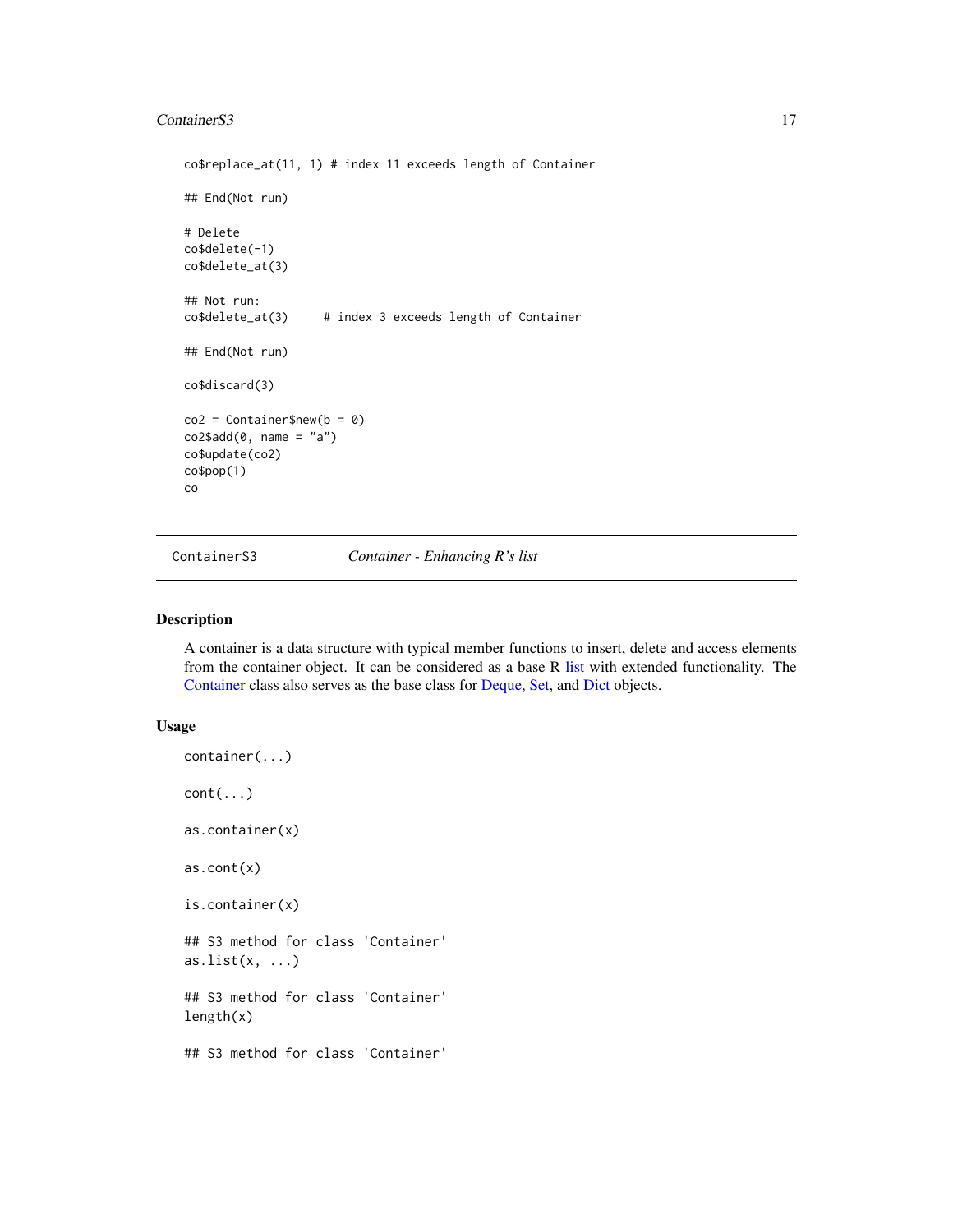```
names(x)
## S3 replacement method for class 'Container'
names(x) <- value
```
#### Arguments

| $\cdot$ | (possibly named) elements to be put into or removed from the Container, or<br>additional arguments passed from and to methods. |
|---------|--------------------------------------------------------------------------------------------------------------------------------|
| X       | R object of ANY type for as container and is container or of class Container for<br>the S3 methods.                            |
| value   | character vector of names.                                                                                                     |

## Details

Methods that alter [Container](#page-9-1) objects usually come in two versions providing either copy or reference semantics where the latter start with 'ref\_' to note the reference semantic, for example, [add\(\)](#page-2-1) and [ref\\_add\(\)](#page-2-2).

- container(...) initializes and returns a [Container](#page-9-1) object.
- $cont(...)$  is a short cut for container(...).
- as.container(x) or as.cont(x) coerce x to a [Container](#page-9-1)
- is. container(x) check if x is a [Container](#page-9-1)
- $\bullet$  as. list(x) converts container x to a base R [list.](#page-0-0) All of the container's elements are copied (deeply) during the conversion.
- length(x) return the number of elements contained in x.
- names $(x)$  return the names of the elements contained in x.
- names $(x)$  <-value sets the names of x.
- $x + y$  combines x and y into a new container by appending y to x.
- x -y element-wise discards all items of y from x, given the element was contained in x. The result is always a container.
- x == y is TRUE if the contents of x and y are lexicographically *equal*.
- $x$  ! = y is TRUE if the contents of x and y are not equal.
- x < y is TRUE if the contents of x are lexicographically *less* than the contents of y.
- x <= y is TRUE if the contents of x are lexicographically *less* than or *equal* to the contents of y.
- $add(x, \ldots)$  and  $ref\_add(x, \ldots)$  add elements to .x.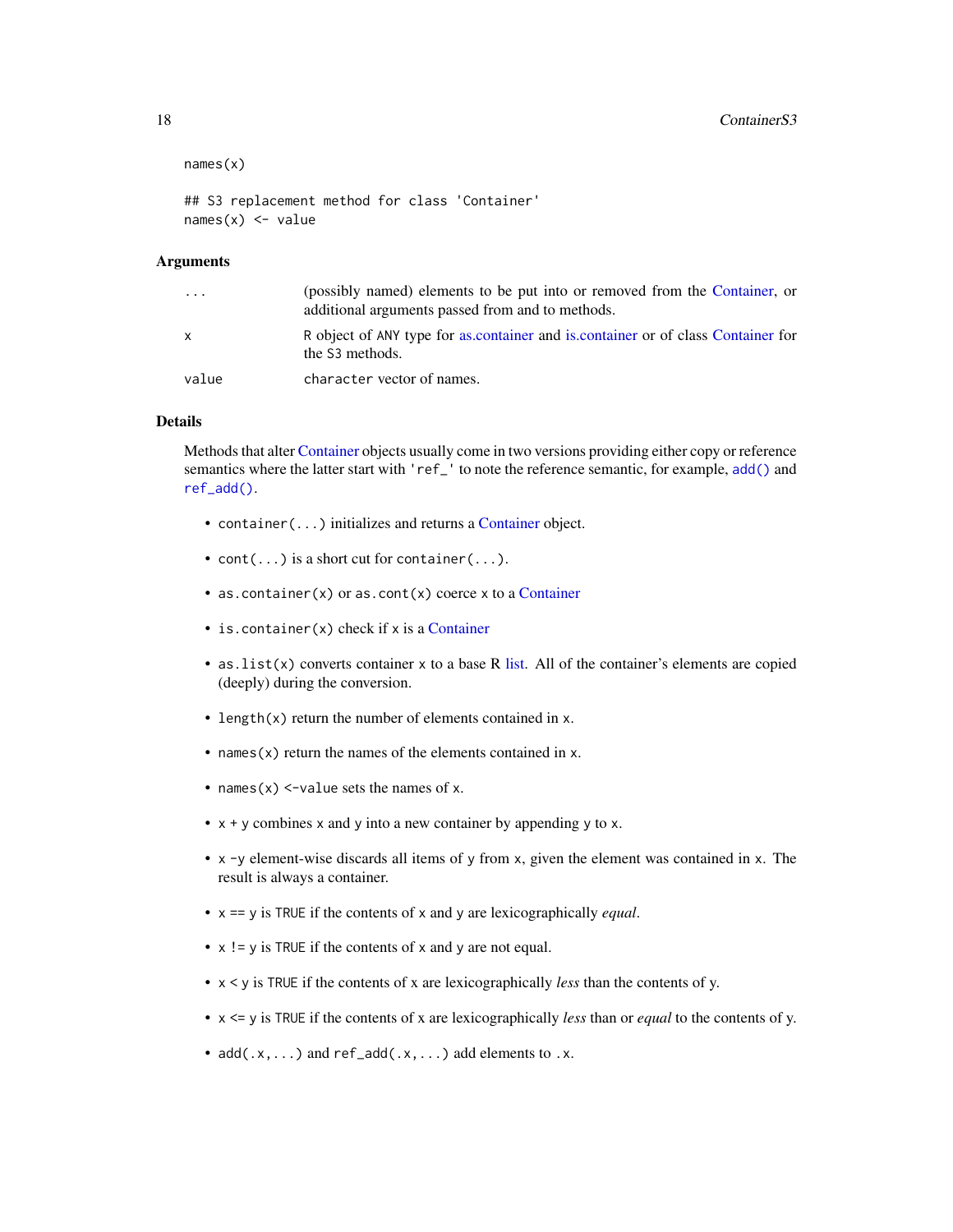#### ContainerS3 19

- at  $(x, \ldots)$  returns the value at the given indices. Indices can be letters or numbers or both. All indices must exist.
- at2(x,index) returns the value at the given index or signals an error if not found.
- clear(x) and ref\_clear(x) remove all elements from x.
- clone(x) create a copy of x.
- count(x,elem) count how often elem occurs in x.
- delete( $.x$ ,...) and ref\_delete( $.x$ ,...) find and remove elements. If one or more elements don't exist, an error is signaled.
- delete\_at(.x,...) and ref\_delete\_at(.x,...) find and remove values at given indices. If any given index is invalid, an error is signaled.
- discard( $x, \ldots$ ) and ref\_discard( $x, \ldots$ ) find and discard elements. Elements that don't exist, are ignored.
- discard\_at(.x,...) and ref\_discard\_at(.x,...) find and discard values at given indices. Invalid indices are ignored.
- has (x, elem) TRUE if element is in x and otherwise FALSE.
- has\_name(x,name) check if name is in x
- is\_empty(x) TRUE if object is empty otherwise FALSE
- peek\_at(x,...,.default = NULL) returns the value at the given indices or (if not found) the given default value.
- peek\_at2( $x$ , index, default) returns the value at the given index or (if not found) the given default value.
- ref\_pop(.x,index) return element at given index and remove it from the container object.
- rename(.x,old,new) and ref\_rename(.x,old,new) rename one or more keys from old to new, respectively, by copy and in place (i.e. by reference).
- replace(.x,old,new,add = FALSE) and ref\_replace(.x,old,new,add = FALSE) try to find element old and replace it with element new. If old does not exist, an error is raised, unless add was set to TRUE.
- replace\_at(.x,..,.add = FALSE) and ref\_replace\_at(.x,...,.add = FALSE) replace values at given indices. If a given index is invalid, an error is signaled unless .add was set to TRUE.

#### See Also

For the class documentation see [Container.](#page-9-1) Objects of the derived classes can be created by [deque,](#page-30-1) [setnew,](#page-75-1) and [dict.](#page-41-1)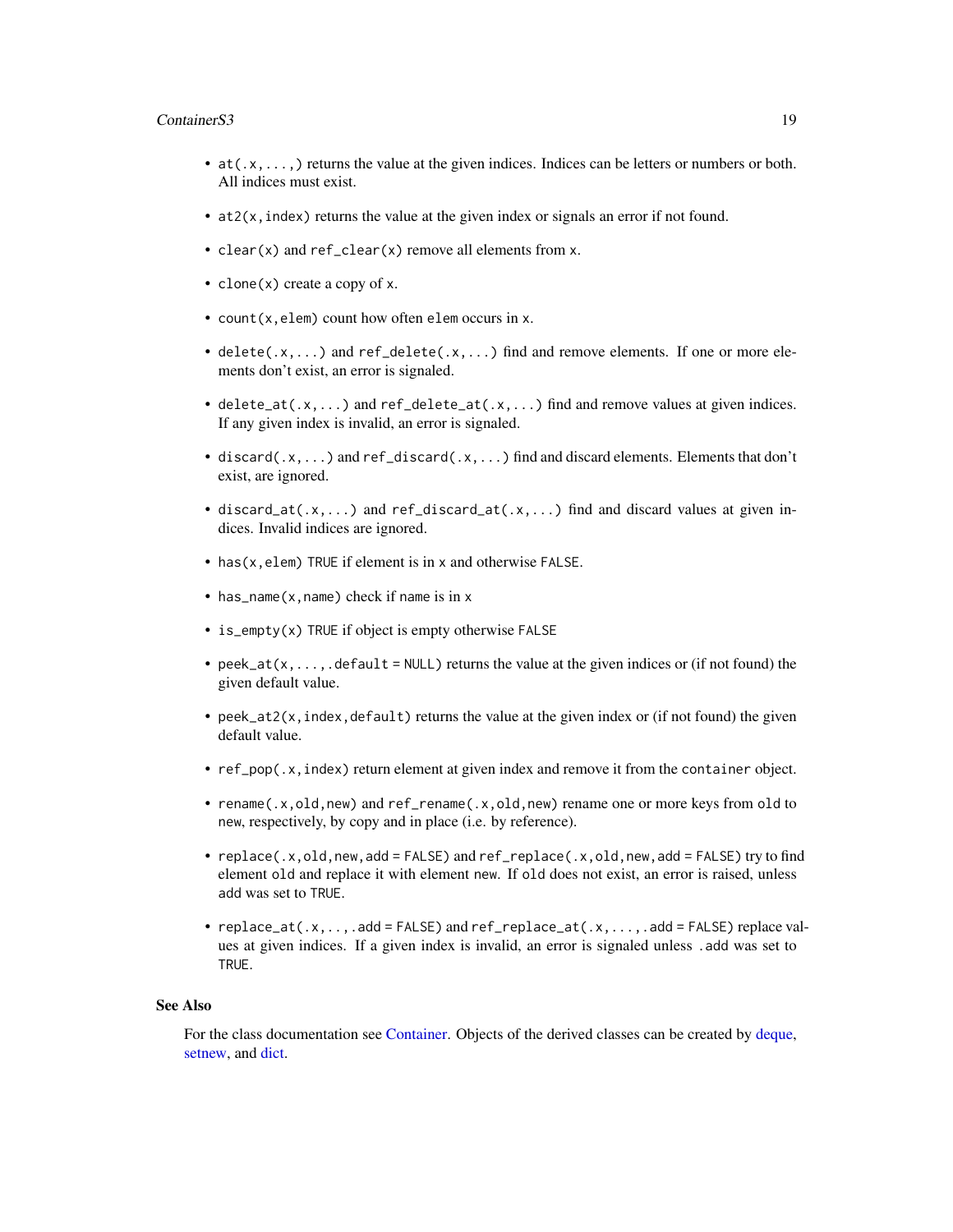```
co = container(1:5, c = container("a", 1), l = list())is.container(co)
print(co)
length(co)
names(co)
unpack(co) # flatten recursively similar to unlist
# Math
co = container(1, 2, -(3:5))co
abs(co)
cumsum(co)
round(co)
exp(co)
# Summary
range(co)
min(co)
max(co)
# Arithmetic
c1 = container(1, 1:2)c2 = \text{container}(2, 1:2)c1 + c2 # same as c(c1, c2)c2 + c1 # same as c(c2, c1)c1 - c2c2 - c1c1 - c1# Comparison
c1 = \text{container}(1, 2, 3)c2 = \text{container}(1, 3, 2)c1 = c1 # TRUE
c1 != c2 # TRUE
c1 \leq c1 # TRUE
c1 = c2 # FALSE
c1 < c2 # TRUE
c1 < container(2) # TRUE
c1 < container() # FALSE
# Extract or replace
co = container(a = 1, b = 2, c = 3, d = 4)co[1:2]
co[1, 4]
co["d", 2]
co[list("d", 2)]
co[0:10]
co = container(a = 1, b = 2)
```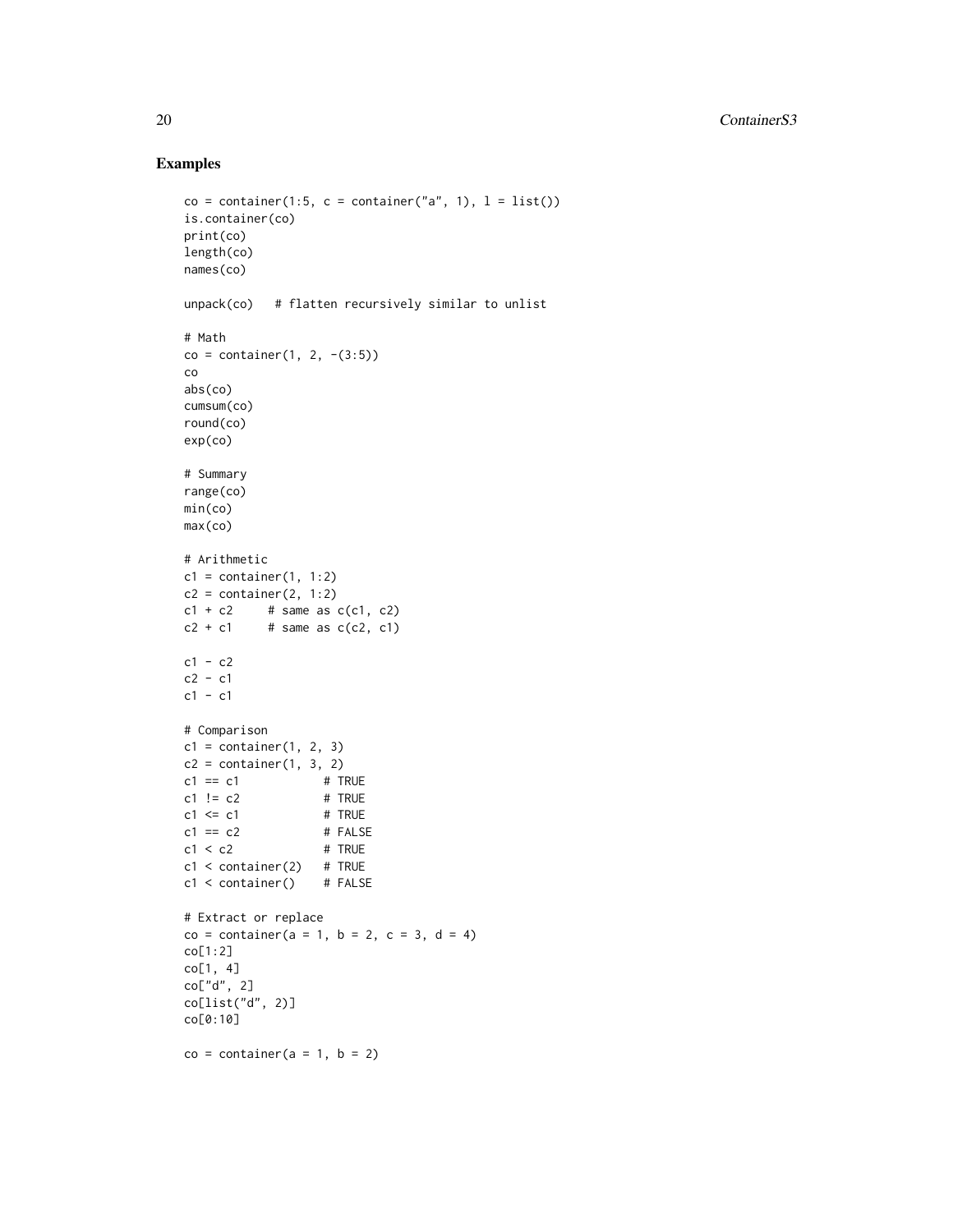#### ContainerS3 21

```
co[[1]]
co[["a"]]
co[["x"]]
co = container(a = 1, b = "bar")(co[1:2] < -1:2)## Not run:
co[3] <- 3 # index out of range
## End(Not run)
(co[list(1, "b")] < -3:4) # mixed numeric/character index
co = container(a = 1, b = 2)co[[1]] <- 9
co[["b"]] <- 8
co[["x"]] <- 7
co$z <- 99
print(co)
# Replace 8 by 0
co[[{8}]] <- 0
print(co)
co = container(a = 1, b = "bar")co$f <-3\cosh <- 2
co
co = container(1)add(co, 1, b = 2, c = container(1:3))co = container(a = 1, 2, b = 3, 4)at(co, 1:3)
at(co, "a", "b", 2)
## Not run:
at(co, 'x") # index 'x' not found
at(co, 1:10) \# index 5 exceeds length of Container
## End(Not run)
co = container(a = 1, 2, b = 3, 4)at2(co, 1)
at2(co, "a")
at2(co, 2)
## Not run:
at2(co, "x") # index 'x' not found
at2(co, 5) # index 5 exceeds length of Container
```
## End(Not run)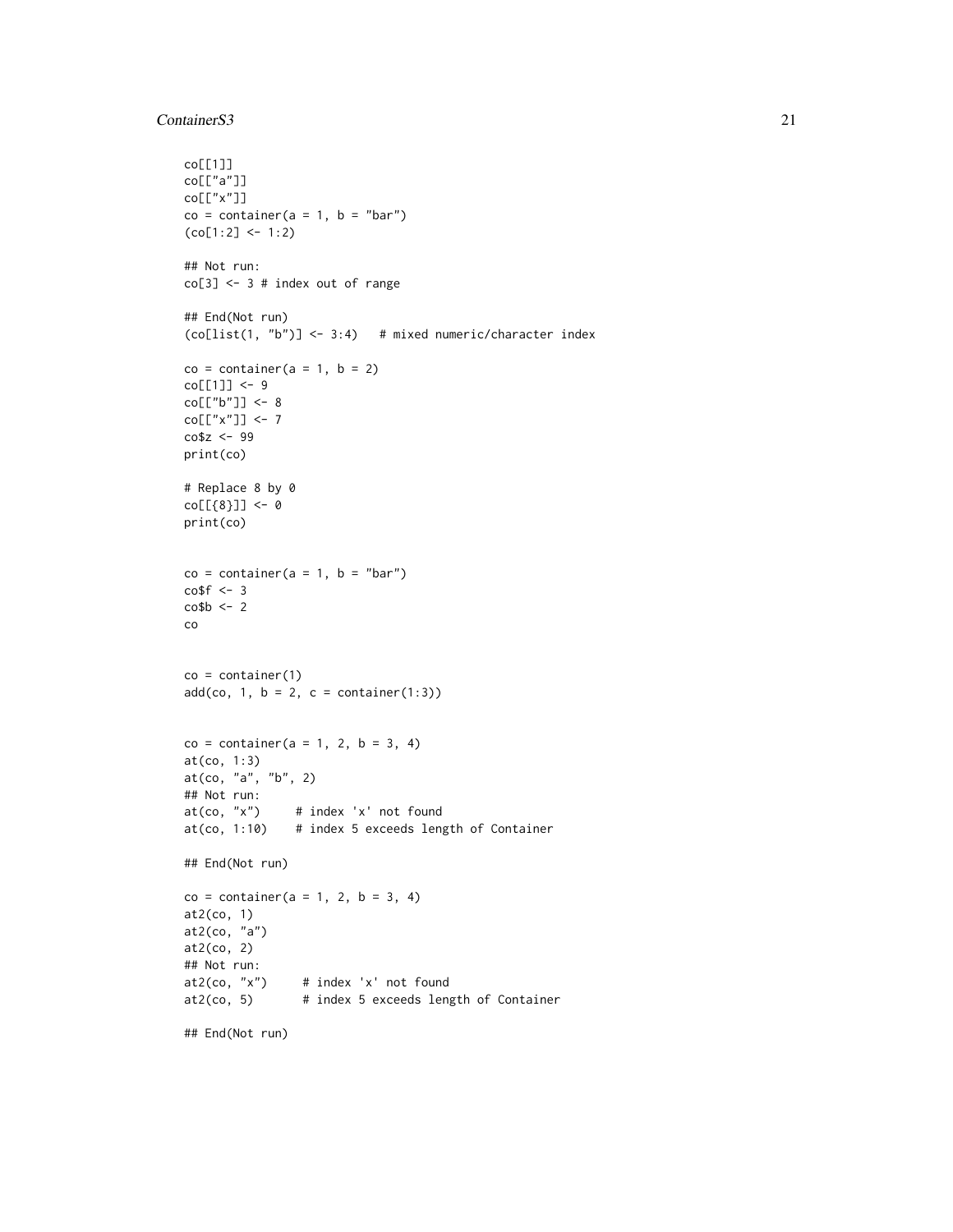```
co = container(1, 2, mean)clear(co)
print(co) # Original was not touched
ref_clear(co) # Clears original
print(co)
co = container(1, 2, 3)co2 = clone(co)co == co2co = container("a", "b", "a", mean, mean)count(co, "a")
count(co, mean)
count(co, "c")
co = container("a", 1:3, iris)print(co)
delete(co, 1:3, "a")
delete(co, iris)
## Not run:
delete(co, "b") # "b" is not in Container
## End(Not run)
co = container(a = 1, b = 2, 3)delete_at(co, "a", "b") # [3]
delete_at(co, 1:2) # [3]
delete_at(co, "a", 3) # [b = 2]## Not run:
delete_at(co, 4) # index out of range
delete_at(co, "x") # names(s) not found: 'x'
## End(Not run)
co = container("a", num = 1:3, data = iris)print(co)
discard(co, 1:3, "a")
discard(co, iris)
discard(co, "b") # ignored
co = container(a = 1, b = 2, 3)discard_at(co, "a", "b") \# [3]<br>discard_at(co, 1:2) \# [3]discard_at(co, 1:2) # [3]<br>discard_at(co, "a", 3) # [b = 2]
discard_at(co, "a", 3)discard_at(co, "x") # ignored
co = container(1, 2, mean)has(co, 1) # TRUE
has(co, mean) # TRUE
has(co, 1:2) # FALSE
co = container(a = 1, 2, f = mean)has_name(co, "a") # TRUE
```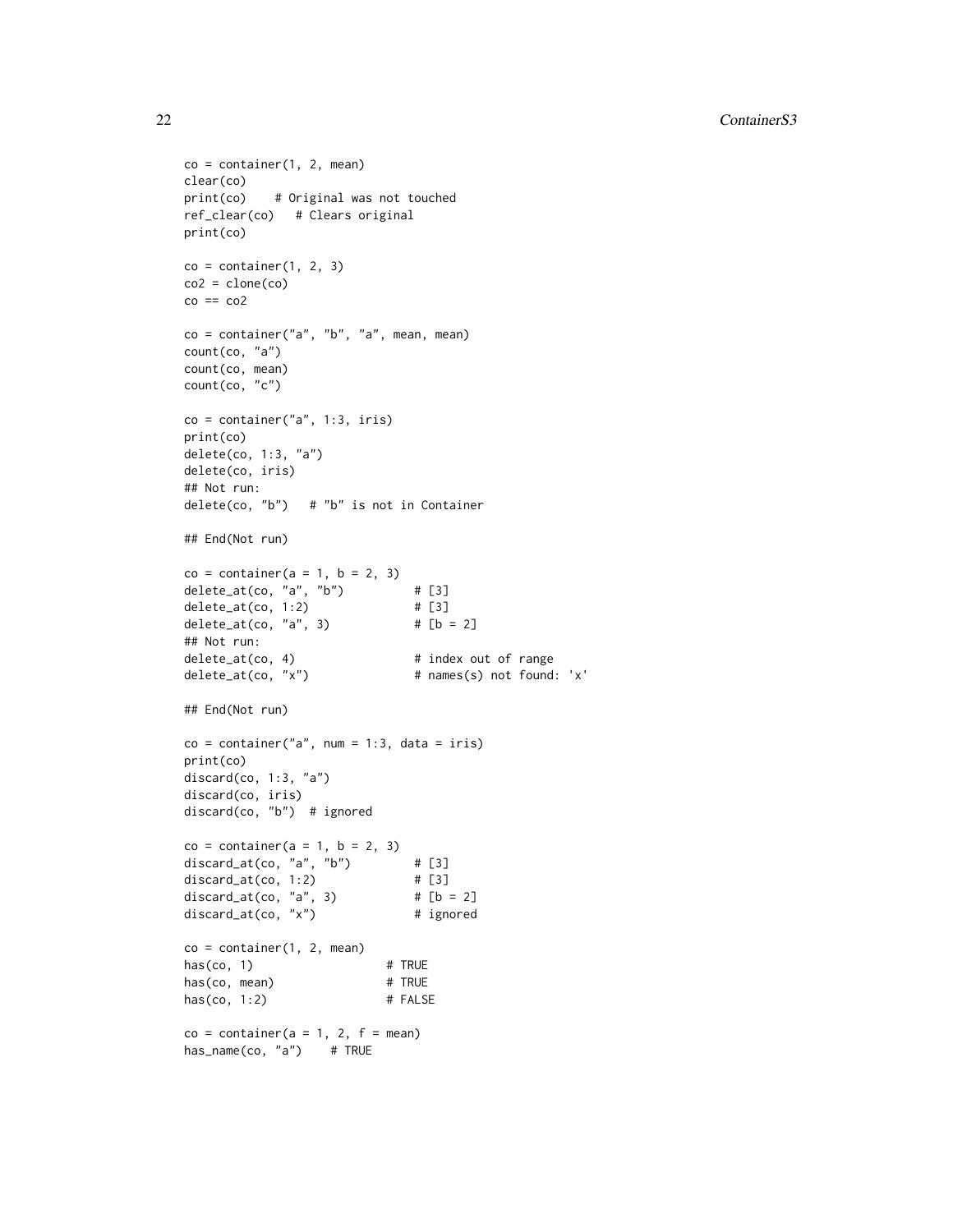#### ContainerS3 23

```
has_name(co, "f") # TRUE
has_name(co, "2") # FALSE
co = container(1, 2)is_empty(co)
is_empty(clear(co))
co = container(a = 1, 2, b = 3, 4)peek_at(co, 1)
peek_at(co, "a")
peek_at(co, "x")
peek_at(co, "x", .default = 0)peek_at(co, "a", "x", 2, 9, .default = -1)
co = container(a = 1, 2, b = 3, 4)peek_at2(co, 1)
peek_at2(co, "a")
peek_at2(co, "x")
peek_at2(co, "x", default = 0)
co = container(a = 1, b = 1:3, d = "foo")ref_pop(co, "b")
ref_pop(co, 1)
## Not run:
ref_pop(co, "x") # index 'x' not found
## End(Not run)
co = container(a = 1, b = 2, 3)rename(co, c("a", "b"), c("a1", "y"))
print(co)
ref_rename(co, c("a", "b"), c("a1", "y"))
print(co)
co = container('x", 9)replace(co, 9, 0)
replace(co, "x", 0)
## Not run:
replace(co, "z", 0) # old element ("z") is not in Container
## End(Not run)
replace(co, "z", 0, add = TRUE) # ok, adds the element
co = container(a = 0, b = "z")replace_at(co, a = 1, b = 2)replace_at(co, 1:2, 1:2) # same
replace_at(co, c("a", "b"), list(1, 2)) # same## Not run:
replace\_at(co, x = 1) # names(s) not found: 'x'
## End(Not run)
replace_at(co, x = 1, .add = TRUE) # ok (adds x = 1)
```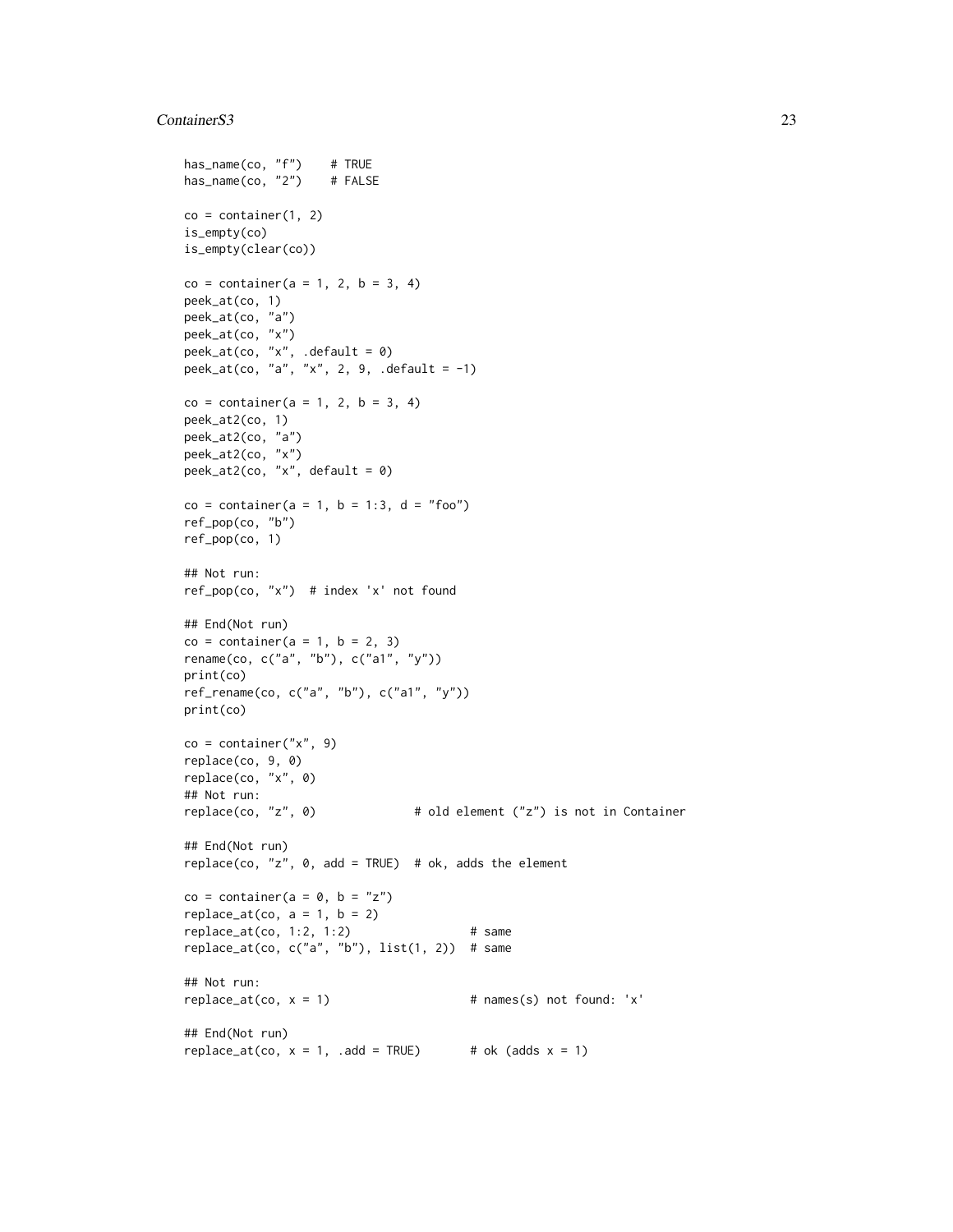<span id="page-23-0"></span>container\_options *Set Container Package Options*

#### Description

Set Container Package Options

#### Usage

```
container_options(..., .reset = FALSE)
```

```
getContainerOption(x, default = NULL)
```
#### Arguments

| $\ddotsc$ | any options can be defined, using name $=$ value.                               |
|-----------|---------------------------------------------------------------------------------|
| .reset    | logical if TRUE, the options are reset to their default and returned.           |
| x.        | a character string holding an option name.                                      |
| default   | if the specified option is not set in the options list, this value is returned. |

## Value

- container\_options() returns a list of all set options sorted by name.
- container\_options(name), a list of length one containing the set value, or NULL if it is unset. Can also be multiple names (see Examples).
- container\_options(key = value) sets the option with name key to value and returns the previous options invisibly.

#### Container Options

- compare (default = all.equal)
- useDots (default = TRUE) whether to abbreviate long container elements with  $\dots$  when exceeding vec.len (see below). If FALSE, they are abbreviated as <<type(length)>>.
- vec. len (default  $= 4$ ) the length limit at which container vectors are abbreviated.

```
co = container(1L, 1:10, as.list(1:5))co
container_options(useDots = FALSE)
co
container_options(useDots = TRUE, vec.len = 6)
co
```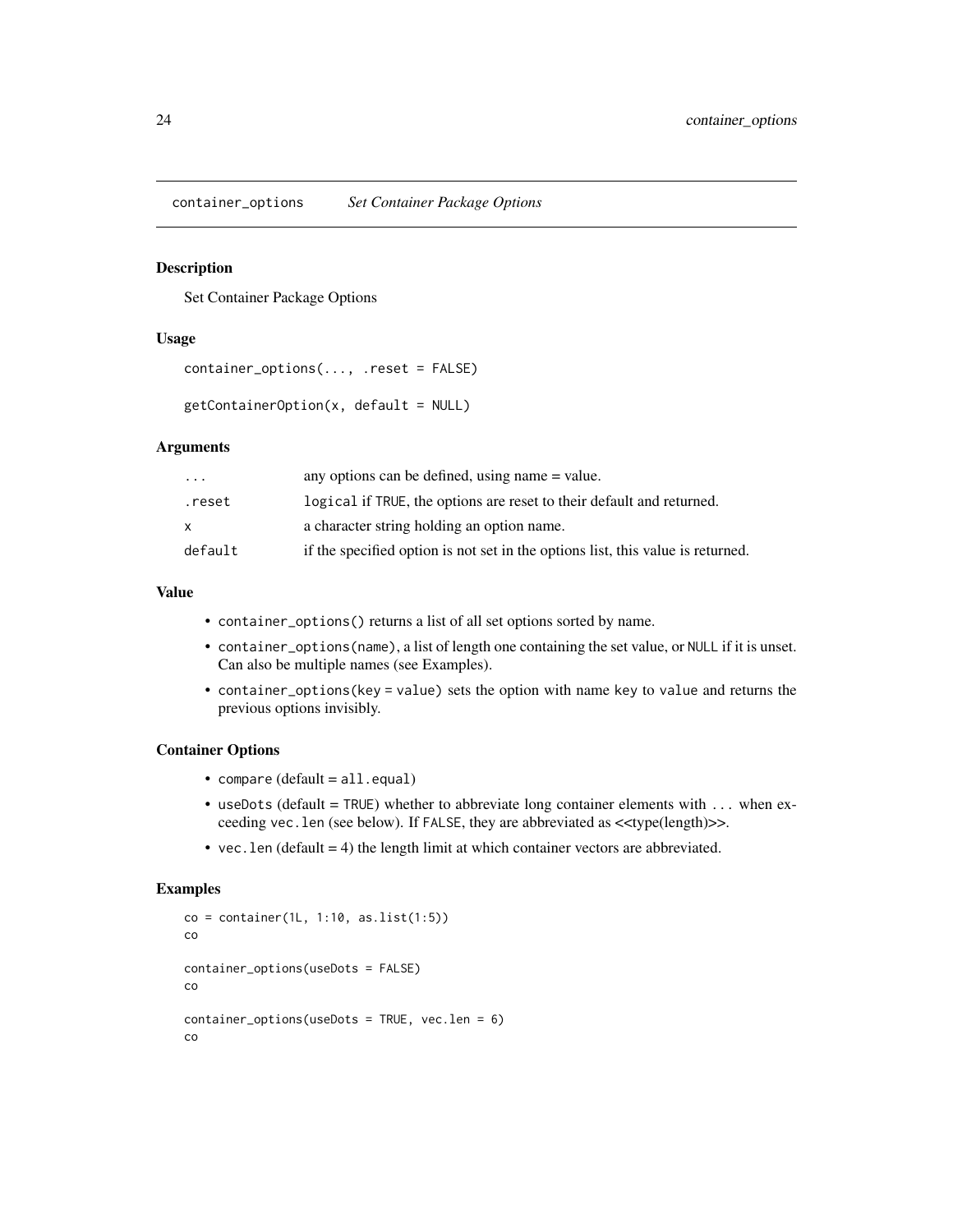#### <span id="page-24-0"></span>count 25

```
has(co, 1.0)
container_options(compare = "identical")
has(co, 1.0) # still uses 'all.equal'
co2 = container(1L)has(co2, 1.0)
has(co2, 1L)
container_options()
container_options(.reset = TRUE)
```
#### count *Count Elements*

## Description

Count the number of occurences of some element.

#### Usage

```
count(x, elem)
```
## S3 method for class 'Container' count(x, elem)

## S3 method for class 'Set' count(x, elem)

## Arguments

| x    | any R object.       |
|------|---------------------|
| elem | element to counted. |

#### Value

integer number of how many times elem occurs in the object.

```
co = container("a", "b", "a", mean, mean)count(co, "a")
count(co, mean)
count(co, "c")
```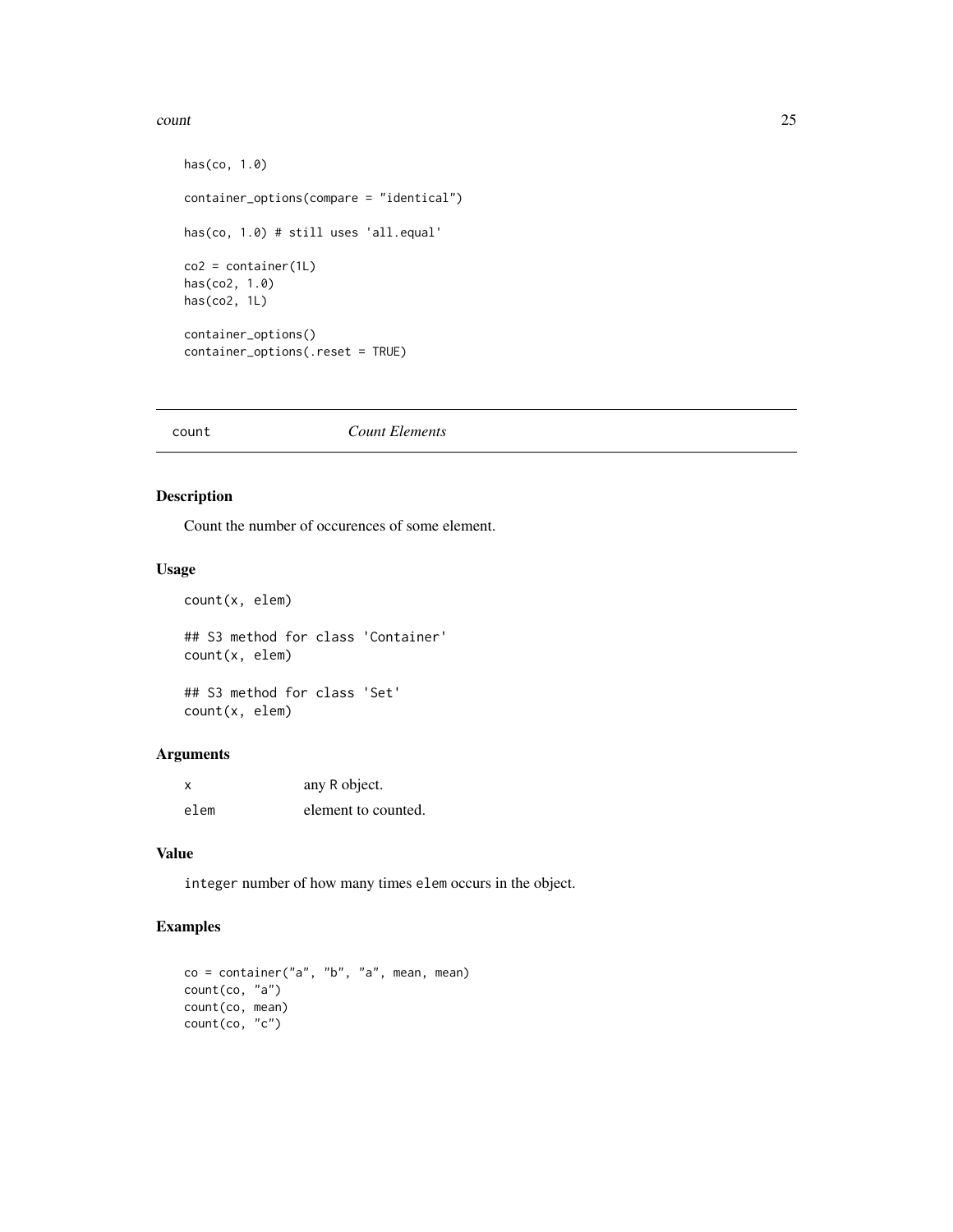<span id="page-25-1"></span><span id="page-25-0"></span>

## Description

Search and remove elements from an object. If the element is not found, an error is signaled.

#### Usage

```
delete(.x, ...)
ref_delete(.x, ...)
## S3 method for class 'Container'
delete(.x, ...)
## S3 method for class 'Container'
ref_delete(.x, ...)
```
## Arguments

| . X     | any R object.           |
|---------|-------------------------|
| $\cdot$ | elements to be deleted. |

## Value

For Container, an object of class Container (or one of the respective derived classes).

```
s = setnew("a", 1:3, iris)print(s)
delete(s, 1:3, "a")
delete(s, iris)
## Not run:
delete(s, "b") # "b" is not in Set
## End(Not run)
```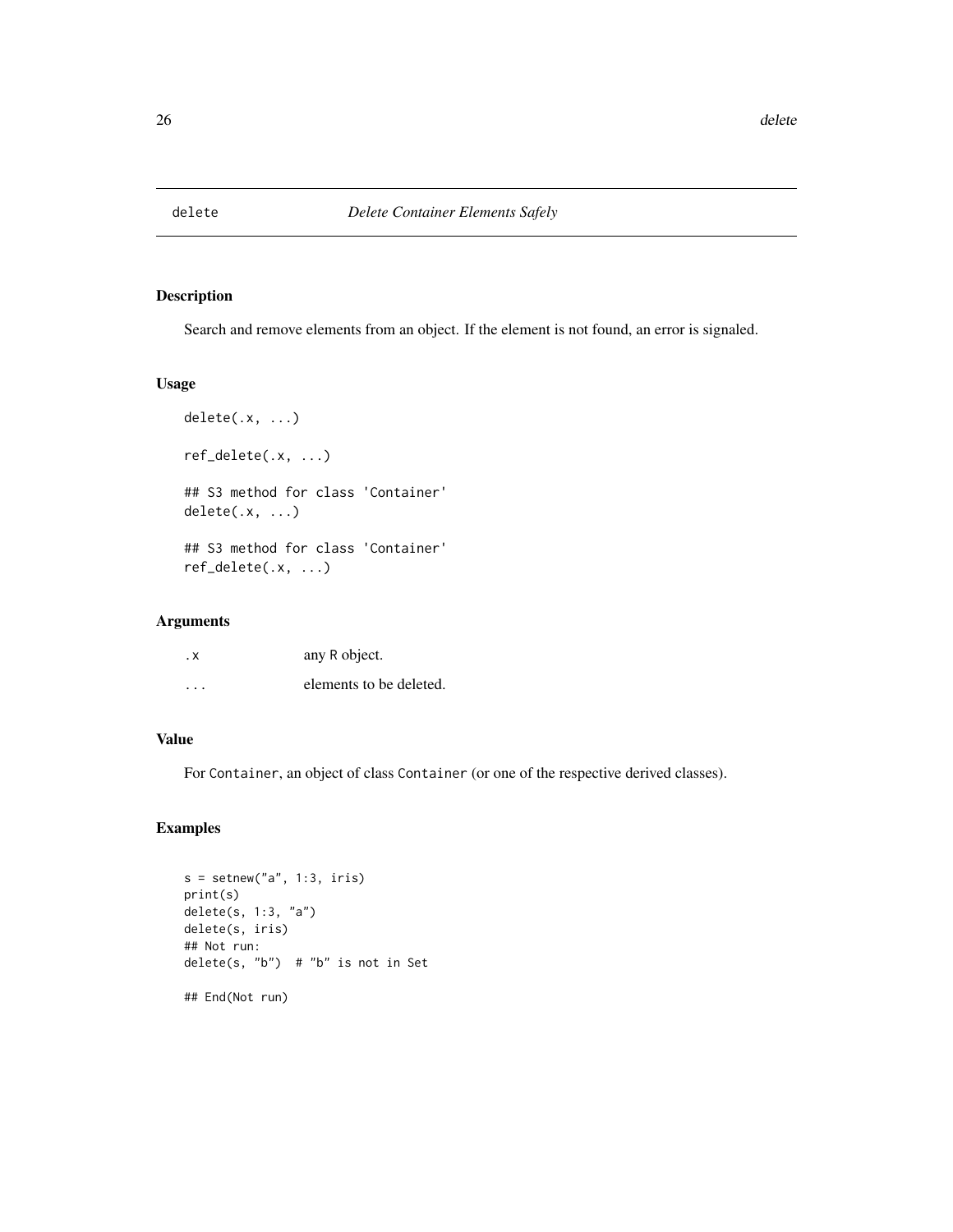<span id="page-26-0"></span>

#### Description

Search and remove values at given indices, which can be numeric or character or both. If any given index is invalid, an error is signaled. Indices can be numbers or names or both.

#### Usage

```
delete_at(.x, ...)
ref_delete_at(.x, ...)
## S3 method for class 'Container'
delete_at(.x, ...)
## S3 method for class 'Container'
ref_delete_at(.x, ...)
## S3 method for class 'dict.table'
delete_at(.x, ...)
## S3 method for class 'dict.table'
ref_delete_at(.x, ...)
```
## Arguments

| . х      | any R object.                              |
|----------|--------------------------------------------|
| $\cdots$ | indices at which values are to be deleted. |

## Value

For Container, an object of class Container (or one of the respective derived classes). For dict.table, an object of class dict.table.

```
co = container(a = 1, b = 2, 3)delete_at(co, "a", "b") \qquad # [3]
delete_at(co, 1:2) # [3]
delete_at(co, "a", 3) # [b = 2]## Not run:
delete_at(co, 4) # index out of range
delete_at(co, "x")  # names(s) not found: 'x'
```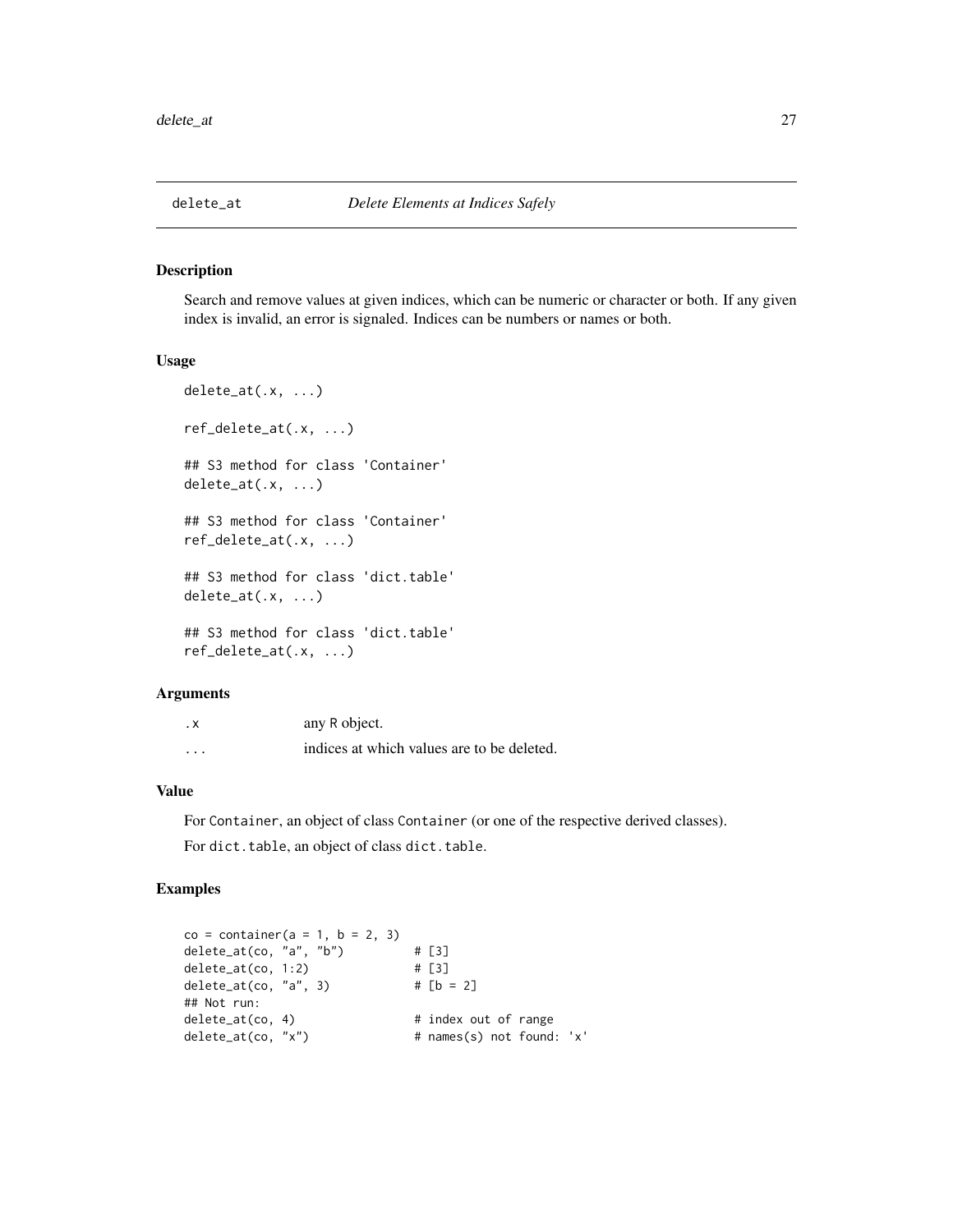## <span id="page-27-0"></span>28 deprecated

```
## End(Not run)
dit = as.dict.table(head(sleep))
dit
delete_at(dit, "ID")
delete_at(dit, "ID", 1)
## Not run:
delete_at(dit, "foo") # Column 'foo' not in dict.table
## End(Not run)
```
deprecated *Deprecated Functions*

#### <span id="page-27-1"></span>Description

These functions are provided for backwards-compatibility and may be defunct as soon as the next release.

#### Usage

```
empty(x)
## S3 method for class 'Container'
empty(x)
size(x)
## S3 method for class 'Container'
size(x)
sortkey(x, decr = FALSE)
## S3 method for class 'Dict'
sortkey(x, decr = FALSE)values(x)
## S3 method for class 'Container'
values(x)
## S3 method for class 'dict.table'
values(x)
keys(x)
```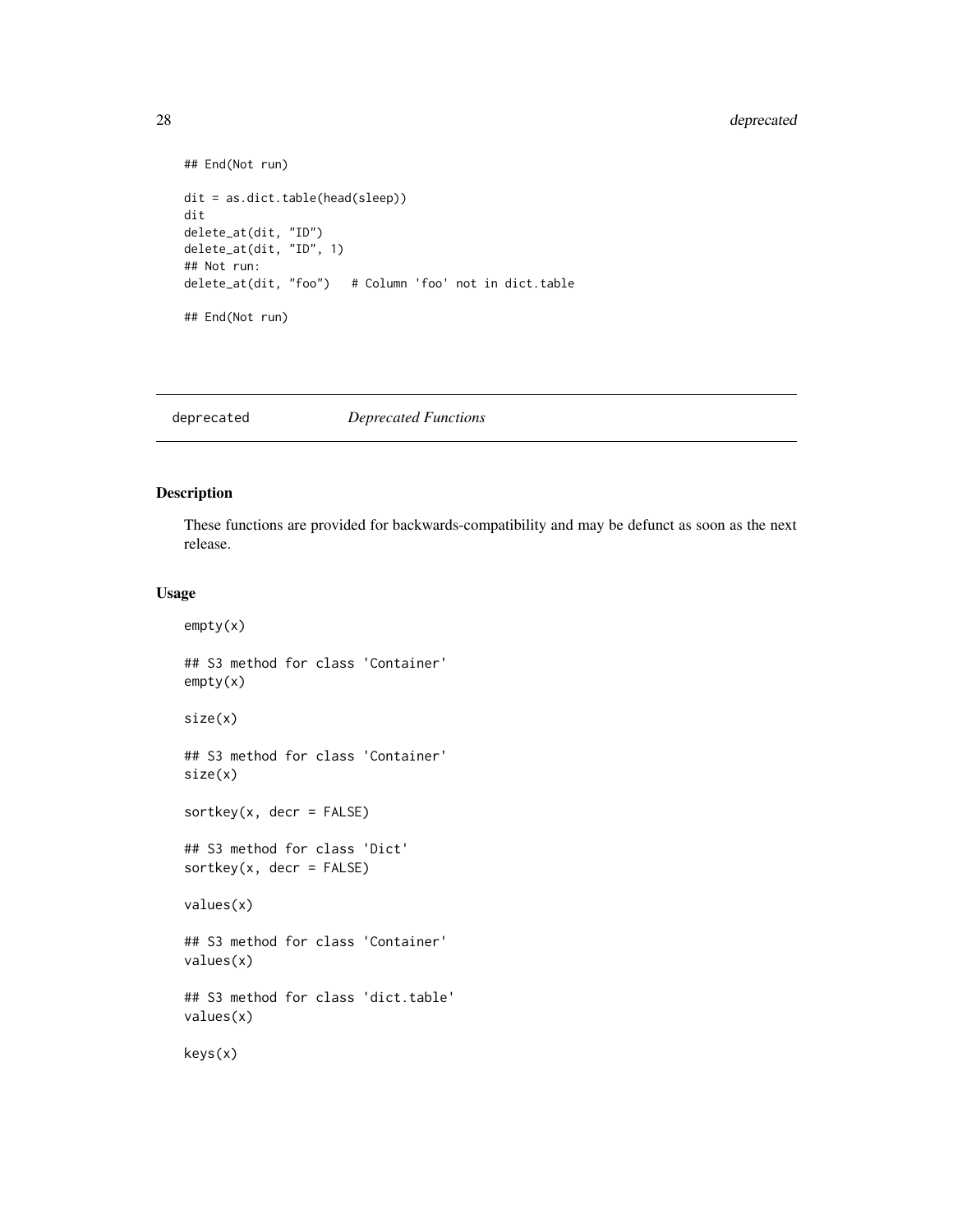#### <span id="page-28-0"></span>Deque 29

#### Arguments

|      | any R object.              |
|------|----------------------------|
| decr | logical sort decreasingly? |

## Details

- [empty\(\)](#page-27-1) [is\\_empty\(\)](#page-47-1) instead
- [set\(\)](#page-0-0) [setnew\(\)](#page-75-1) instead
- [size\(\)](#page-27-1) use [length\(\)](#page-0-0) instead
- [sortkey\(\)](#page-27-1) keys of [Dict](#page-32-1) objects are now always sorted
- [remove\(\)](#page-0-0) use [delete\(\)](#page-25-1) instead
- [type\(\)](#page-0-0) not of use anymore
- [values\(\)](#page-27-1) use [as.list\(\)](#page-0-0) instead

<span id="page-28-1"></span>Deque *Deque Class*

#### Description

Deques are a generalization of stacks and queues typically with methods to add, delete and access elements at both sides of the underlying data sequence. As such, the [Deque](#page-28-1) can also be used to mimic both stacks and queues. For the standard S3 interface, see [deque\(\)](#page-30-1).

#### Details

This class inherits from class [Container\(\)](#page-9-1) and extends it by popleft and peek methods, and reverse and rotate functionality.

## Super classes

[container::Iterable](#page-0-0) -> [container::Container](#page-0-0) -> Deque

## Methods

## Public methods:

- [Deque\\$addleft\(\)](#page-28-2)
- [Deque\\$peek\(\)](#page-29-0)
- [Deque\\$peekleft\(\)](#page-29-1)
- [Deque\\$popleft\(\)](#page-29-2)
- [Deque\\$rev\(\)](#page-29-3)
- [Deque\\$rotate\(\)](#page-29-4)
- [Deque\\$clone\(\)](#page-15-1)

<span id="page-28-2"></span>Method addleft(): Add element to left side of the Deque.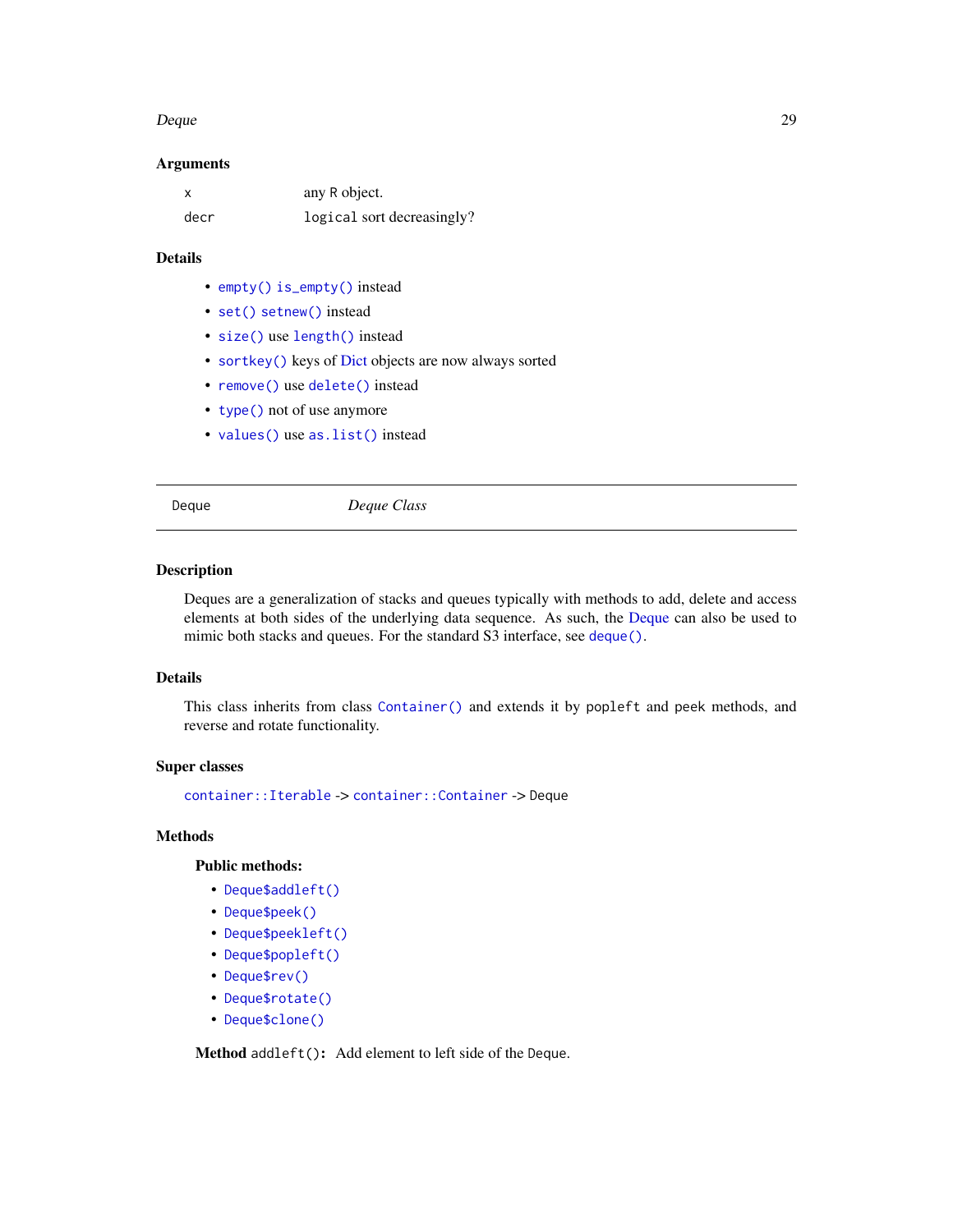30 Deque

*Usage:* Deque\$addleft(value, name = NULL) *Arguments:* value value of ANY type to be added to the Deque. name character optional name attribute of the value. *Returns:* the Deque object.

<span id="page-29-0"></span>Method peek(): Peek at last element of the Deque.

*Usage:* Deque\$peek(default = NULL) *Arguments:* default returned default value if Deque is empty. *Returns:* element 'peeked' on the right

<span id="page-29-1"></span>Method peekleft(): Peek at first element of the Deque.

```
Usage:
Deque$peekleft(default = NULL)
Arguments:
default returned default value if Deque is empty.
Returns: element 'peeked' on the left
```
<span id="page-29-2"></span>Method popleft(): Delete and return element from the left side of the [Deque\(\)](#page-28-1).

*Usage:* Deque\$popleft()

*Returns:* element 'popped' from the left side of the [Deque\(\)](#page-28-1)

<span id="page-29-3"></span>Method rev(): Reverse all elements of the [Deque\(\)](#page-28-1) in-place.

*Usage:* Deque\$rev() *Returns:* the Deque() object.

<span id="page-29-4"></span>Method rotate(): Rotate all elements n steps to the right. If n is negative, rotate to the left.

*Usage:* Deque\$rotate(n = 1L) *Arguments:* n integer number of steps to rotate *Returns:* returns the Deque() object.

Method clone(): The objects of this class are cloneable with this method.

*Usage:* Deque\$clone(deep = FALSE) *Arguments:* deep Whether to make a deep clone.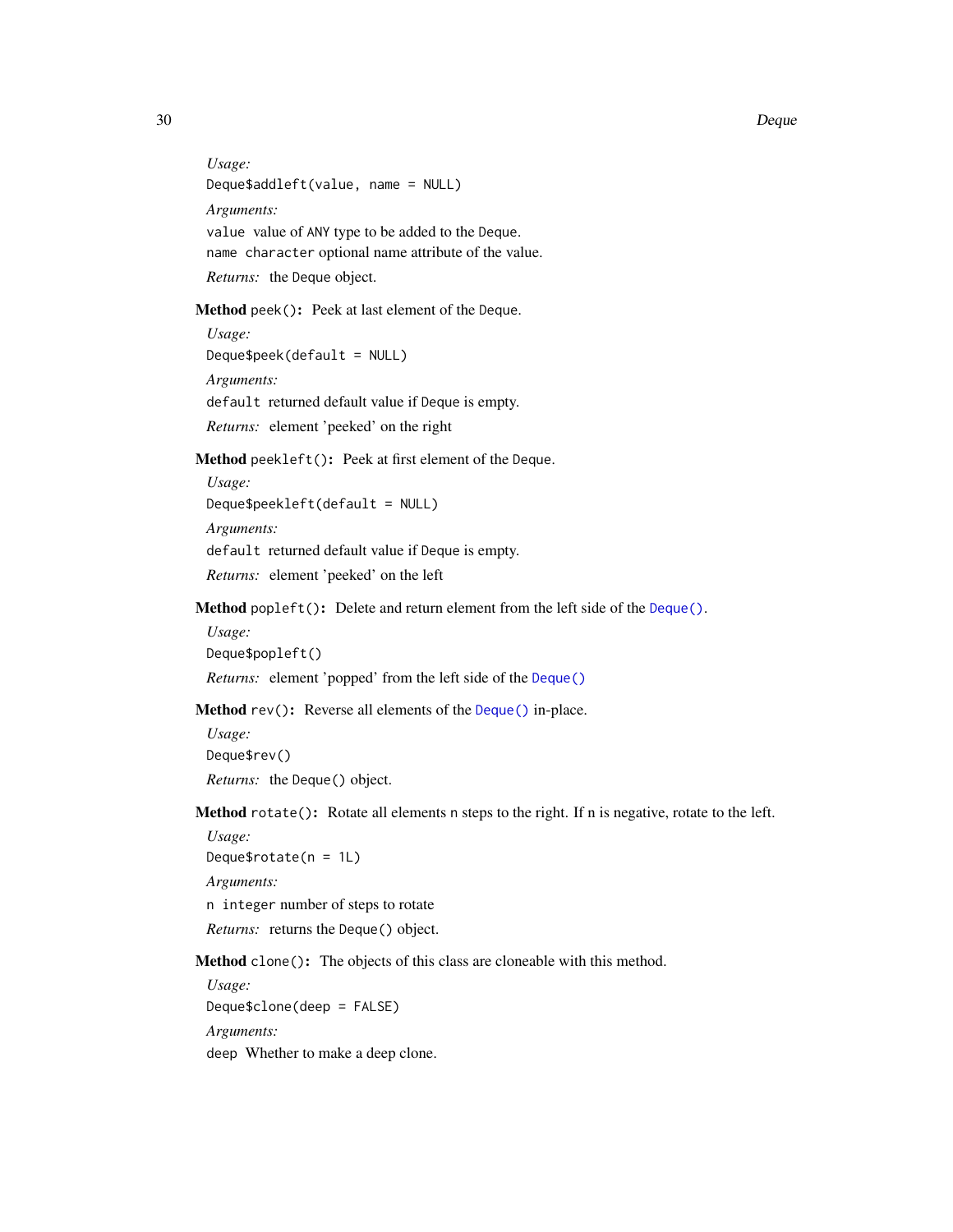#### <span id="page-30-0"></span> $Deques3$  31

## See Also

[Container\(\)](#page-9-1), [deque\(\)](#page-30-1)

## Examples

```
d = Deque$new(1, 2, s = "a", v = 1:3)d$addleft(0)
d$peekleft()
d$peek()
d$popleft()
d$rev()
d$rotate()
d$rotate(2)
d$rotate(-3)
```
DequeS3 *Deque - Double-Ended Queue*

#### <span id="page-30-1"></span>Description

Deques are a generalization of stacks and queues typically with methods to add, remove and access elements at both sides of the underlying data sequence. As such, the [deque](#page-30-1) can also be used to mimic both stacks and queues.

## Usage

deque(...) as.deque(x) is.deque(x)

## Arguments

| $\cdots$ | initial elements put into the Deque.                                                                    |
|----------|---------------------------------------------------------------------------------------------------------|
|          | R object of ANY type for as deque() and is deque() or of class Deque for the<br>S <sub>3</sub> methods. |

## Details

Methods that alter [Deque](#page-28-1) objects usually come in two versions providing either copy or reference semantics where the latter start with 'ref\_' to note the reference semantic, for example, add() and ref\_add().

• deque(...) initializes and returns an object of class Deque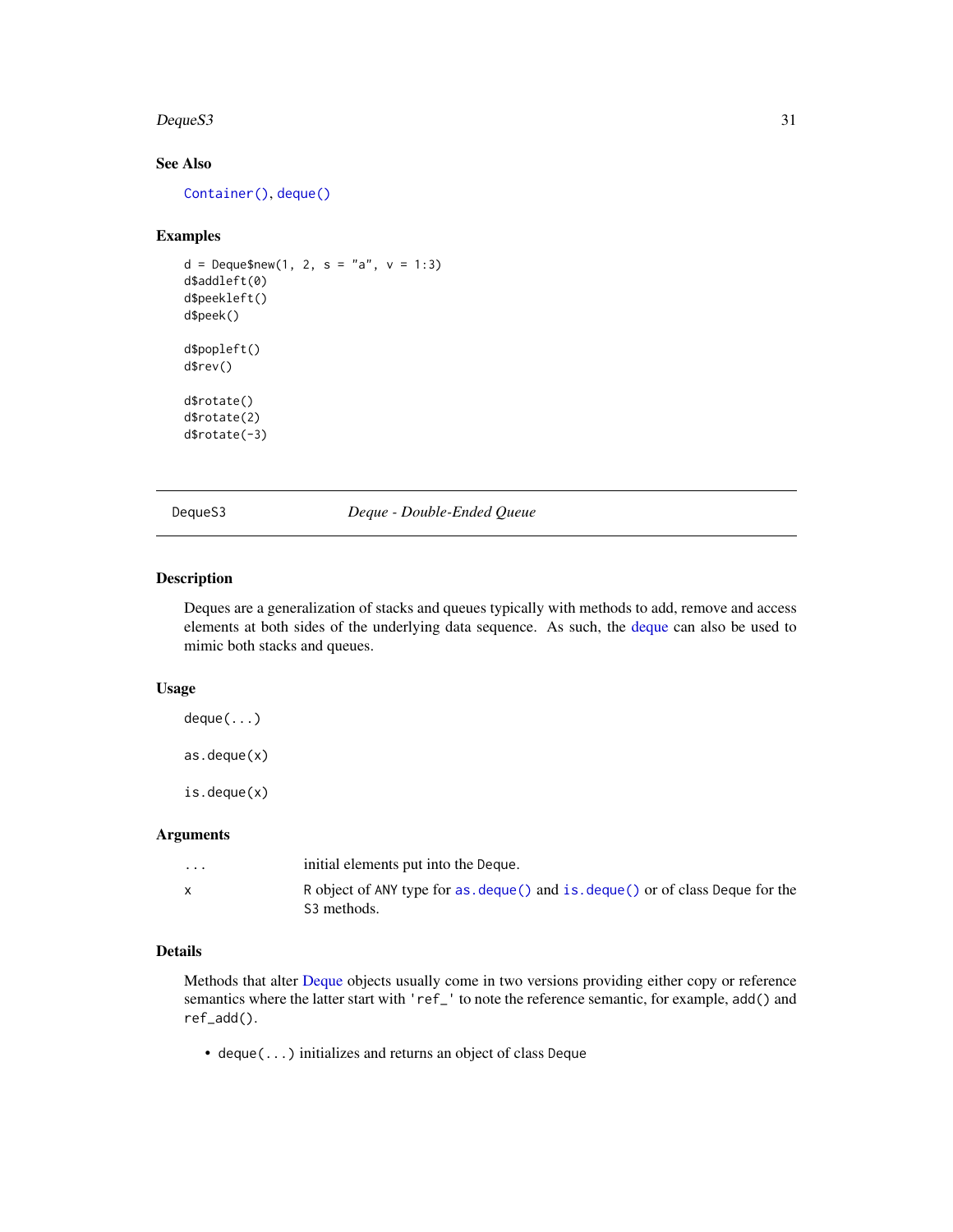- as. deque(x) coerces x to a deque.
- is.deque(x) returns TRUE if x is of class Deque and FALSE otherwise.
- $x + y$  combines x and y into a new deque by appending y to x.
- x -y element-wise removes all items of y from x, given the element was contained in x.
- addleft( $.x$ ,...) adds (possibly named) elements to left side of  $.x$ .
- $ref\_addleft(x,...)$  same as  $addleft(x,...)$  but adds by reference.
- peek( $x$ , default = NULL) peek at last element. If  $x$  is empty, return default.
- peekleft(x,default = NULL) peek at first element. If x is empty, return default.
- ref\_pop(.x) pop last element. If .x is empty, an error is given.
- ref\_popleft(.x) pop first element. If .x is empty, an error is given.
- rev(x) and ref\_rev(x) reverses all elements being done on a copy or in place, respectively.
- rotate $(x, n)$  rotate all elements n steps to the right, If n is negative, rotate to the left.

#### See Also

See [container\(\)](#page-16-1) for all inherited methods. For the full class documentation see [Deque\(\)](#page-28-1) and it's superclass [Container\(\).](#page-16-1)

```
d = \text{deque}(1, 2, s = "a", v = 1:3)is.deque(d)
print(d)
length(d)
names(d)
as.list(d)
rev(d)
l = list(0, 1)d2 = as.deque(1)d + d2
c(d, d2) # same as d + d2d2 + d
d - d2c(d2, d) # same as d2 + dd2 - d
# Math
d = \text{deque}(1, 2, -(3:5))d
abs(d)
cumsum(d)
round(d)
exp(d)
```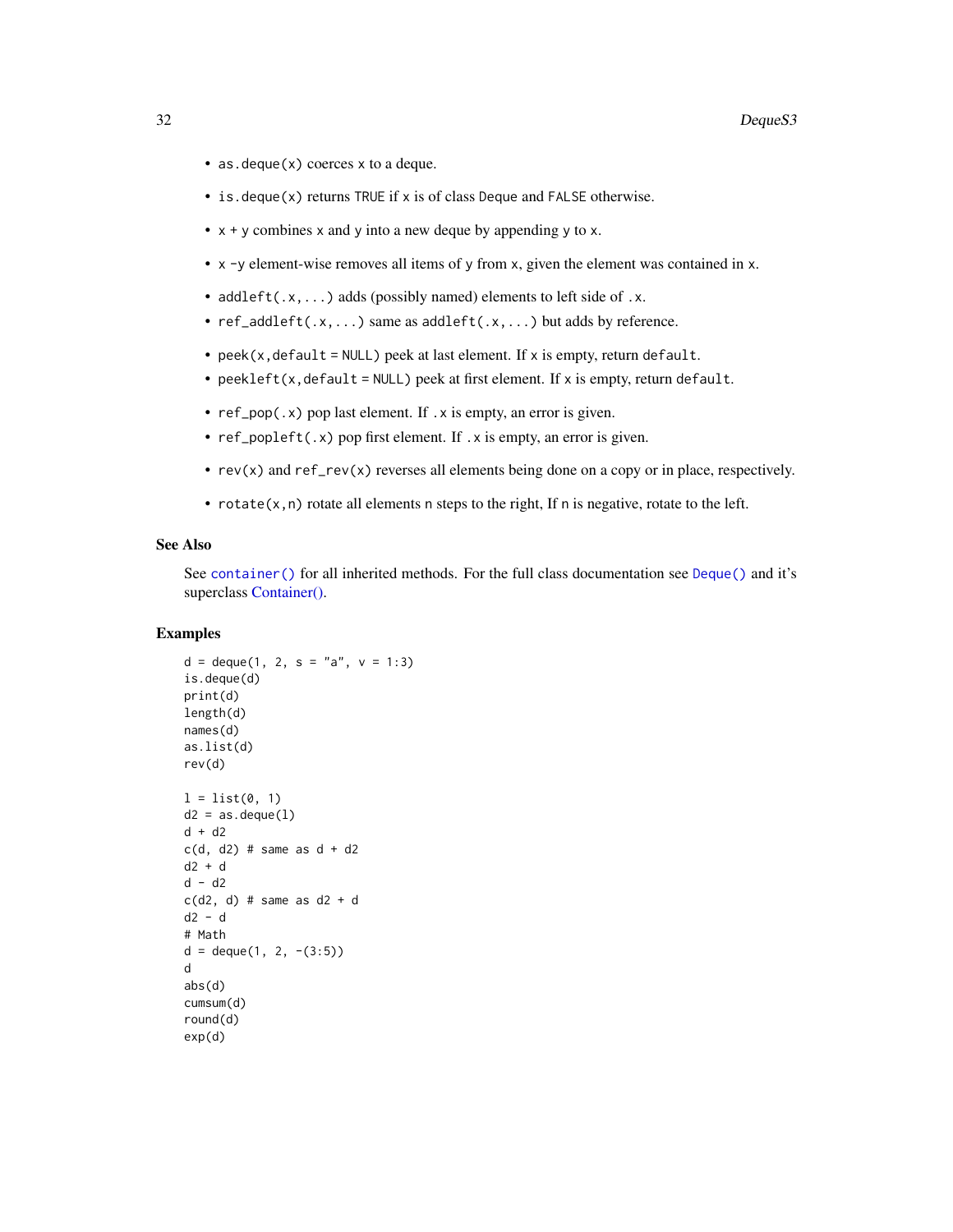#### <span id="page-32-0"></span>Dict 33

```
# Summary
range(d)
min(d)
max(d)
d1 = degue(1, 1:2)d2 = degue(2, 1:2)d1 + d2 # same as c(d1, d2)d2 + d1 # same as c(d2, d1)d1 - d2
d2 - d1
d1 - d1
d = \text{deque}(0)add(d, a = 1, b = 2) \# |0, a = 1, b = 2|addleft(d, a = 1, b = 2) # |b = 2, a = 1, 0|d = \text{deque}(1, 2, 3)peek(d)
peekleft(d)
peek(deque())
peek(deque(), default = 0)
peekleft(deque(), default = 0)
d = degue(1, 2, 3)ref_pop(d)
print(d)
ref_popleft(d)
print(d)
## Not run:
ref_pop(deque()) # pop at empty Deque
## End(Not run)
d = \text{deque}(a = 1, b = 2, 3)rev(d)
print(d)
ref_rev(d)
print(d)
d = degue(1, 2, 3, 4)rotate(d)
rotate(d, n = 2)
```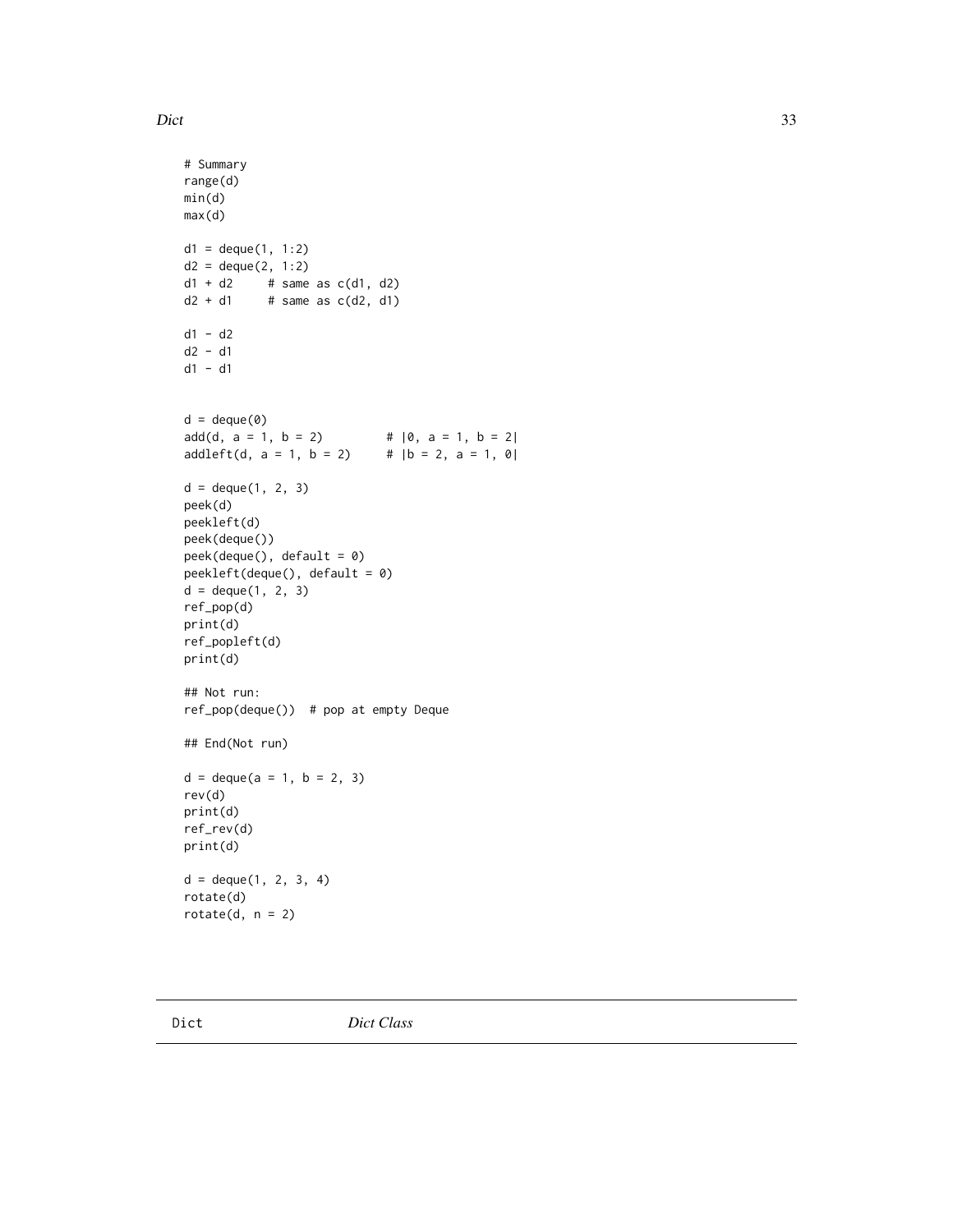#### Description

The [Dict\(\)](#page-32-1) resembles Python's dict type, and is implemented as a specialized associative [Container\(\)](#page-9-1). For the standard S3 interface, see [dict\(\).](#page-32-1)

## Details

This class inherits from class [Container\(\)](#page-9-1) and overwrides some methods to account for the associative key-value pair semantic. Internally, all key-value pairs are stored in a hash-table and the elements are always sorted lexicographically by their keys.

#### Super classes

[container::Iterable](#page-0-0) -> [container::Container](#page-0-0) -> Dict

## Methods

#### Public methods:

- [Dict\\$new\(\)](#page-10-0)
- [Dict\\$add\(\)](#page-10-1)
- [Dict\\$discard\\_at\(\)](#page-11-4)
- [Dict\\$get\(\)](#page-34-0)
- [Dict\\$keys\(\)](#page-34-1)
- [Dict\\$remove\(\)](#page-14-1)
- [Dict\\$replace\(\)](#page-13-4)
- [Dict\\$set\(\)](#page-34-2)
- [Dict\\$sort\(\)](#page-35-0)
- [Dict\\$update\(\)](#page-14-4)
- [Dict\\$values\(\)](#page-15-0)
- [Dict\\$clone\(\)](#page-15-1)

#### Method new(): Dict constructor

*Usage:*

Dict\$new(...)

*Arguments:*

... initial elements put into the Dict

*Returns:* returns the Dict

Method add(): If name not yet in Dict, insert value at name, otherwise signal an error.

*Usage:* Dict\$add(name, value)

*Arguments:*

name character variable name under which to store value.

value the value to be added to the Dict.

*Returns:* the Dict object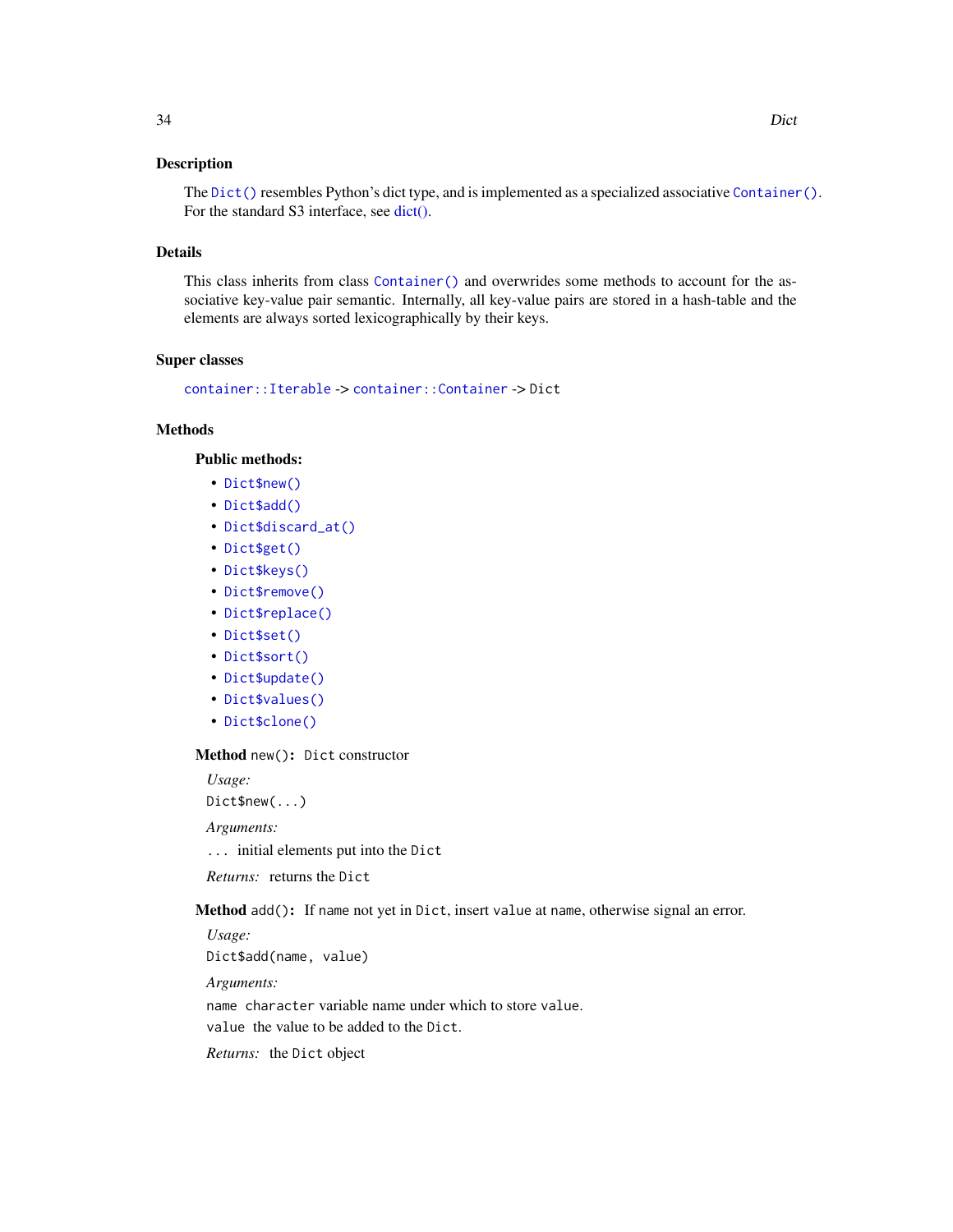Method discard\_at(): Discard value at given index. If index is not found, the operation is ignored.

*Usage:* Dict\$discard\_at(index) *Arguments:* index character or numeric index *Returns:* the Dict object

<span id="page-34-0"></span>Method get(): This function is deprecated. Use at 2() instead.

*Usage:* Dict\$get(key) *Arguments:* key character name of key.

*Returns:* If key in Dict, return value at key, else throw error.

<span id="page-34-1"></span>Method keys(): Get all keys.

*Usage:* Dict\$keys() *Returns:* character vector of all keys.

Method remove(): This function is deprecated. Use [delete\(\)](#page-25-1) instead.

*Usage:* Dict\$remove(key)

*Arguments:*

key character name of key.

*Returns:* If key in Dict, remove it, otherwise raise an error.

Method replace(): Replace one element by another element. Search for occurence of old and, if found, replace it by new. If old does not exist, an error is signaled.

*Usage:* Dict\$replace(old, new) *Arguments:* old element to be replaced

new element to be put instead of old

*Returns:* the Dict object

<span id="page-34-2"></span>Method set(): This function is deprecated. Use [replace\(\)](#page-68-1) instead.

*Usage:* Dict\$set(key, value, add = FALSE) *Arguments:* key character name of key. value the value to be set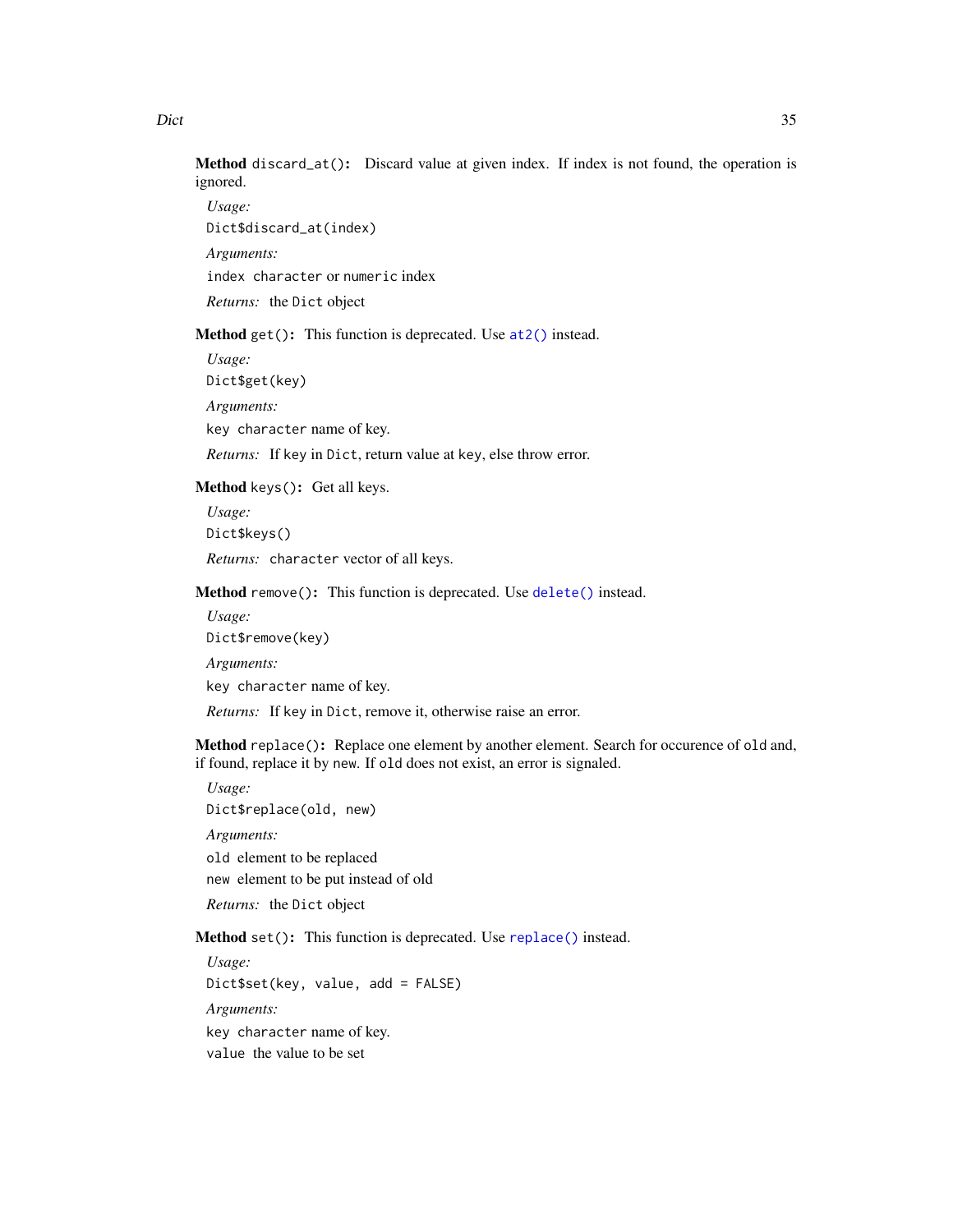add logical if TRUE the value is set regardless whether key already exists in Dict.

*Returns:* returns the Dict

<span id="page-35-0"></span>Method sort(): Sort elements according to their keys. This function is deprecated as keys are now always sorted.

*Usage:* Dict\$sort(decr = FALSE) *Arguments:* decr logical if TRUE sort in decreasing order. *Returns:* returns the Dict

Method update(): Add elements of other to this if the name is not in the Dict and update elements with existing names.

*Usage:* Dict\$update(other)

*Arguments:*

other Iterable object used to update this.

*Returns:* returns the updated Dict object.

Method values(): Get Container values

*Usage:* Dict\$values()

*Returns:* a copy of all elements in a list

Method clone(): The objects of this class are cloneable with this method.

*Usage:* Dict\$clone(deep = FALSE) *Arguments:* deep Whether to make a deep clone.

## See Also

[Container\(\)](#page-9-1), [dict\(\)](#page-41-1)

## Examples

 $d = Dict$new(o = "one", na = NA, a = 1)$ d d\$keys() d\$add("li", list(1, 2)) d\$discard\_at("na") d\$replace(1, 9)  $d2 = Dict$new(a = 0, b = 1)$ d\$update(d2)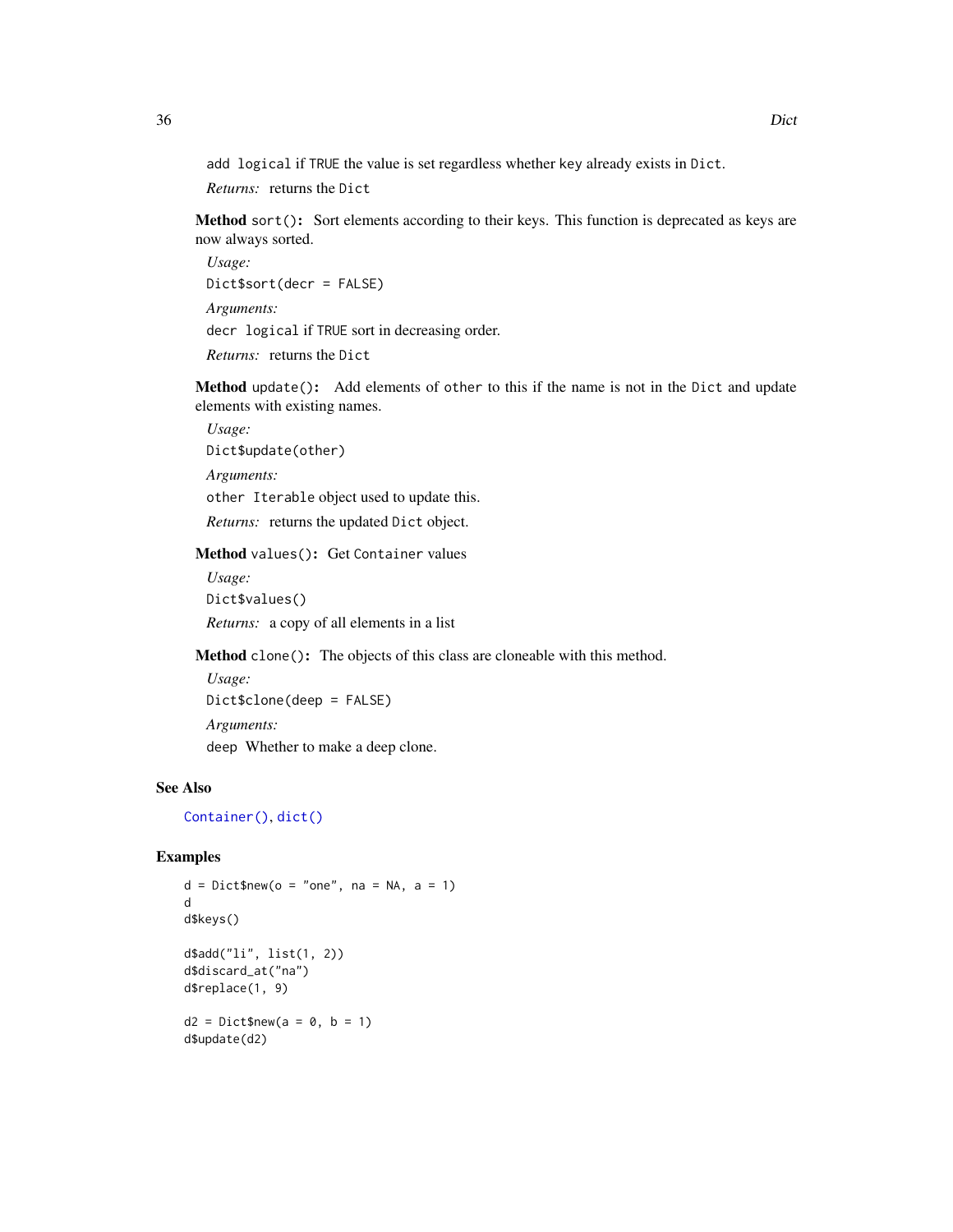<span id="page-36-0"></span>

The [dict.table](#page-36-0) is a combination of [dict](#page-41-0) and [data.table](https://CRAN.R-project.org/package=data.table) and basically can be considered a [data.table](https://CRAN.R-project.org/package=data.table) with unique column names and an extended set of functions to add, extract and remove data columns with the goal to further facilitate code development using [data.table.](https://CRAN.R-project.org/package=data.table) A [dict.table](#page-36-0) object provides all [dict](#page-41-0) and [data.table](https://CRAN.R-project.org/package=data.table) functions and operators at the same time.

#### Usage

```
dict.table(...)
as.dict.table(x, ...)
## S3 method for class 'data.table'
as.dict.table(x, copy = TRUE, ...)is.dict.table(x)
## S3 method for class 'dict.table'
rbind(x, \ldots)## S3 method for class 'dict.table'
cbind(x, \ldots)
```
## Arguments

| $\cdot$ $\cdot$ $\cdot$ | elements put into the dict table and/or additional arguments to be passed on.                          |
|-------------------------|--------------------------------------------------------------------------------------------------------|
| x                       | any R object or a dict table object.                                                                   |
| CODV                    | if TRUE creates a copy of the data, table object otherwise works on the passed<br>object by reference. |

## Details

Methods that alter [dict.table](#page-36-0) objects usually come in two versions providing either copy or reference semantics where the latter start with 'ref\_' to note the reference semantic, for example, [add\(\)](#page-2-0) and [ref\\_add\(\)](#page-2-1).

- [dict](#page-41-0).table(...) initializes and returns a dict object.
- as.[dict.table](#page-36-0) $(x, \ldots)$  coerce x to a dict.table
- is.dict.table(x) check if x is a dict.table
- $add(x, \ldots)$  and  $ref\_add(x, \ldots)$  add columns to .x. If the column name already exists, an error is given.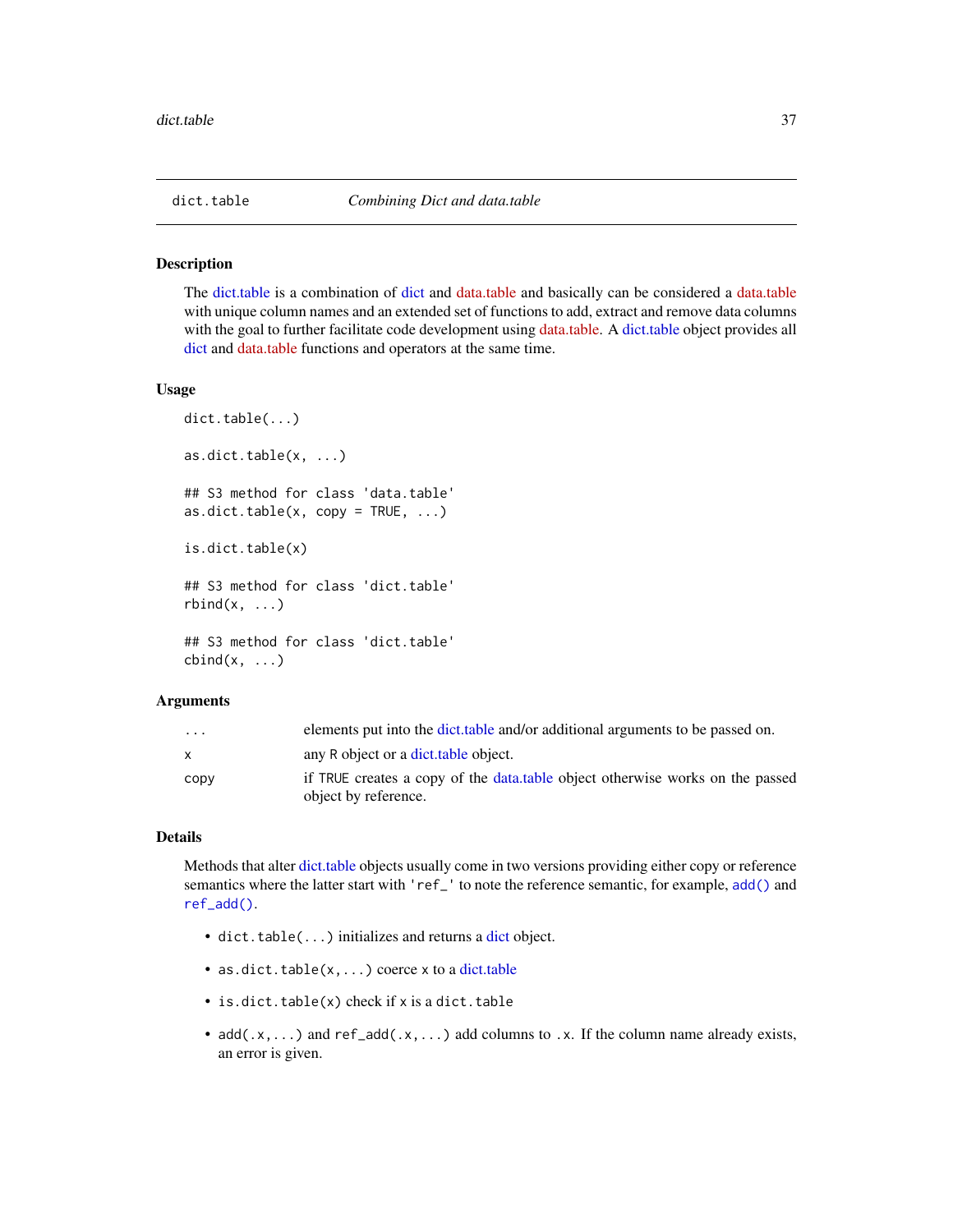- at(.x,...) returns the columns at the given indices. Indices can be letters or numbers or both. All columns must exist.
- $\bullet$  at  $2(x, \text{index})$  returns the column at the given index or signals an error if not found.
- clear(x) and ref\_clear(x) remove all elements from x.
- clone(x) create a copy of x.
- delete\_at(.x,...) and ref\_delete\_at(.x,...) find and remove columns either by name or index (or both). If one or more columns don't exist, an error is signaled.
- discard\_at(.x,...) and ref\_discard\_at(.x,...) find and remove columns either by name or index (or both). Invalid column indices are ignored.
- has(x, column) check if some column is in dict.table object.
- has\_name(x,name) check if x has the given column name.
- is\_empty(x) TRUE if object is empty otherwise FALSE
- peek\_at( $x, \ldots$ , default = NULL) returns the columns at the given indices or (if not found) columns with the given default value.
- peek\_at2(x, index, default = NULL) return column named index if it exist otherwise the given default value. If the default length does not match the number of rows, it is recycled accordingly and a warning is given, unless the default value has a length of 1, in which case recycling is done silently.
- ref\_pop(.x,index) return element at given column index and remove the column from the dict.table object.
- rename(.x,old,new) and ref\_rename(.x,old,new) rename one or more columns from old to new, respectively, by copy and in place (i.e. by reference).
- replace\_at(.x,..,.add = FALSE) and ref\_replace\_at(.x,...,.add = FALSE) replace values at given indices. If a given index is invalid, an error is signaled unless .add was set to TRUE.
- update(object,other) and ref\_update(object,other) adds columns of other dict that are not yet in object and replaces the values at existing columns.

#### See Also

[dict,](#page-41-0) [data.table](https://CRAN.R-project.org/package=data.table)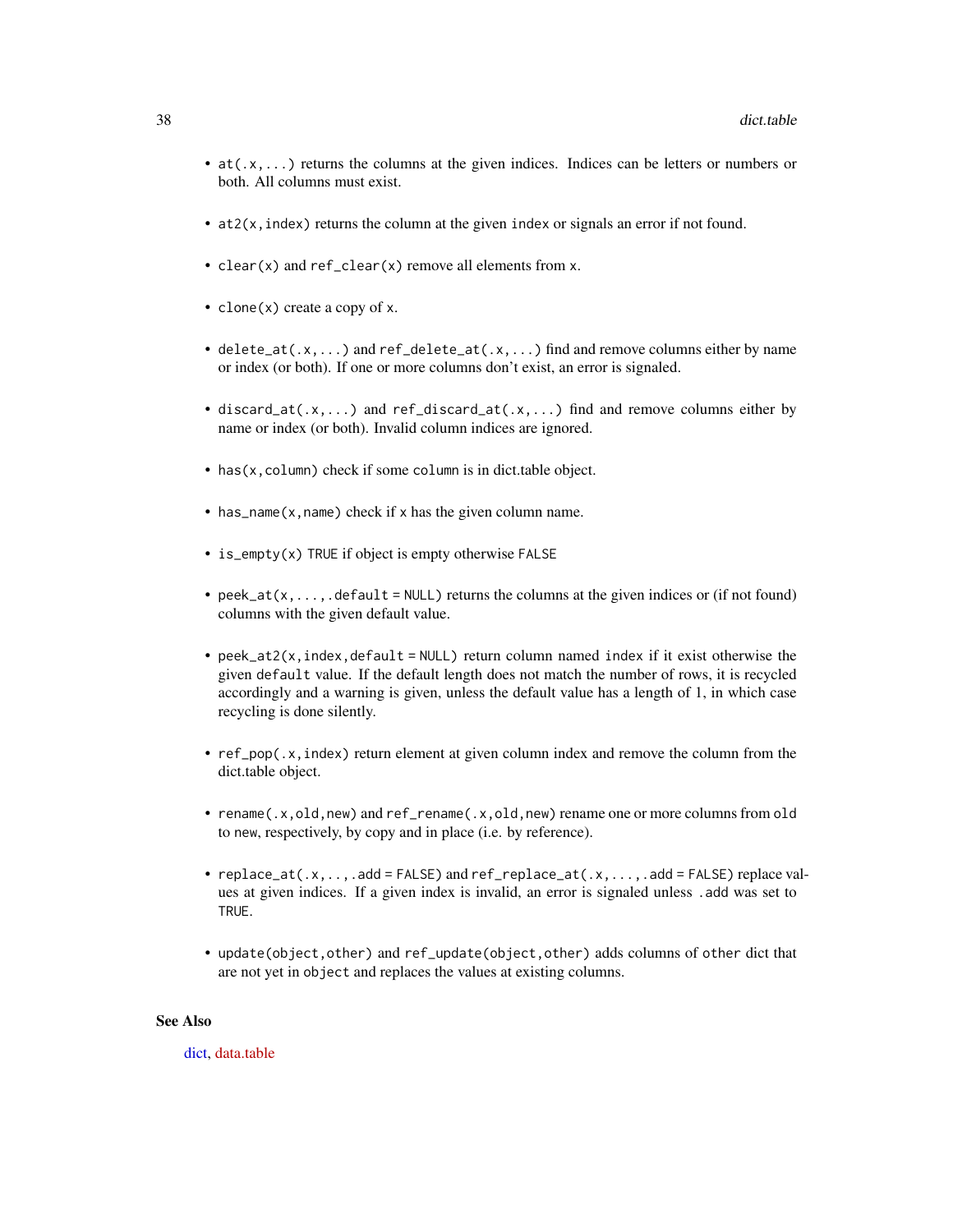#### dict.table 39

```
# Some basic examples using some typical data.table and dict operations.
# The constructor can take the 'key' argument known from data.table():
require(data.table)
dit = dict.table(x = rep(c("b","a","c"), each = 3), y = c(1,3,6), key = "y")
print(dit)
setkey(dit, "x") \qquad \qquad \qquad \qquad # sort by 'x'
print(dit)
(\text{add}(dit, "v" = 1:9)) # add column v = 1:9dit[y > 5](ref_discard_at(dit, "x")) # discard column 'x'
## Not run:
at(dit, "x") # index 'x' not found
replace_at(dit, x = 0) # cannot be replaced, if it does not exist
## End(Not run)
dit = replace_at(dit, x = 0, .add = TRUE) # ok - re-adds column 'x' with all 0s
peek_at(dit, "x") # glance at column 'x'
has\_name(dit, "x") # TRUE
ref_pop(dit, "x") \qquad # get column and remove it
has_name(dit, "x") # FALSE
# Copy and reference semantics when coercing *from* a data.table
dat = data.table(a = 1, b = 2)
dit = as.dict.table(dat)
is.dict.table(dit) # TRUE
is.dict.table(dat) # FALSE
ref_replace_at(dit, "a", 9)
\text{dit}[["a"]] \qquad \qquad \qquad \text{# } 9dat[["a"]] \qquad \qquad \qquad \qquad \qquad \qquad \qquad \qquad \qquad \qquad \qquad \qquad \qquad \qquad \qquad \qquad 1
dit.dat = as.dict.table(data, copy = FALSE) # init by reference
ref_replace_at(dit.dat, "a", 9)
dat[["a"]] \qquad \qquad \qquad \qquad \qquad \qquad \qquad \qquad \qquad \qquad \qquad \qquad \qquad \qquad \qquad \qquad \qquad \qquad \qquad \qquad \qquad \qquad \qquad \qquad \qquad \qquad \qquad \qquad \qquad \qquad \qquad \qquad \qquad \qquad \qquad \qquad \qquad \qquad \qquad \qquad \qquad \qquad \qquad \qquad \qquad \qquad \qquad \qquad \is.dict.table(dit.dat) # TRUE
is.dict.table(dat) \qquad # TRUE now as well!
# Coerce from dict
d = dict(a = 1, b = 1:3)as.dict.table(d)
dit = dict.table(a = 1:2, b = 1:2)
rbind(dit, dit)
# rbind ...
dit = dict.table(a = 1:2, b = 1:2)
rbind(dit, dit)
# ... can be mixed with data.tables
dat = data.table(a = 3:4, b = 3:4)
```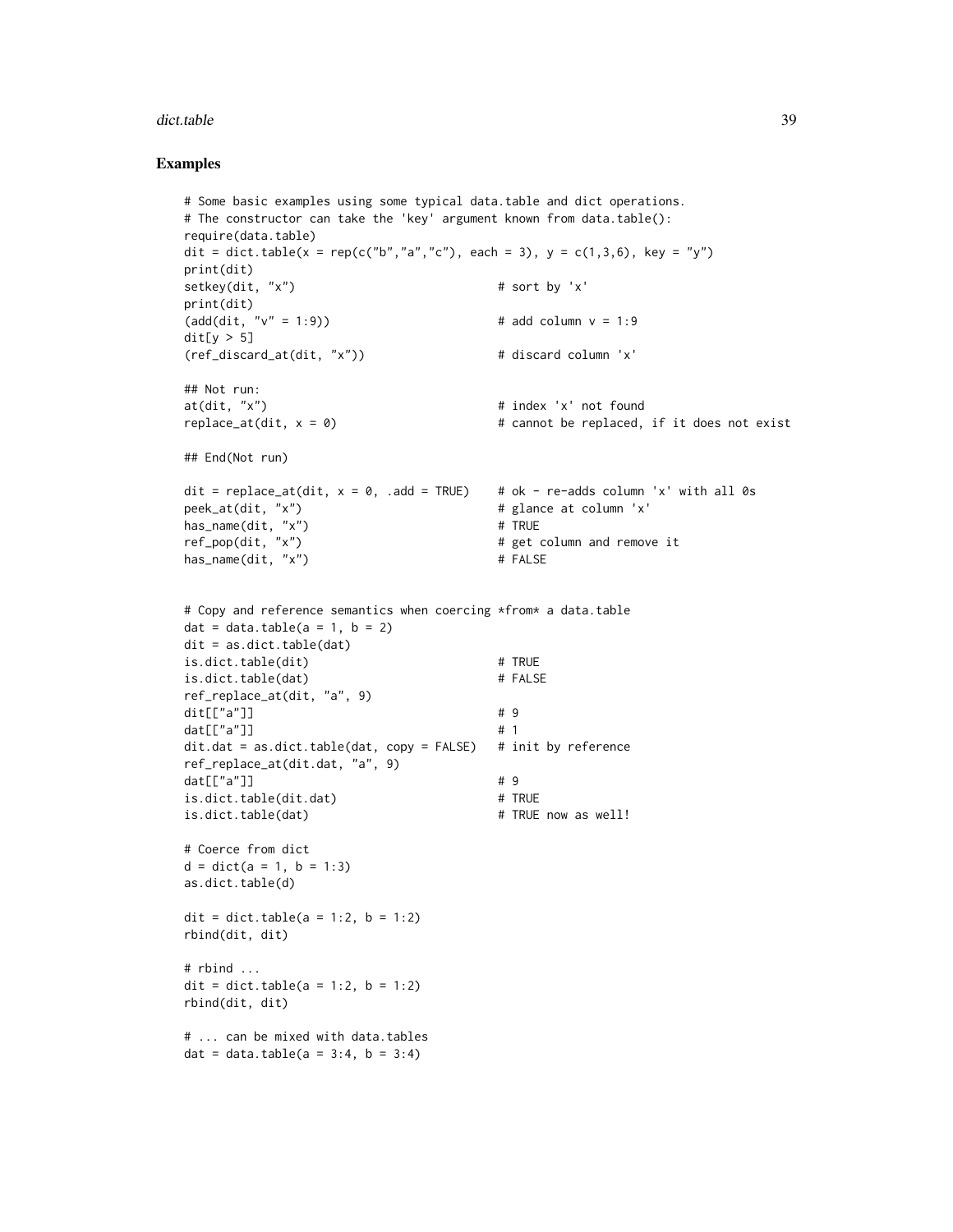```
rbind(dit, dat) # yields a dict.table
rbind(dat, dit) # yields a data.table
# cbind ...
dit = dict.table(a = 1:2, b = 1:2)
\text{dit2} = \text{dict.table}(c = 3:4, d = 5:6)cbind(dit, dit2)
# ... can be mixed with data.tables
dat = data.table(x = 3:4, y = 3:4)
cbind(dit, dat)
\text{dit} = \text{dict}.\text{table(a = 1:3)}add(dit, b = 3:1, d = 4:6)## Not run:
add(dit, a = 7:9) # column 'a' already exists
## End(Not run)
dit = dict.table(a = 1:3, b = 4:6)
at(dit, "a")
at(dit, 2)
at(dit, "a", 2)
## Not run:
at(dit, "x") # index 'x' not found
at(dit, 1:3) # index 3 exceeds length of dict.table
## End(Not run)
dit = dict.table(a = 1:3, b = 4:6)
at2(dit, 1)
at2(dit, "a")
at2(dit, 2)
## Not run:
at2(dit, "x") # index 'x' not found
at2(dit, 5) # index 5 exceeds length of dict.table
## End(Not run)
\text{dit} = \text{dict.table}(a = 1, b = 2)clear(dit)
dit
ref_clear(dit)
dit
d = dict.table(a = 1:2, b = 3:4)d2 = clone(d)ref_clear(d)
print(d2)
(dit = as.dict.table(head(sleep)))
delete_at(dit, "ID")
```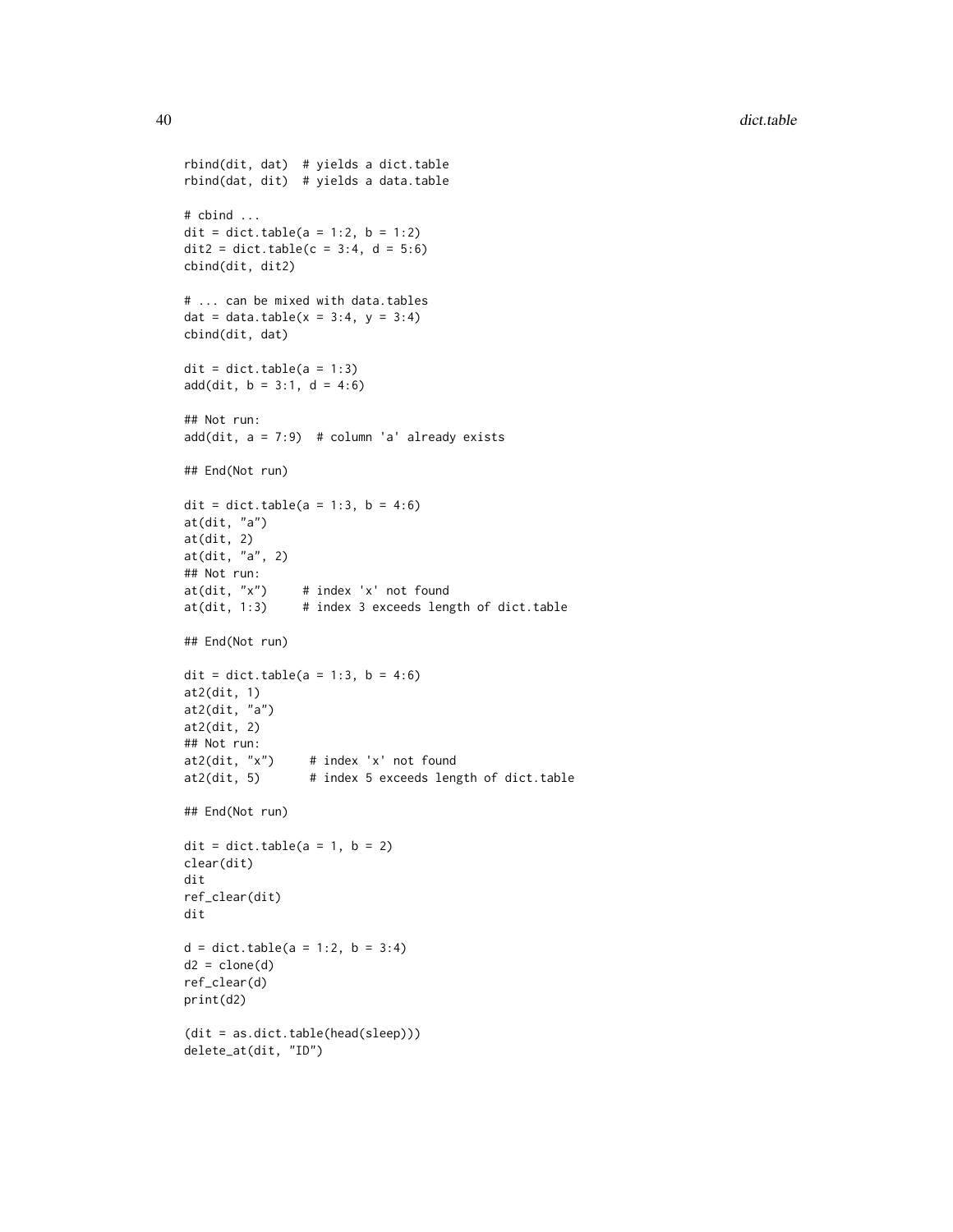#### dict.table 41

```
delete_at(dit, "ID", 1)
## Not run:
delete_at(dit, "foo") # Column 'foo' not in dict.table
## End(Not run)
dit = as.dict.table(head(sleep))
discard_at(dit, "ID")
discard_at(dit, "ID", 1)
discard_at(dit, "foo") # ignored
dit = dict.table(a = 1:3, b = as.list(4:6))
has(dit, 1:3) # TRUE
has(dit, 4:6) # FALSE
has(dit, as.list(4:6)) # TRUE
\text{dit} = \text{dict.table}(a = 1, b = 2)has_name(dit, "a") # TRUE
has_name(dit, "x") # FALSE
d = dict.table(a = 1:4, b = 4:1)is_empty(d)
is_empty(clear(d))
dit = dict.table(a = 1:3, b = 4:6)
peek_at(dit, "a")
peek_at(dit, 1)
peek_at(dit, 3)
peek_at(dit, "x")
peek_at(dit, "x", .default = 0)
peek_at(dit, "a", "x", .default = 0)
dit = dict.table(a = 1:3, b = 4:6)
peek_at2(dit, "a")
peek_at2(dit, 1)
peek_at2(dit, 3)
peek_at2(dit, 3, default = 9)
peek_at2(dit, "x")
peek_at2(dit, "x", default = 0)
dit = dict.table(a = 1:3, b = 4:6)
ref_pop(dit, "a")
ref_pop(dit, 1)
## Not run:
ref_pop(dit, "x") # index 'x' not found
## End(Not run)
dit = dict.table(a = 1, b = 2, c = 3)
rename(dit, c("a", "b"), c("a1", "y"))
print(dit)
```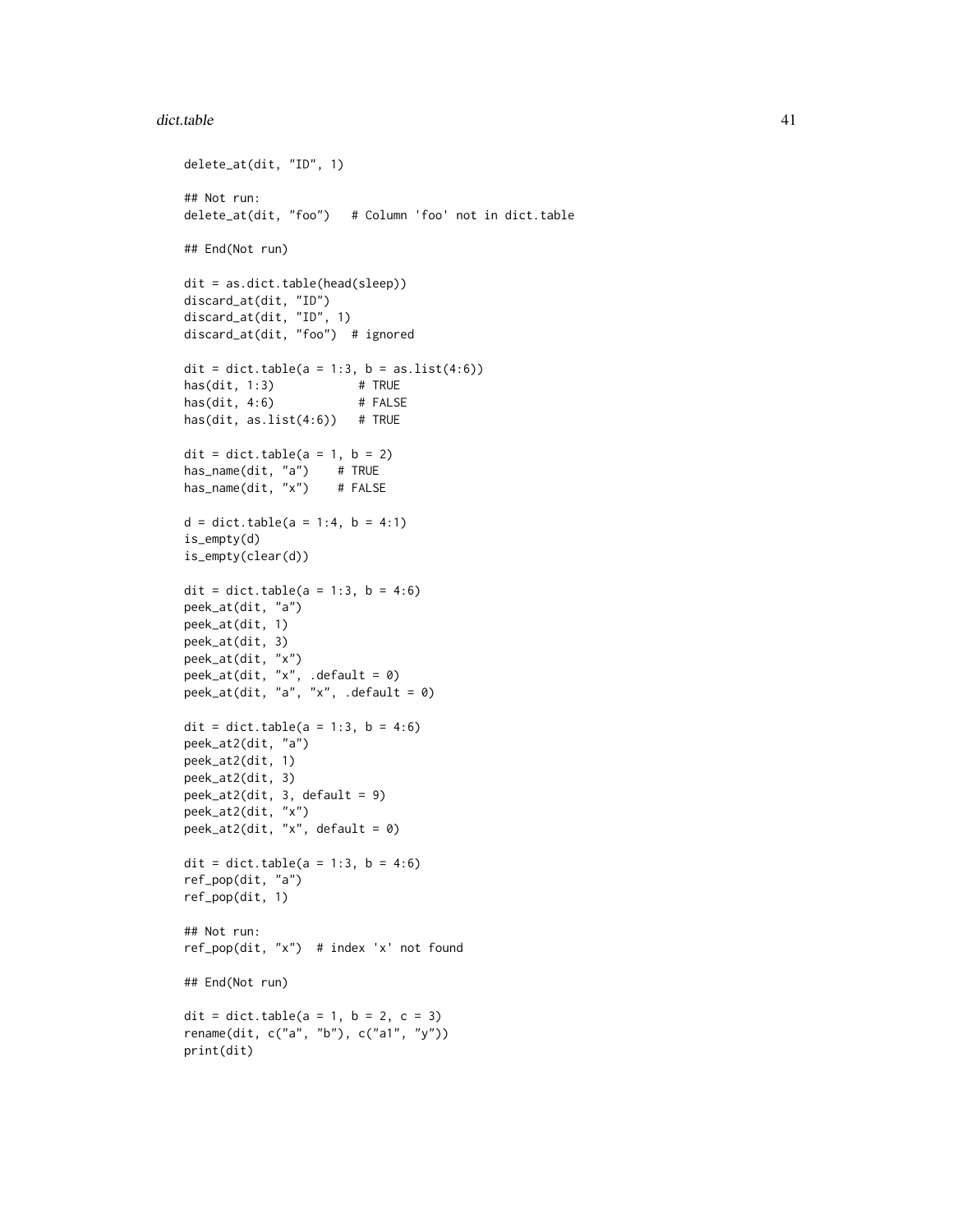```
ref_rename(dit, c("a", "b"), c("a1", "y"))
print(dit)
\text{dit} = \text{dict}.\text{table(a = 1:3)}replace_at(dit, "a", 3:1)
## Not run:
replace_at(dit, "b", 4:6) # column 'b' not in dict.table
## End(Not run)
replace_at(dit, "b", 4:6, .add = TRUE) # ok, adds column
# Update parts of tables (second overwrites columns of the first)
dit1 = dict.table(a = 1:2, b = 3:4)
dit2 = dict.table( b = 5:6, c = 8:9)
update(dit1, dit2)
update(dit2, dit1)
```
DictS3 *A Dictionary*

#### <span id="page-41-0"></span>**Description**

The [Dict](#page-32-0) initially was developed to resemble Python's dict type, but by now offers both more features and flexibility, for example, by providing both associative key-value pair as well as positional array semantics. It is implemented as a specialized associative [Container](#page-9-0) thus sharing all [Container](#page-9-0) methods with some of them being adapted to account for the key-value pair semantic. All elements must be named.

### Usage

 $dict(...)$ as.dict(x) is.dict(x)

#### Arguments

| $\cdots$ | elements put into the Dict.                                                                |
|----------|--------------------------------------------------------------------------------------------|
|          | R object of ANY type for as. dict() and is. dict() or of class Dict for the S3<br>methods. |

# Details

Internally, all key-value pairs are stored in a hash-table and the elements are sorted lexicographically by their keys. Methods that alter Dict objects usually come in two versions providing either copy or reference semantics where the latter start with 'ref\_' to note the reference semantic, for example, add() and ref\_add().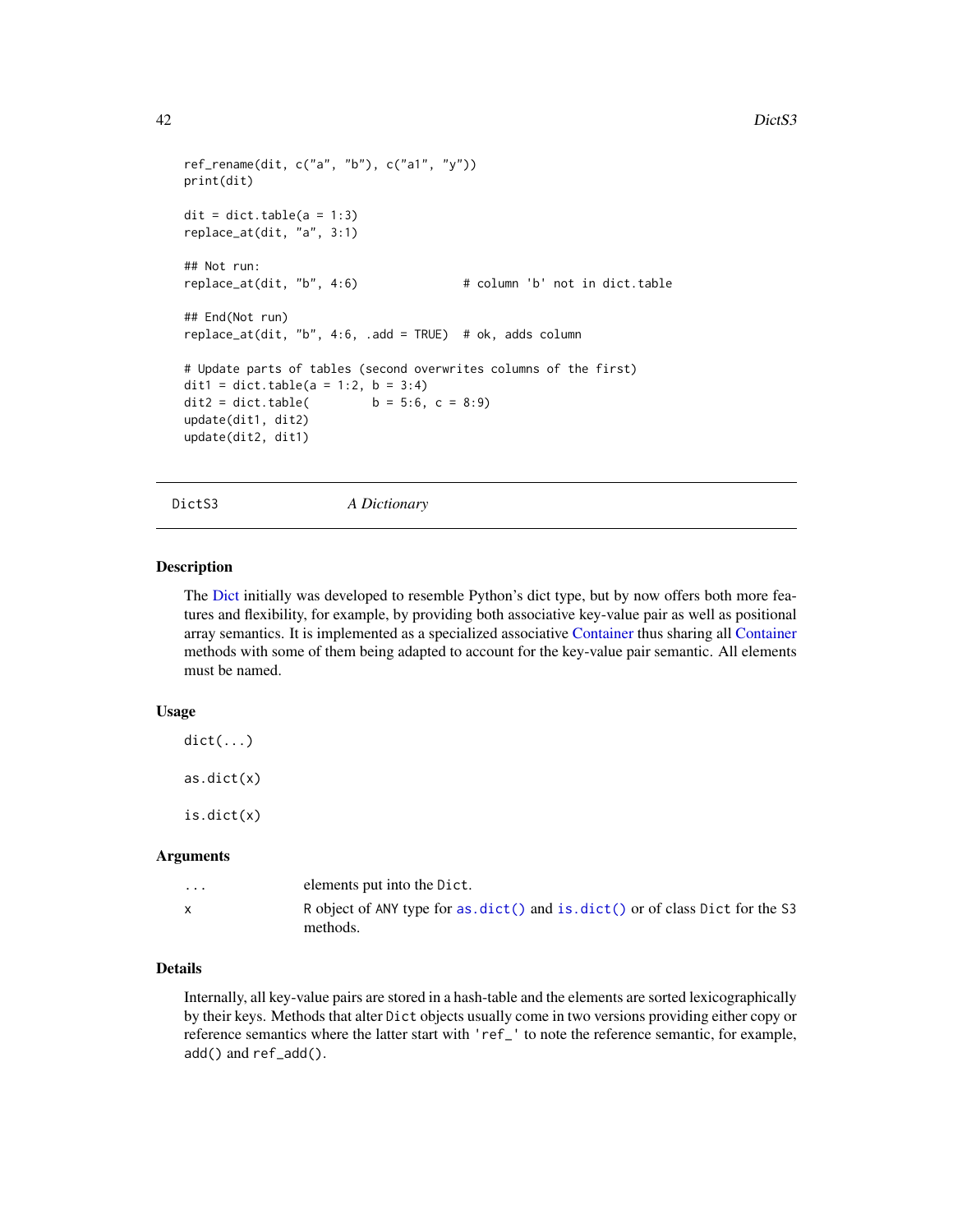### $DictS3$  43

- dict(...) initializes and returns an object of class Dict
- as.dict(x) coerces x to a dictionary
- is.dict(x) returns TRUE if x is of class Dict and FALSE otherwise.
- $x + y$  combines x and y into a new dict by updating x by y (see also [update()]).
- x -y removes all keys from x that appear in y.
- x & y returns a copy of x keeping only the keys that are common in both (key intersection), that is, all keys in x that do not exist in y are removed.
- x | y returns a copy of x extended by all elements of y that are stored at keys (or names) that do not exist in x, thereby combining the keys of both objects (set union of keys).
- $ad(x, \ldots)$  and ref\_add( $x, \ldots$ ) adds key = value pairs to  $\ldots$ . If any of the keys already exists, an error is given.
- replace(.x,old,new) and ref\_replace(.x,old) try to find element old and replace it with element new. If old does not exist, an error is raised.
- update(object,other) and ref\_update(object,other) adds elements of other dict for keys not yet in object and replaces the values of existing keys.

#### See Also

See [container\(\)](#page-16-0) for all inherited methods. For the full class documentation see [Dict](#page-32-0) and it's superclass [Container.](#page-9-0)

## Examples

```
d = dict(b = "one", a = 1, f = mean, na = NA)print(d)
names(d)
## Not run:
dict(a = 1, 2) # all elements must be named
## End(Not run)
# Coercion
as.dict(list(A = 1:3, B = "b"))
as.dict(c(x = 1, y = "x", z = 2 + 3))
# Math
d = dict(a = rnorm(1), b = rnorm(1))abs(d)
cumsum(d)
round(d)
exp(d)
```
# Summary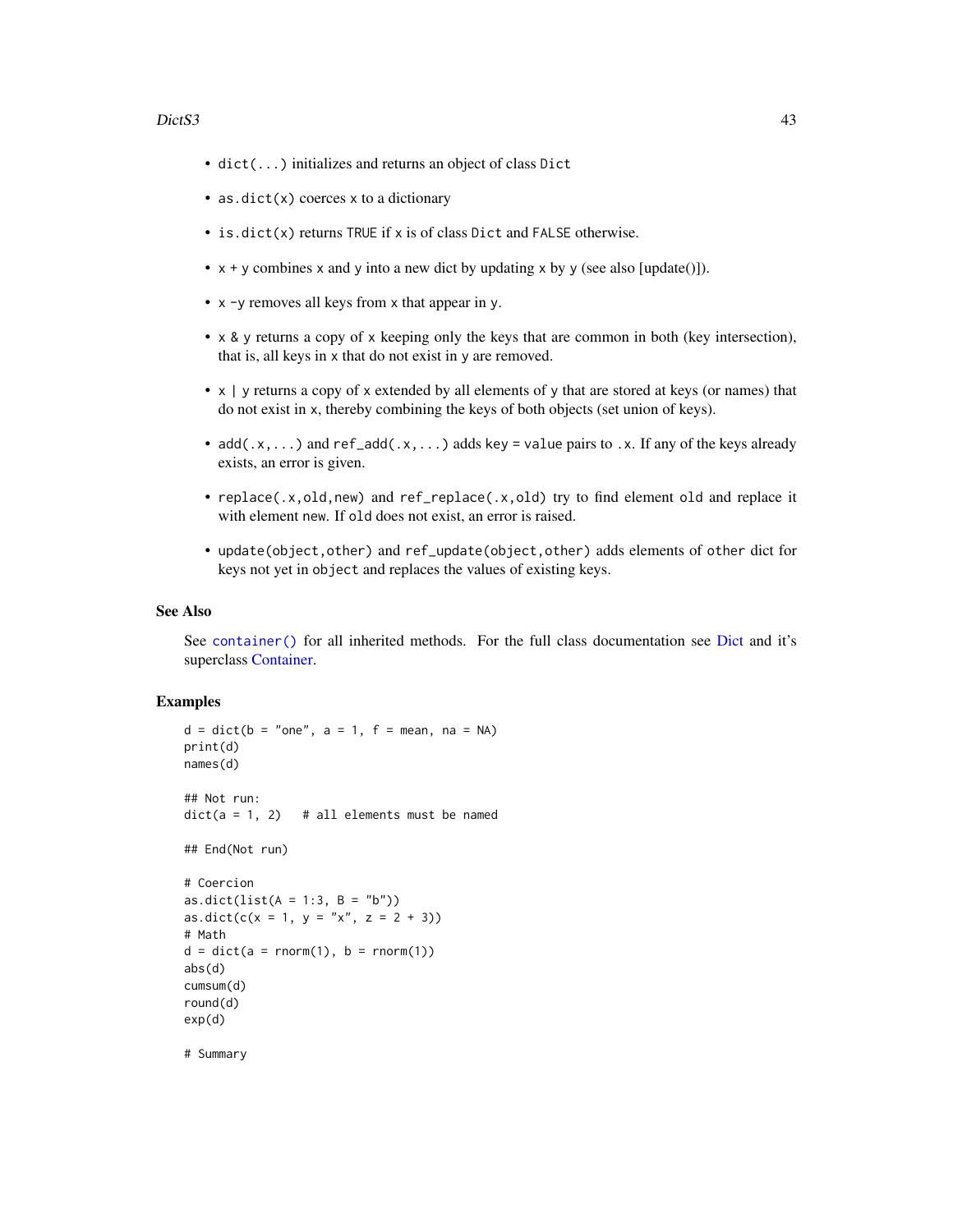44 discard and the contract of the contract of the contract of the contract of the contract of the contract of the contract of the contract of the contract of the contract of the contract of the contract of the contract of

```
range(d)
min(d)
max(d)
d1 = dict(a = 1, b = list(1, 2))d2 = dict(a = 2, b = list(1, 2))d1 + d2 # same as update(d, d2)
d2 + d1 # same as update(d2, d)
## Not run:
c(d1, d2) # duplicated keys are not allowed for Dict
## End(Not run)
d1 - d2
d2 - d1
d1 - d1
d1 = dict(a = 1, b = 2)d2 = dict(a = 10, x = 4)d1 & d2 \# {a = 1}
d1 | d2 # {a = 1, b = 2, x = 4}
d = dict(a = 1)add(d, b = 2, co = container(1:3))## Not run:
add(d, a = 7:9) # key 'a' already in Dict
## End(Not run)
d = dict(a = 1, b = "z")replace(d, 1, 1:5)
replace(d, "z", "a")
## Not run:
                              # old element ("a") is not in Dict
## End(Not run)
d1 = dict(a = 1, b = 2)d2 = dict( b = 0, c = 3)update(d1, d2) # {a = 1, b = 0, c = 3}
update(d2, d1) # {a = 1, b = 2, c = 3}
```
discard *Discard Container Elements*

## Description

Search and remove an element from an object. If the element is not found, ignore the attempt.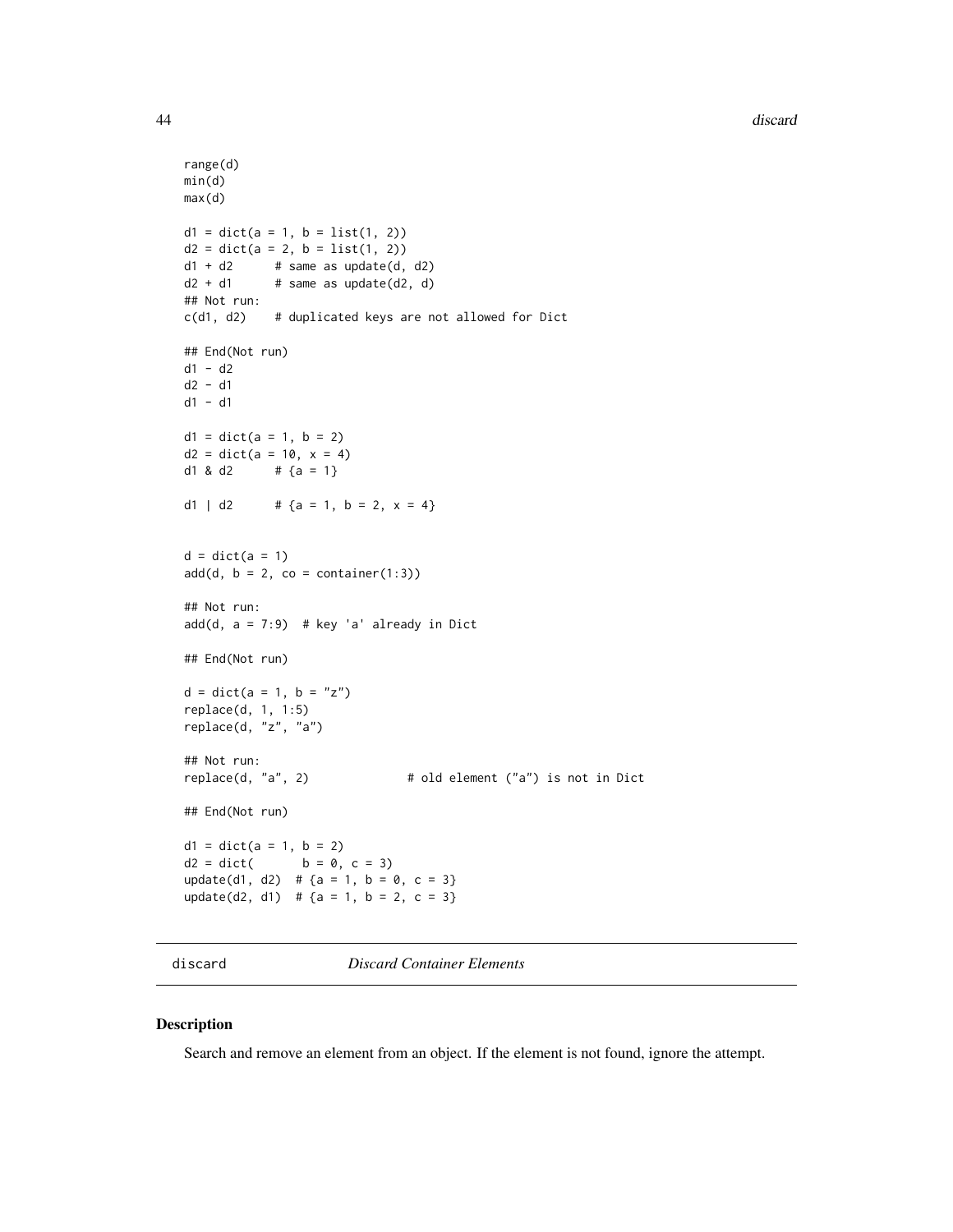# discard\_at 45

## Usage

```
discard(.x, ...)
ref_discard(.x, ...)
## S3 method for class 'Container'
discard(x, \ldots)## S3 method for class 'Container'
ref_discard(.x, ...)
```
# Arguments

| . х      | any R object.             |
|----------|---------------------------|
| $\cdots$ | elements to be discarded. |

# Value

For Container, an object of class Container (or one of the respective derived classes).

# Examples

```
s = setnew("a", num = 1:3, data = iris)print(s)
discard(s, 1:3, "a")
discard(s, iris)
discard(s, "b") # ignored
```
discard\_at *Discard Elements at Indices*

## Description

Search and remove values at given indices, which can be numeric or character or both. Invalid indices are ignored.

```
discard_at(.x, ...)
ref_discard_at(.x, ...)
## S3 method for class 'Container'
discard_at(.x, ...)
## S3 method for class 'Container'
```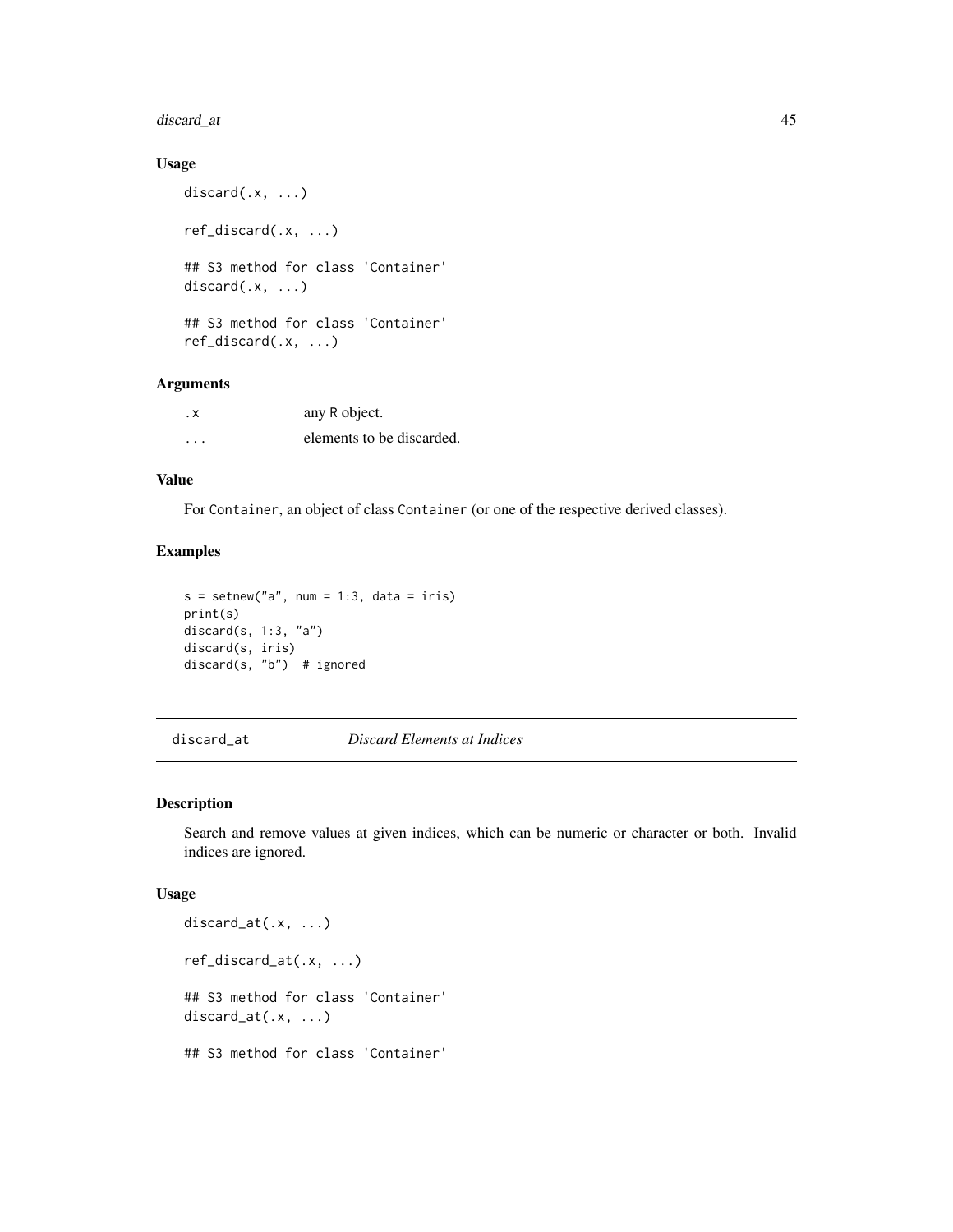```
ref_discard_at(.x, ...)
## S3 method for class 'dict.table'
discard_at(.x, ...)
## S3 method for class 'dict.table'
ref_discard_at(.x, ...)
```
## Arguments

| . х | any R object.                                |
|-----|----------------------------------------------|
| .   | indices at which values are to be discarded. |

## Value

For Container, an object of class Container (or one of the respective derived classes). For dict.table, an object of class dict.table.

# Examples

```
co = container(a = 1, b = 2, 3)discard_at(co, "a", "b") # [3]discard_at(co, 1:2) # [3]
discard_at(co, "a", 3) # [b = 2]discard_at(co, "x") # ignored
dit = as.dict.table(head(sleep))
discard_at(dit, "ID")
discard_at(dit, "ID", 1)
discard_at(dit, "foo") # ignored
```
<span id="page-45-0"></span>has *Check for Element*

#### Description

Check for Element

```
has(x, \ldots)## S3 method for class 'Container'
has(x, elem, \ldots)## S3 method for class 'dict.table'
has(x, column, ...)
```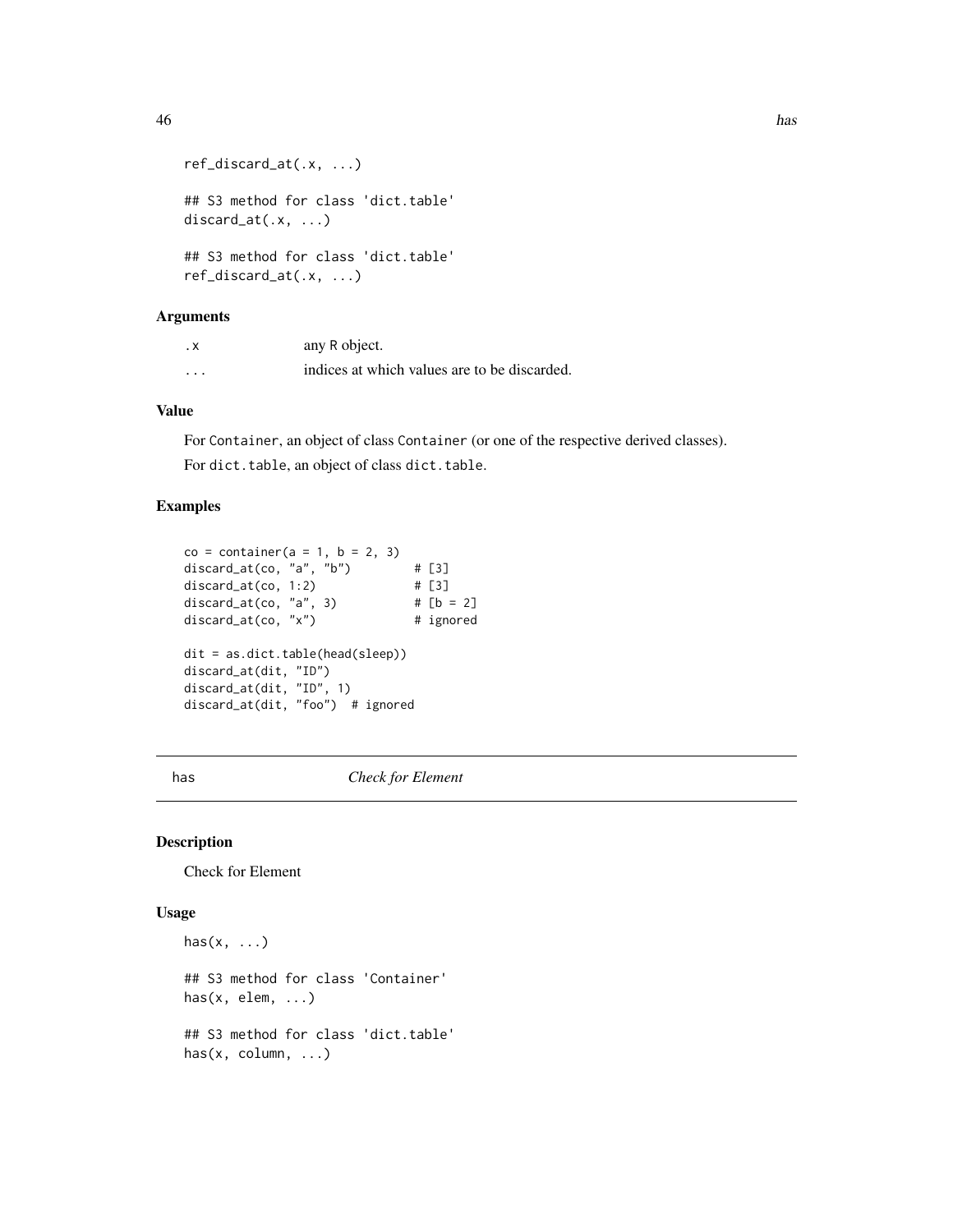#### has\_name 47

## Arguments

| X        | any R object.                                                                   |
|----------|---------------------------------------------------------------------------------|
| $\cdots$ | additional arguments to be passed to or from methods.                           |
| elem     | some element to be found.                                                       |
| column   | vector of values with the same length as the number of rows of the dict. table. |

# Value

TRUE if element is in x and otherwise FALSE.

For dict.table, TRUE if column exists in x otherwise FALSE.

## See Also

[has\\_name\(\)](#page-46-0)

# Examples

```
co = container(1, 2, mean)has(co, 1) \qquad # TRUE<br>has(co, mean) \qquad # TRUE<br>has(co, 1,2)
has(co, mean)has(co, 1:2) # FALSE
dit = dict.table(a = 1:3, b = as.list(4:6))
has(dit, 1:3) # TRUE
has(dit, 4:6) # FALSE
has(dit, as.list(4:6)) # TRUE
```
<span id="page-46-0"></span>has\_name *Check for Name*

# Description

Check for Name

```
has_name(x, name)
## S3 method for class 'Container'
has_name(x, name)
## S3 method for class 'dict.table'
has_name(x, name)
```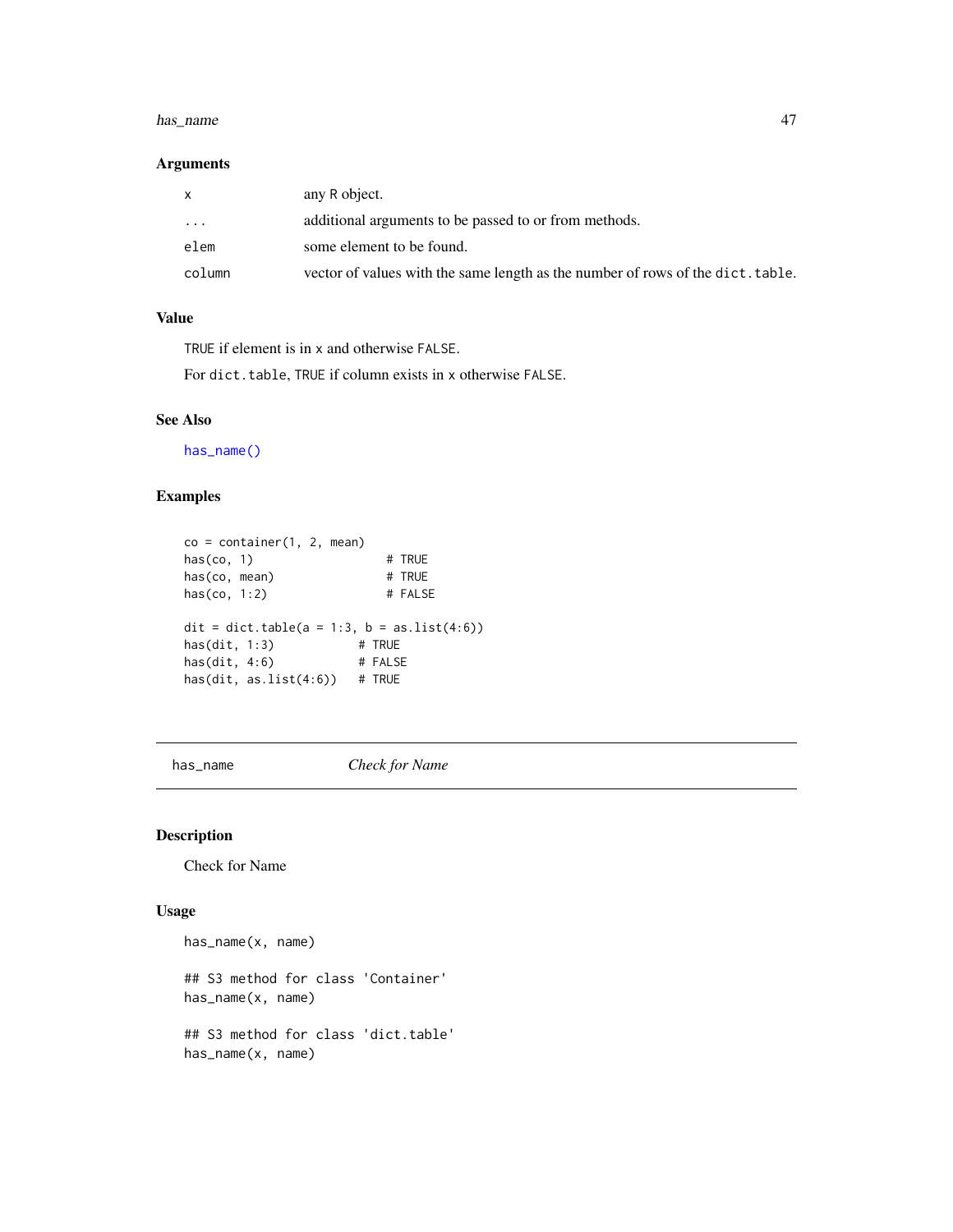48 is\_empty

## Arguments

|      | any R object.                   |
|------|---------------------------------|
| name | character the name to be found. |

# Value

TRUE if name is in x and otherwise FALSE.

For dict.table TRUE if the dict.table objects has the given column name, otherwise FALSE.

### See Also

[has\(\)](#page-45-0)

# Examples

```
co = container(a = 1, 2, f = mean)has_name(co, "a") # TRUE
has_name(co, "f") # TRUE
has_name(co, "2") # FALSE
dit = dict.table(a = 1:2, b = 3:4)
has_name(dit, "a") # TRUE
has_name(dit, "x") # FALSE
```
is\_empty *Check if Object is Empty*

# **Description**

Check if Object is Empty

## Usage

is\_empty(x)

## S3 method for class 'Container' is\_empty(x)

## S3 method for class 'dict.table' is\_empty(x)

## Arguments

x any R object.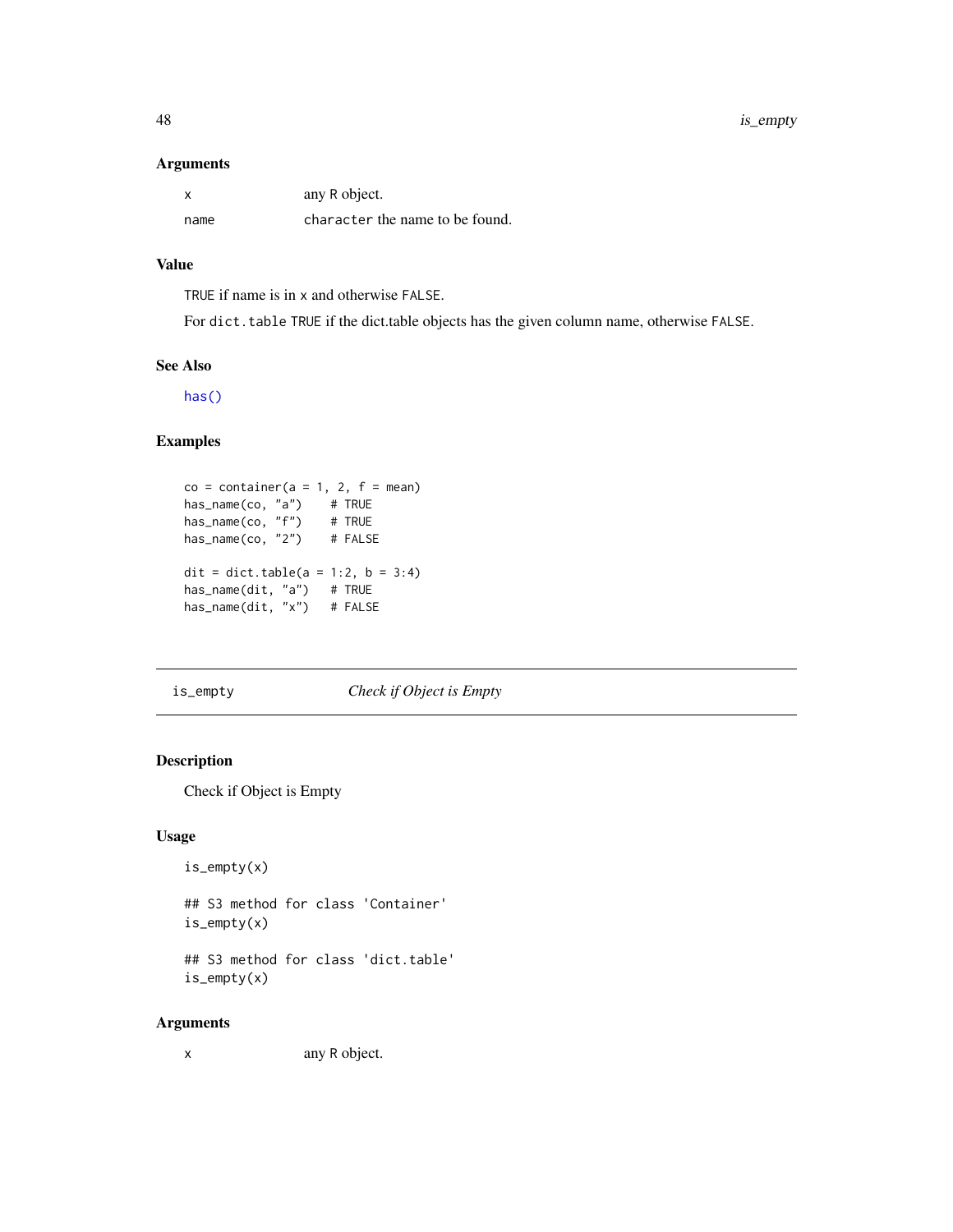#### **Iterable** 49

# Value

TRUE if object is empty otherwise FALSE.

## Examples

```
co = container(1, 2)is_empty(co)
is_empty(clear(co))
d = dict.table(a = 1:4, b = 4:1)is_empty(d)
is_empty(clear(d))
```
<span id="page-48-0"></span>Iterable *Iterable abstract class interface*

# Description

An [Iterable](#page-48-0) is an object that provides an [iter\(\)](#page-52-0) method, which is expected to return an [Iterator](#page-49-0) object. This class defines the abstract class interface such that each class inheriting this class provides an [iter\(\)](#page-52-0) method and must implement a private method create\_iter(), which must return an [Iterator](#page-49-0) object.

# Methods

Public methods:

- [Iterable\\$new\(\)](#page-10-0)
- [Iterable\\$iter\(\)](#page-48-1)
- [Iterable\\$clone\(\)](#page-15-0)

Method new(): Iterable is an abstract class and thus cannot be instantiated.

*Usage:* Iterable\$new()

<span id="page-48-1"></span>Method iter(): Create iterator

*Usage:*

Iterable\$iter()

*Returns:* returns the Iterator object.

Method clone(): The objects of this class are cloneable with this method.

*Usage:* Iterable\$clone(deep = FALSE) *Arguments:*

deep Whether to make a deep clone.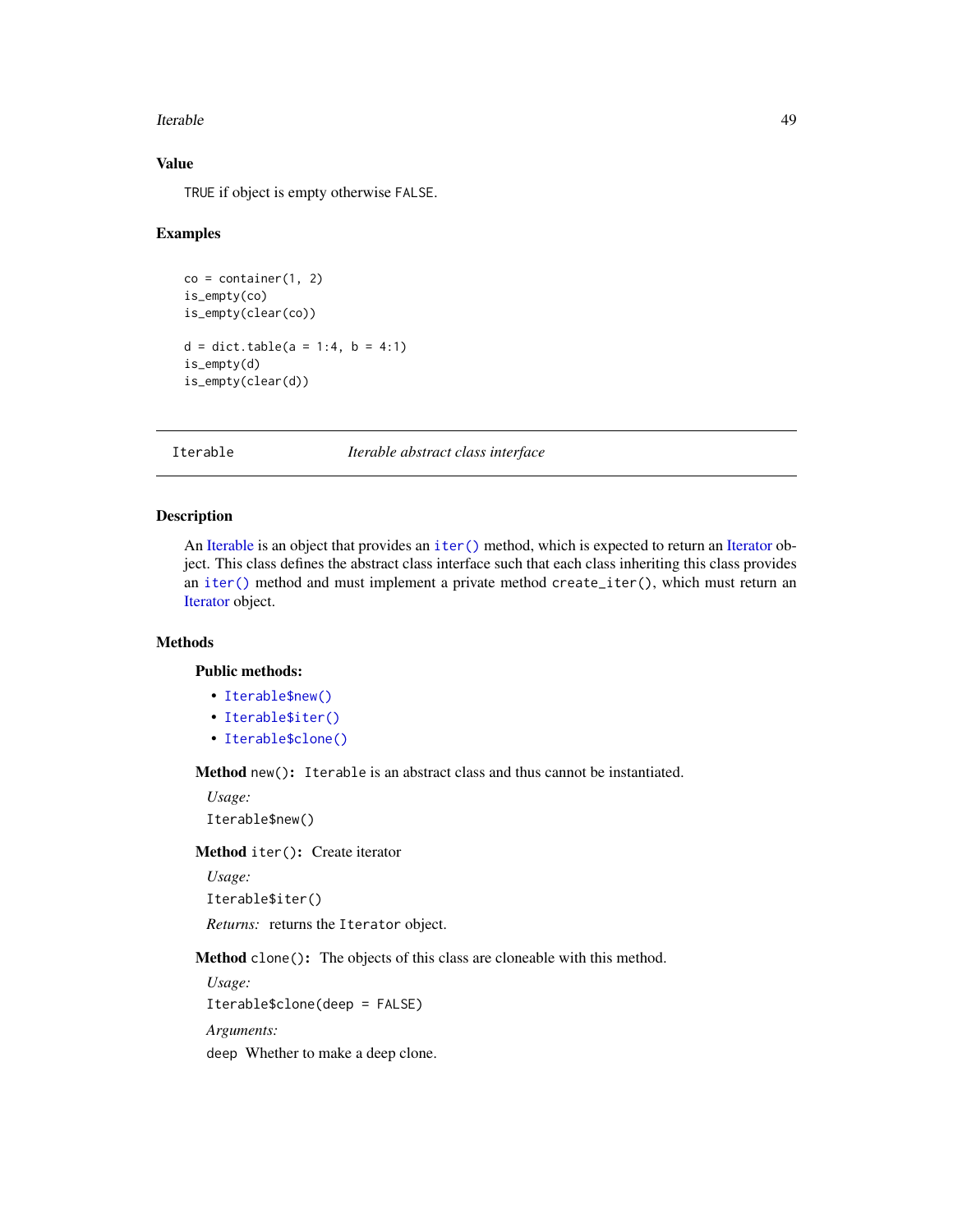50 Iterator New York 1989, 1999, 1999, 1999, 1999, 1999, 1999, 1999, 1999, 1999, 1999, 1999, 1999, 1999, 1999, 1999, 1999, 1999, 1999, 1999, 1999, 1999, 1999, 1999, 1999, 1999, 1999, 1999, 1999, 1999, 1999, 1999, 1999, 199

## Author(s)

Roman Pahl

## See Also

[Iterator](#page-49-0) and [Container](#page-9-0)

<span id="page-49-0"></span>Iterator *Iterator Class*

## Description

An Iterator is an object that allows to iterate over sequences. It implements next\_iter and get\_value to iterate and retrieve the value of the sequence it is associated with. For the standard S3 interface, see [iter\(\)](#page-52-0).

## Methods

#### Public methods:

- [Iterator\\$new\(\)](#page-10-0)
- [Iterator\\$begin\(\)](#page-49-1)
- [Iterator\\$get\\_value\(\)](#page-50-0)
- [Iterator\\$get\\_next\(\)](#page-50-1)
- [Iterator\\$has\\_next\(\)](#page-50-2)
- [Iterator\\$has\\_value\(\)](#page-50-3)
- [Iterator\\$length\(\)](#page-12-0)
- [Iterator\\$pos\(\)](#page-50-4)
- [Iterator\\$next\\_iter\(\)](#page-50-5)
- [Iterator\\$print\(\)](#page-13-0)
- [Iterator\\$reset\\_iter\(\)](#page-50-6)
- [Iterator\\$clone\(\)](#page-15-0)

#### Method new(): Iterator constructor

```
Usage:
Iterator$new(x, .subset = .subset2)
Arguments:
```
- x object to iterate over
- .subset accessor function

*Returns:* invisibly returns the Iterator object

<span id="page-49-1"></span>Method begin(): set iterator to the first element of the underlying sequence unless length of sequence is zero, in which case it will point to nothing.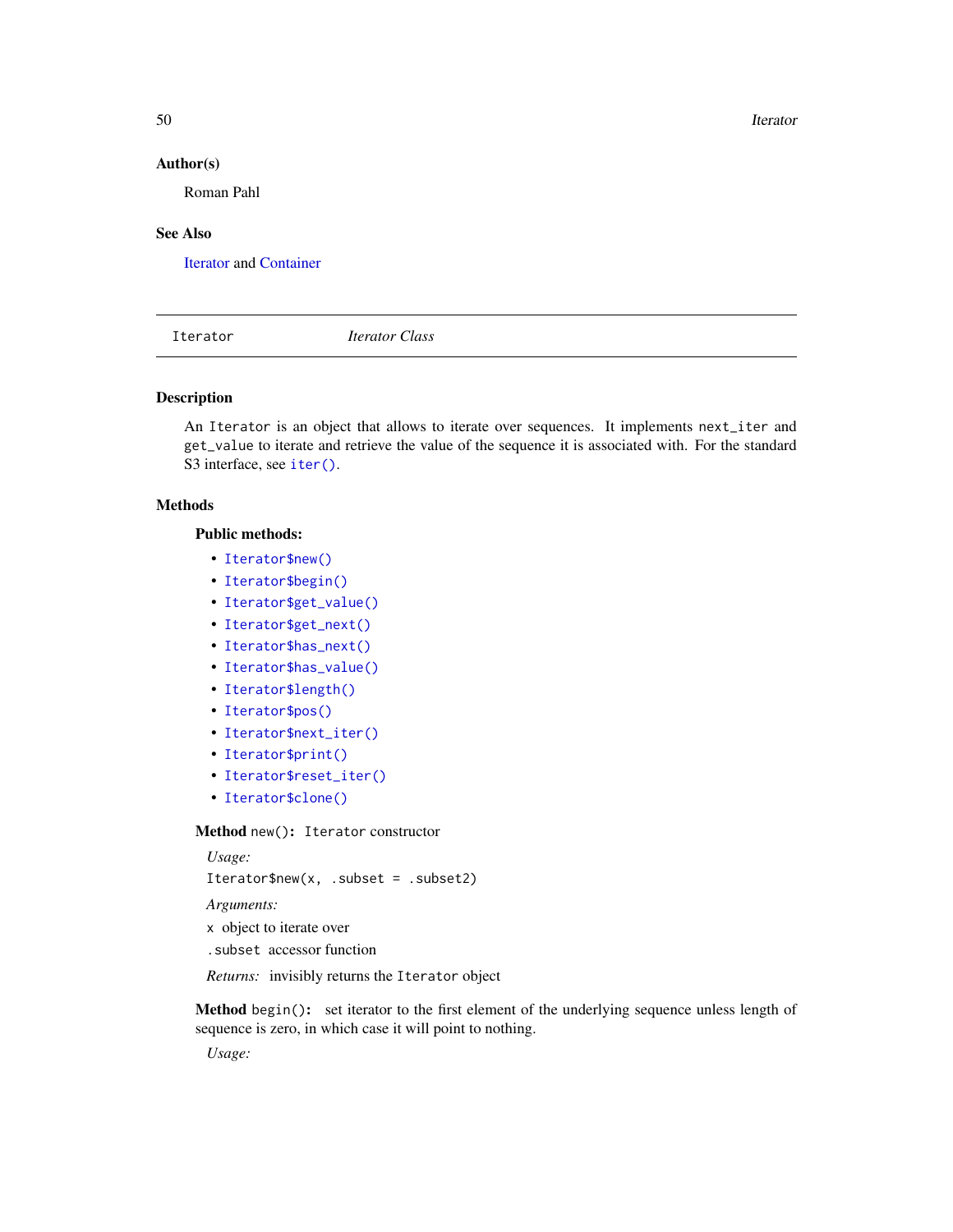<span id="page-50-6"></span><span id="page-50-5"></span><span id="page-50-4"></span><span id="page-50-3"></span><span id="page-50-2"></span><span id="page-50-1"></span><span id="page-50-0"></span>Iterator 51 Iterator\$begin() *Returns:* invisibly returns the Iterator object Method get\_value(): get value where the iterator points to *Usage:* Iterator\$get\_value() *Returns:* returns the value the Iterator is pointing at. Method get\_next(): get next value *Usage:* Iterator\$get\_next() *Returns:* increments the iterator and returns the value the Iterator is pointing to. Method has\_next(): check if iterator has more elements *Usage:* Iterator\$has\_next() *Returns:* TRUE if iterator has next element else FALSE Method has\_value(): check if iterator points at value *Usage:* Iterator\$has\_value() *Returns:* TRUE if iterator points at value otherwise FALSE Method length(): iterator length *Usage:* Iterator\$length() *Returns:* number of elements to iterate Method pos(): get iterator position *Usage:* Iterator\$pos() *Returns:* integer if iterator has next element else FALSE Method next\_iter(): increment iterator *Usage:* Iterator\$next\_iter() *Returns:* invisibly returns the Iterator object Method print(): print method *Usage:* Iterator\$print() Method reset\_iter(): reset iterator to '0'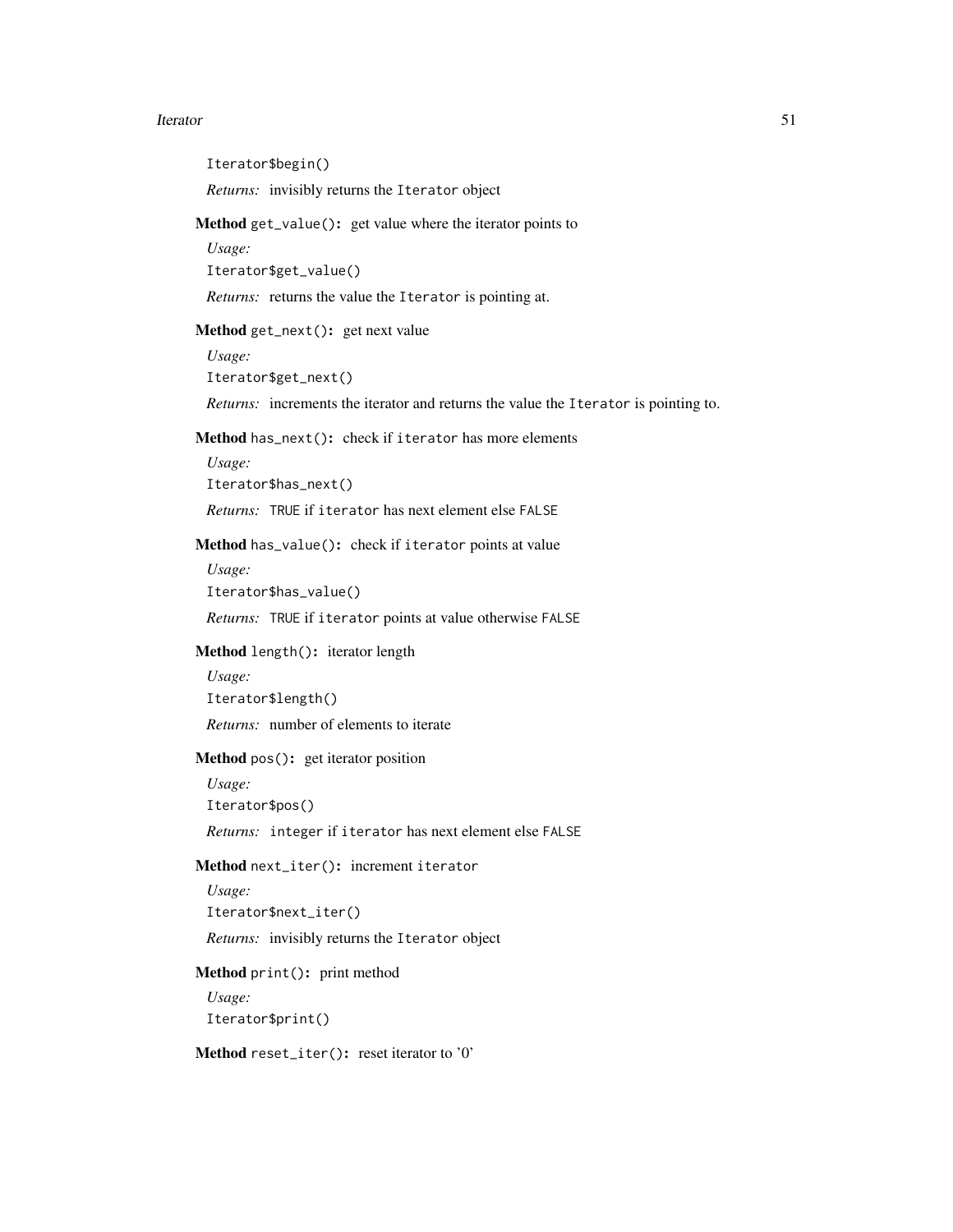#### 52 Iterator New York 1989, 1999, 1999, 1999, 1999, 1999, 1999, 1999, 1999, 1999, 1999, 1999, 1999, 1999, 1999, 1999, 1999, 1999, 1999, 1999, 1999, 1999, 1999, 1999, 1999, 1999, 1999, 1999, 1999, 1999, 1999, 1999, 1999, 199

*Usage:* Iterator\$reset\_iter() *Returns:* invisibly returns the Iterator object

Method clone(): The objects of this class are cloneable with this method.

*Usage:* Iterator\$clone(deep = FALSE) *Arguments:* deep Whether to make a deep clone.

# Author(s)

Roman Pahl

```
# Numeric Vector
v = 1:3it = Iterator$new(v)
it
## Not run:
it$get_value() # iterator does not point at a value
## End(Not run)
it$has_value()
it$has_next()
it$next_iter()
it$get_value()
it$get_next()
it$get_next()
it
it$has_next()
it$begin()
it$get_value()
it$reset_iter()
# Works by reference for Container
co = Container$new(1, 2, 3)
it = \text{co}\$iter()it$get_next()
co$discard(2)
it
it$get_value()
co$discard(1)
it
it$get_value()
it$begin()
```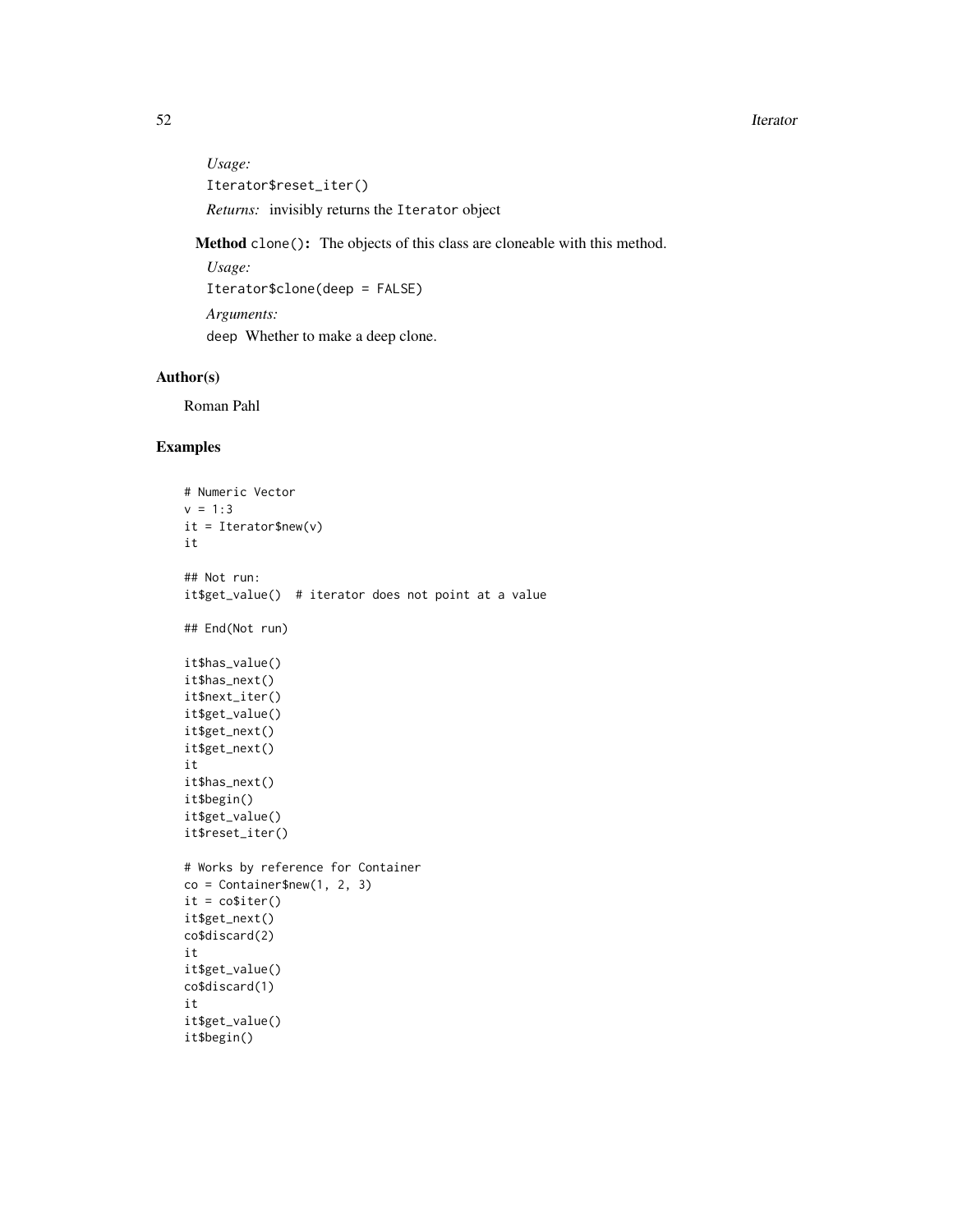<span id="page-52-0"></span>

An Iterator is an object that allows to iterate over sequences. It implements [next\\_iter\(\)](#page-52-0) and [get\\_value\(\)](#page-52-0) to iterate and retrieve the value of the sequence it is associated with. For documentation of the methods see [Iterator.](#page-49-0)

## Usage

 $iter(x, \ldots)$ ## S3 method for class 'Container' iter(x, ...) ## Default S3 method:  $iter(x, \ldots)$ is.iterator(x) is.iterable(x) begin(it) get\_value(it) get\_next(it) has\_next(it) has\_value(it) pos(it) next\_iter(it) reset\_iter(it) ## S3 method for class 'Iterator' length(x) Arguments

| $\mathbf{x}$ | an object of class Iterable or any other R object. In the latter case, x will always<br>be coerced to a base R list prior to creating the Iterator. |
|--------------|-----------------------------------------------------------------------------------------------------------------------------------------------------|
| $\cdot$      | other parameters passed to or from methods                                                                                                          |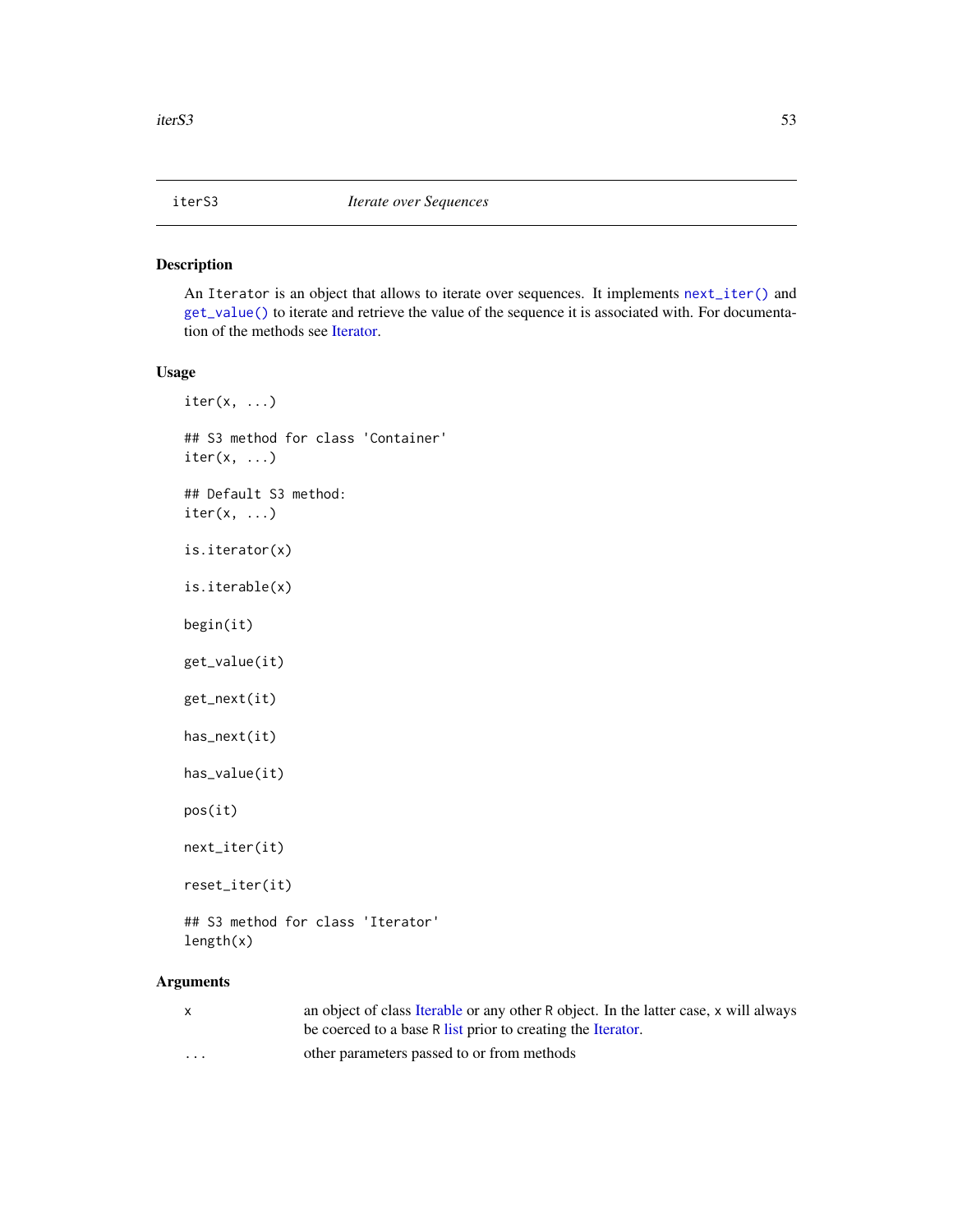it Iterator object

## Value

length returns the number of elements that can be iterated over.

# See Also

For the class documentation see [Iterator.](#page-49-0)

```
# Numeric Vector
v = 1:3it = iter(v)it
## Not run:
it$get_value() # iterator does not point at a value
## End(Not run)
has_value(it)
has_next(it)
next_iter(it)
get_value(it)
get_next(it)
get_next(it)
it
has_next(it)
begin(it)
get_value(it)
reset_iter(it)
# Works on copy of Container
co = container(1, 2, 3)it = iter(co)
get_next(it)
ref_discard(co, 2)
co
it
get_next(it)
ref_clear(co)
co
it
get_next(it)
begin(it)
```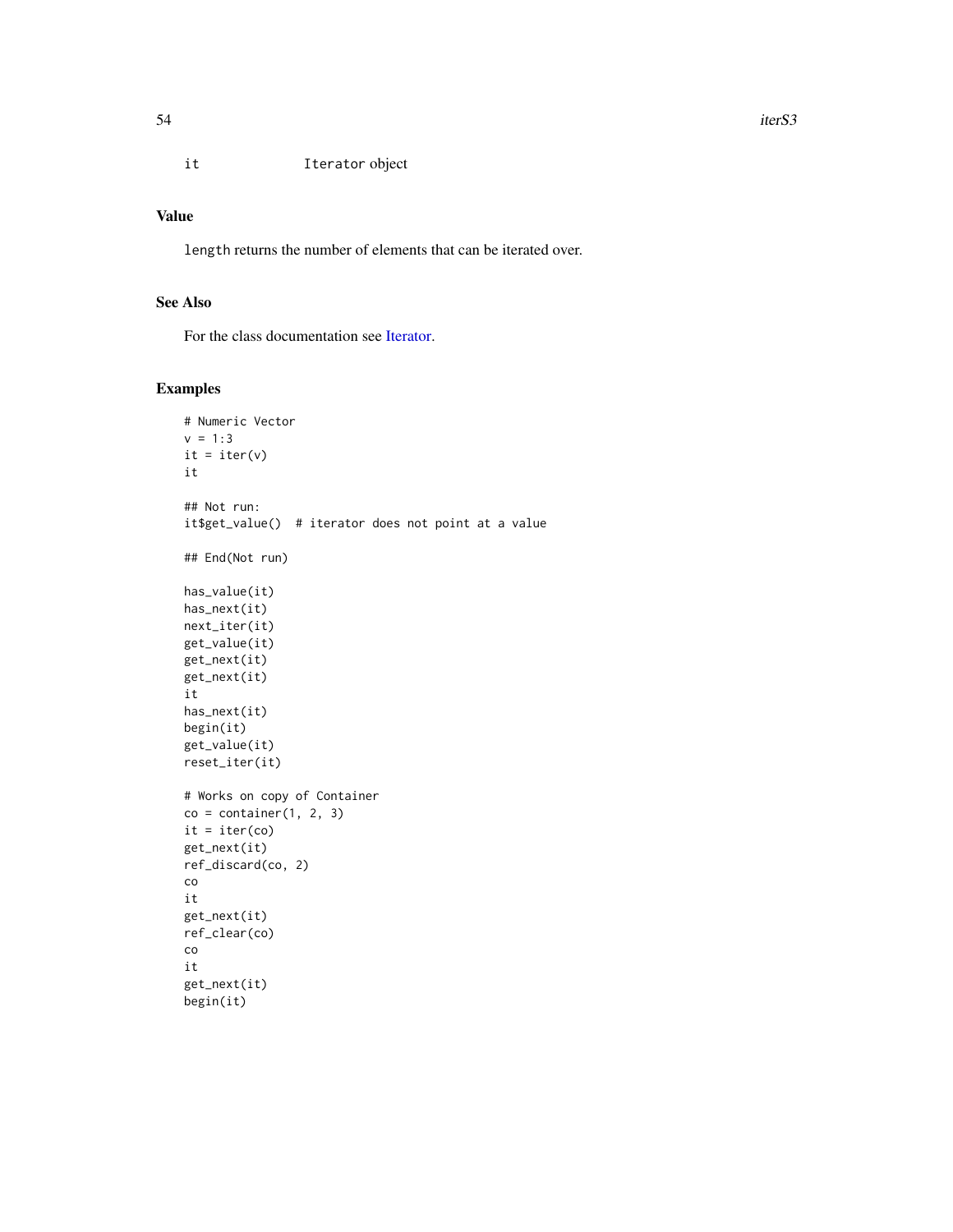Binary arithmetic operators for [Container\(\)](#page-9-0) objects and derived classes.

#### Usage

```
## S3 method for class 'Container'
x + y## S3 method for class 'Container'
x - y## S3 method for class 'Deque'
x + y## S3 method for class 'Deque'
x - y## S3 method for class 'Dict'
x + y## S3 method for class 'Dict'
x - y## S3 method for class 'Set'
x + y## S3 method for class 'Set'
x - y
```
#### Arguments

x, y Depending on the operator at least one must be of class [Container\(\)](#page-9-0) or the respective derived class and the other at least be coercible to the respective class.

#### Value

For Container,  $x + y$  combines x and y into a new container by appending y to x.

For Container,  $x -y$  element-wise discards all items of y from x, given the element was contained in x. The result is always a container.

For Deque,  $x + y$  combines x and y into a new deque by appending y to x.

For Deque,  $x - y$  element-wise removes all items of y from x, given the element was contained in x.

For Dict,  $x + y$  combines x and y into a new dict by updating x by y (see also [update()]).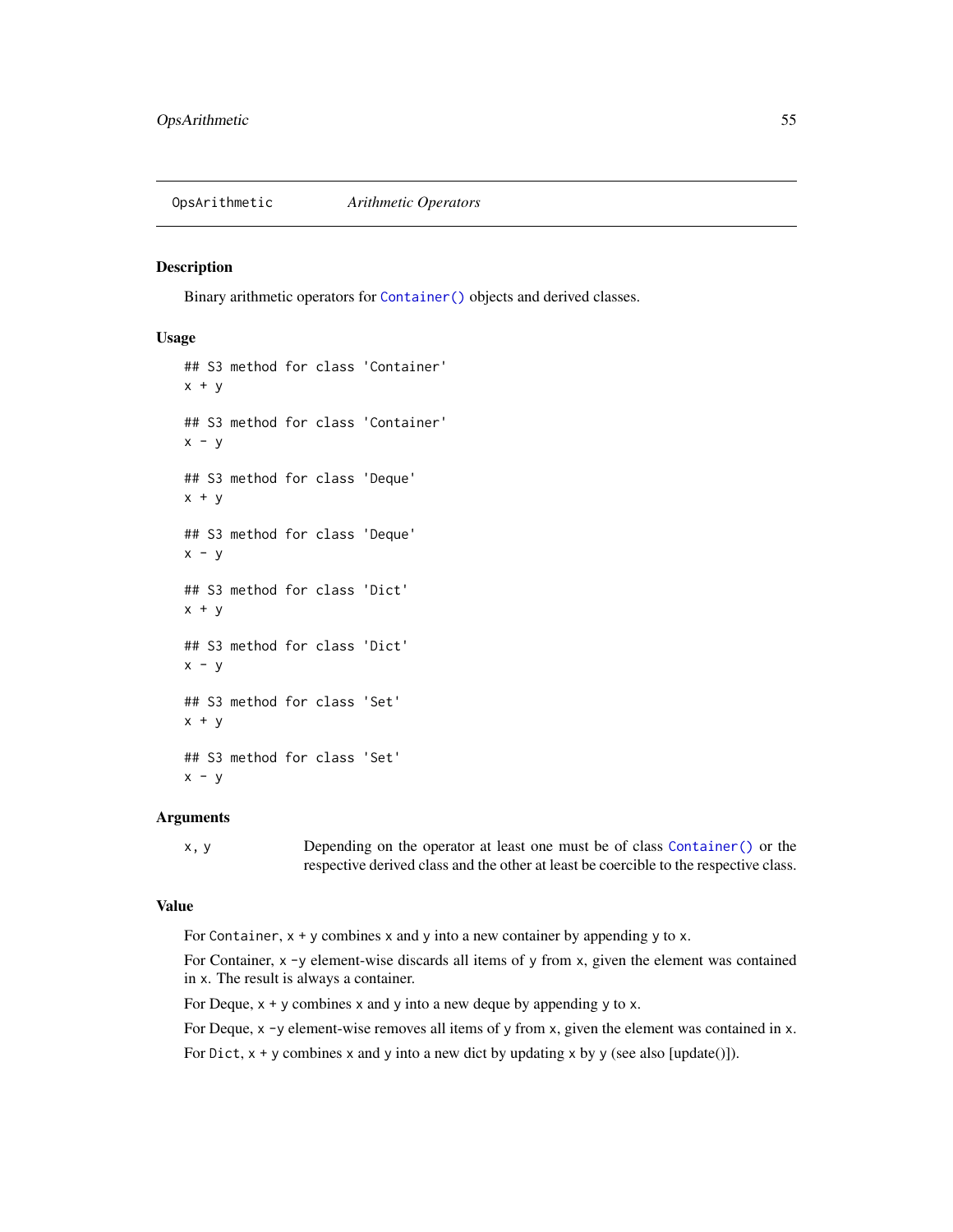For Dict, x -y removes all keys from x that appear in y.

For Set,  $x + y$  performs the set union.

For Set, x -y performs the set difference.

# Examples

```
c1 = \text{container}(1, 1:2)c2 = \text{container}(2, 1:2)c1 + c2 # same as c(c1, c2)<br>c2 + c1 # same as c(c2, c1)
           # same as c(c2, c1)c1 - c2c2 - c1c1 - c1# Arithmetic
d1 = degue(1, 1:2)d2 = degue(2, 1:2)d1 + d2 # same as c(d1, d2)d2 + d1 # same as c(d2, d1)d1 - d2
d2 - d1
d1 - d1
# Arithmetic
d1 = dict(a = 1, b = list(1, 2))d2 = dict(a = 2, b = list(1, 2))d1 + d2 # same as update(d, d2)
d2 + d1 # same as update(d2, d)
## Not run:
c(d1, d2) # duplicated keys are not allowed for Dict
## End(Not run)
d1 - d2
d2 - d1
d1 - d1
# Arithmetic
s1 = setnew(1, 1:2)s2 = setnew(2, 1:2)s1 + s2 # same as s1 | s2 or c(c1, s2)s2 + s1 # same
s1 - s2
s2 - s1
```
OpsCompare *Comparison Operators*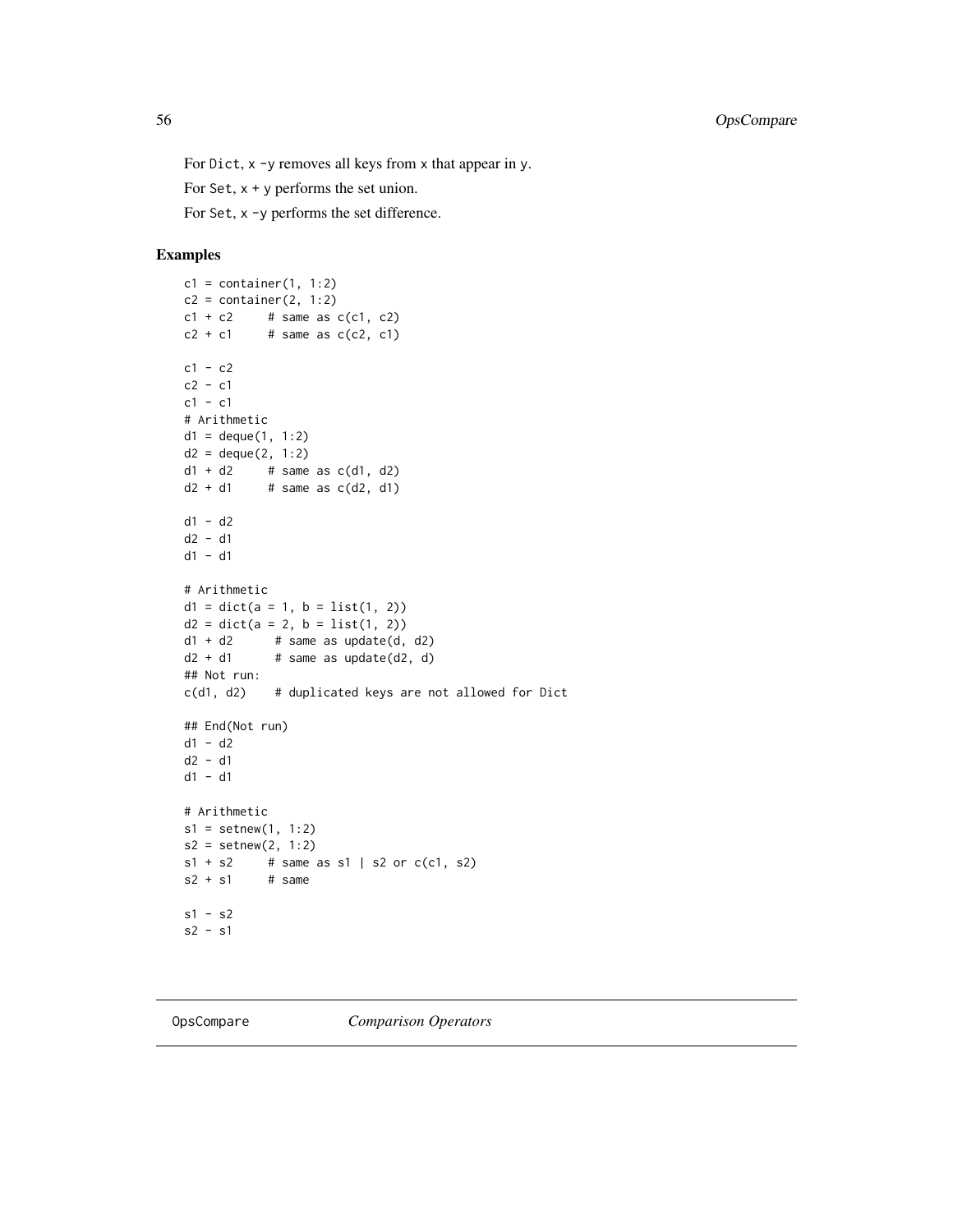# OpsCompare 57

# Description

Binary comparison operators for [Container\(\)](#page-9-0) objects and derived classes.

## Usage

```
## S3 method for class 'Container'
x == y## S3 method for class 'Container'
x != y## S3 method for class 'Container'
x < y## S3 method for class 'Container'
x > y## S3 method for class 'Container'
x \le y## S3 method for class 'Container'
x \ge y
```
## Arguments

x, y at least one must be a [Container\(\)](#page-9-0) object (or an object of one of the derived classes) while the other must be at least iterable.

# Details

- x == y is TRUE if the contents of x and y are lexicographically *equal*.
- x != y is TRUE if the contents of x and y are *not equal*.
- x < y is TRUE if the contents of x are lexicographically *less* than the contents of y.
- x <= y is TRUE if the contents of x are lexicographically *less* than or *equal* to the contents of y.

```
c1 = \text{container}(1, 2, 3)c2 = \text{container}(1, 3, 2)c1 == c1 # TRUE
c1 != c2 # TRUE<br>c1 <= c1 # TRUE
c1 \leq c1c1 = c2 # FALSE
c_1 -- c_2<br>c_1 < c_2 # TRUE
c1 < container(2) # TRUE
c1 < container() # FALSE
```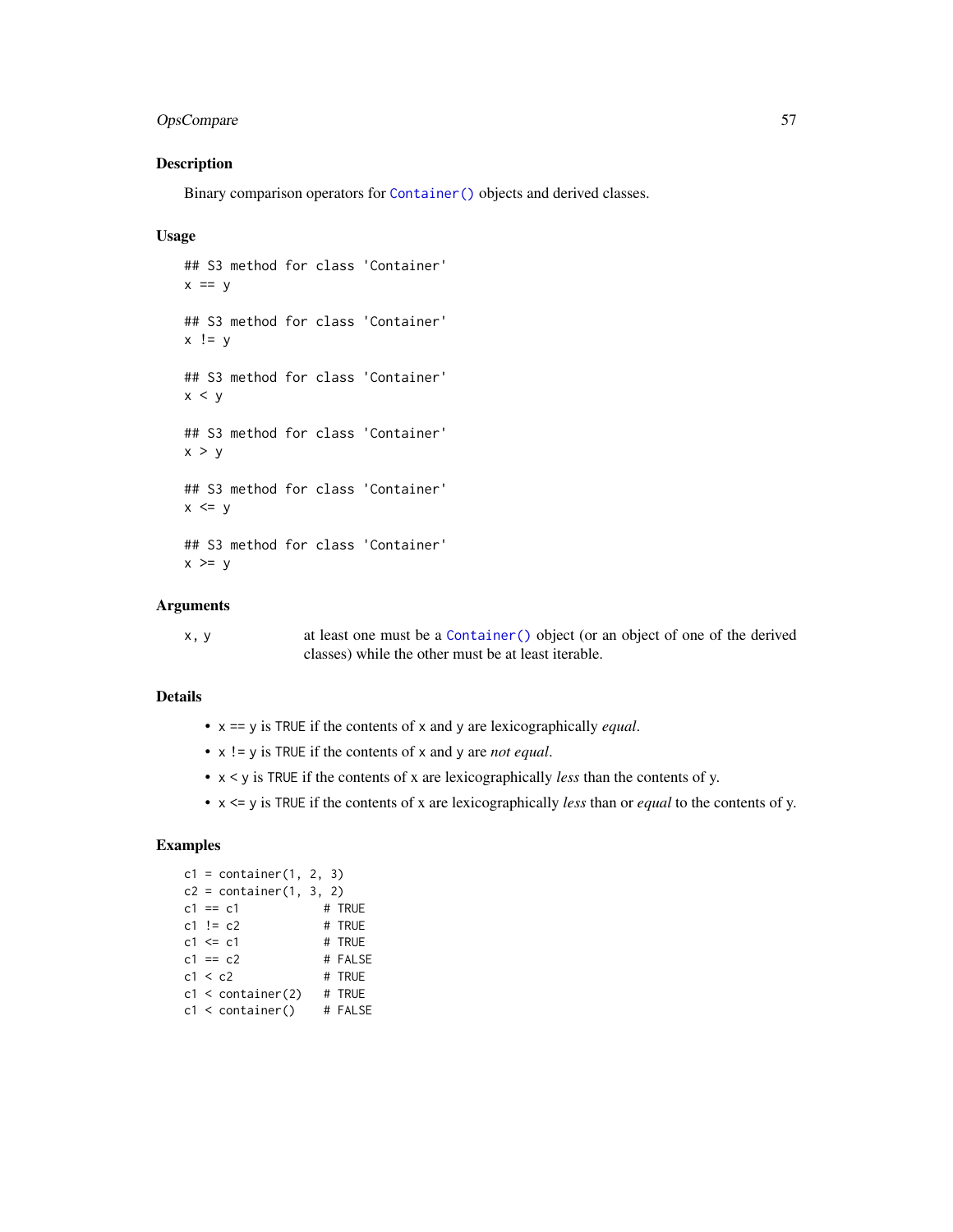Extract parts of a Container object similar to R's base extract operators on lists.

## Usage

```
## S3 method for class 'Container'
x[...]
## S3 method for class 'Container'
x[[i]]
```
#### Arguments

|             | Container object from which to extract elements.                                                                 |
|-------------|------------------------------------------------------------------------------------------------------------------|
| $i, \ldots$ | indices specifying elements to extract. Indices are numeric or character vec-<br>tors or a list containing both. |

# Details

[ selects multiple values. The indices can be numeric or character or both. They can be passed as a vector or list or, for convenience, just as a comma-separated sequence (see Examples). Non-existing indices are ignored.

[[ selects a single value using a numeric or character index.

```
co = container(a = 1, b = 2, c = 3, d = 4)co[1:2]
co[1, 4]
co["d", 2]
co[list("d", 2)]
co[0:10]
co = container(a = 1, b = 2)co[[1]]
co[["a"]]
co[["x"]]
```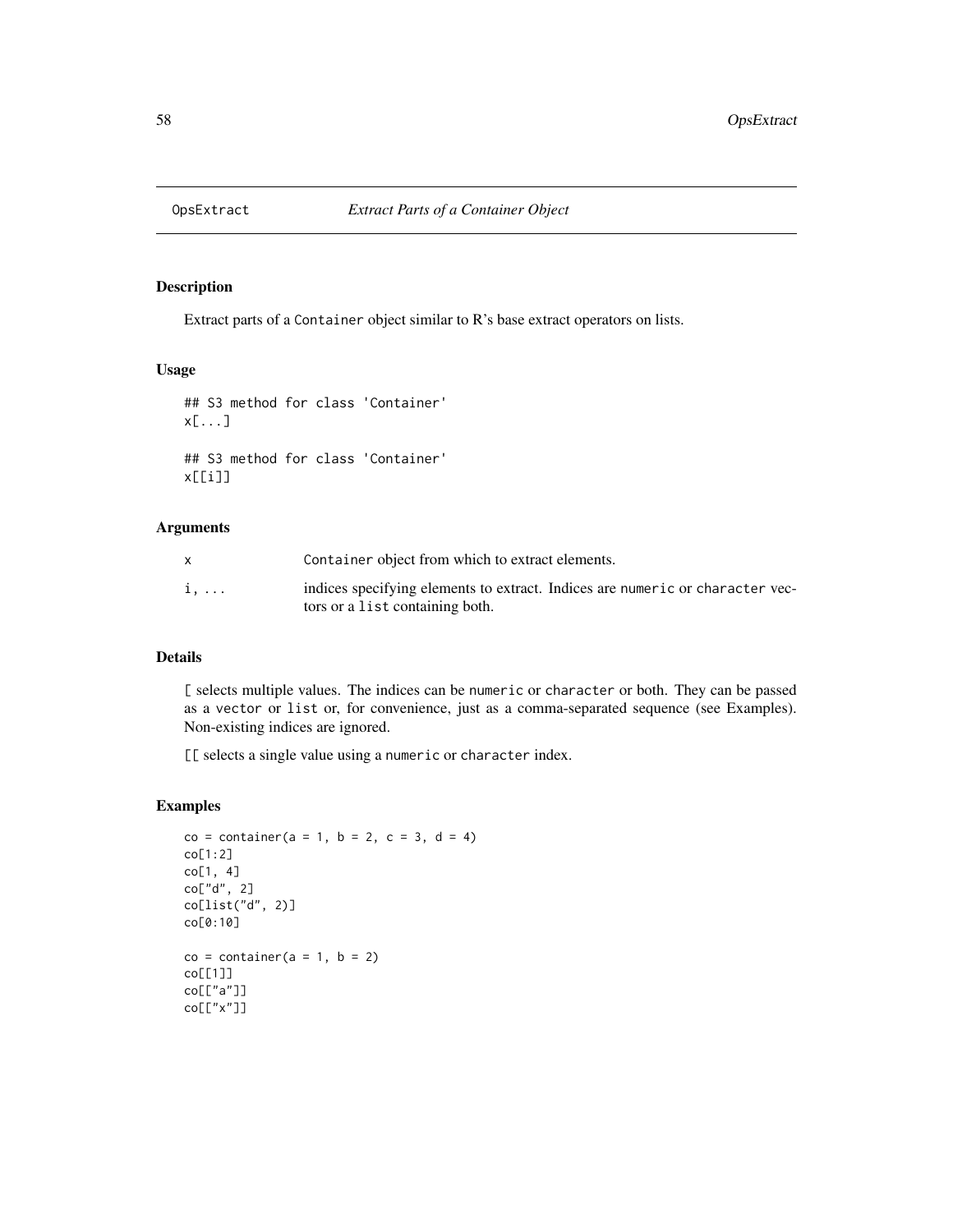Binary logic operators for [Container\(\)](#page-9-0) objects and derived classes.

# Usage

```
## S3 method for class 'Dict'
x & y
## S3 method for class 'Dict'
x | y
## S3 method for class 'Set'
x & y
## S3 method for class 'Set'
x \mid y
```
# Arguments

| x, y | Depending on the operator at least one must be of class Container () or the           |
|------|---------------------------------------------------------------------------------------|
|      | respective derived class and the other at least be coercible to the respective class. |

# Examples

 $d1 = dict(a = 1, b = 2)$  $d2 = dict(a = 10, x = 4)$ d1 & d2  $\#$  {a = 1}

OpsReplace *Replace Parts of a Container*

# Description

Replace parts of a Container object similar to R's base replace operators on lists.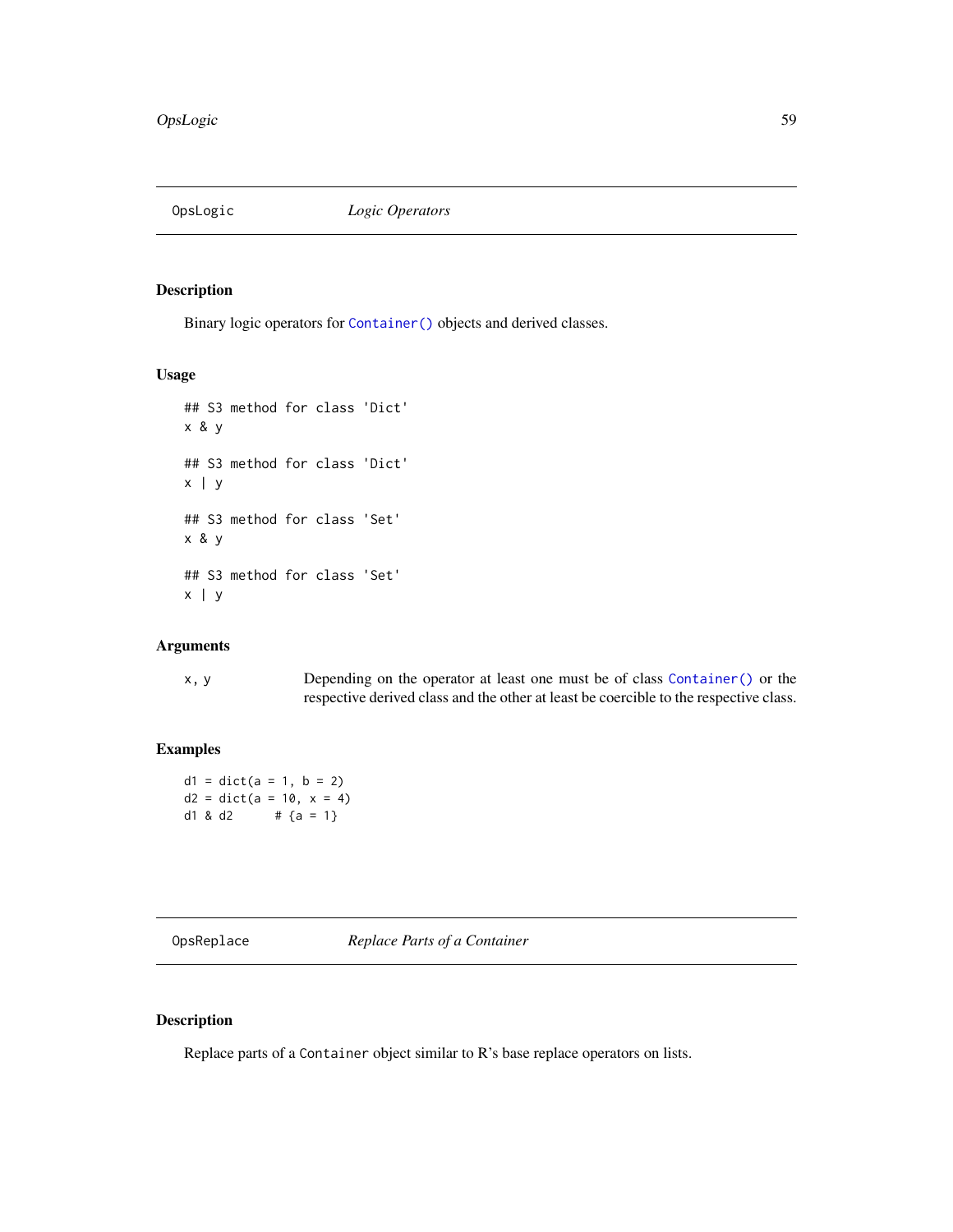### Usage

```
## S3 replacement method for class 'Container'
x[i] <- value
## S3 replacement method for class 'Container'
x[[i]] <- value
## S3 replacement method for class 'Container'
x$name <- value
```
## Arguments

| x     | Container object in which to replace elements.                                                                   |
|-------|------------------------------------------------------------------------------------------------------------------|
| i     | indices specifying elements to replace. Indices are numeric or character vec-<br>tors or a list containing both. |
| value | the replacing value of ANY type                                                                                  |
| name  | character string (possibly backtick quoted)                                                                      |

## Details

[<- replaces multiple values. The indices can be numeric or character or both. They can be passed as a vector or list. Values can be added by 'replacing' at new indices, which only works for character indices.

[[<- replaces a single value at a given numeric or character index. Instead of an index, it is also possible to replace certain elements by passing the element in curly braces (see Examples), that is, the object is searched for the element and then the element is replaced by the value. \$<- replaces a single element at a given name.

```
co = container(a = 1, b = "bar")(co[1:2] < -1:2)## Not run:
co[3] <- 3 # index out of range
## End(Not run)
(co[list(1, "b")] < -3:4) # mixed numeric/character index
co = container(a = 1, b = 2)co[[1]] <- 9
co[["b"]] <- 8
co[["x"]] <- 7
co$z <- 99
print(co)
# Replace 8 by 0
co[[{8}]] <- 0
print(co)
```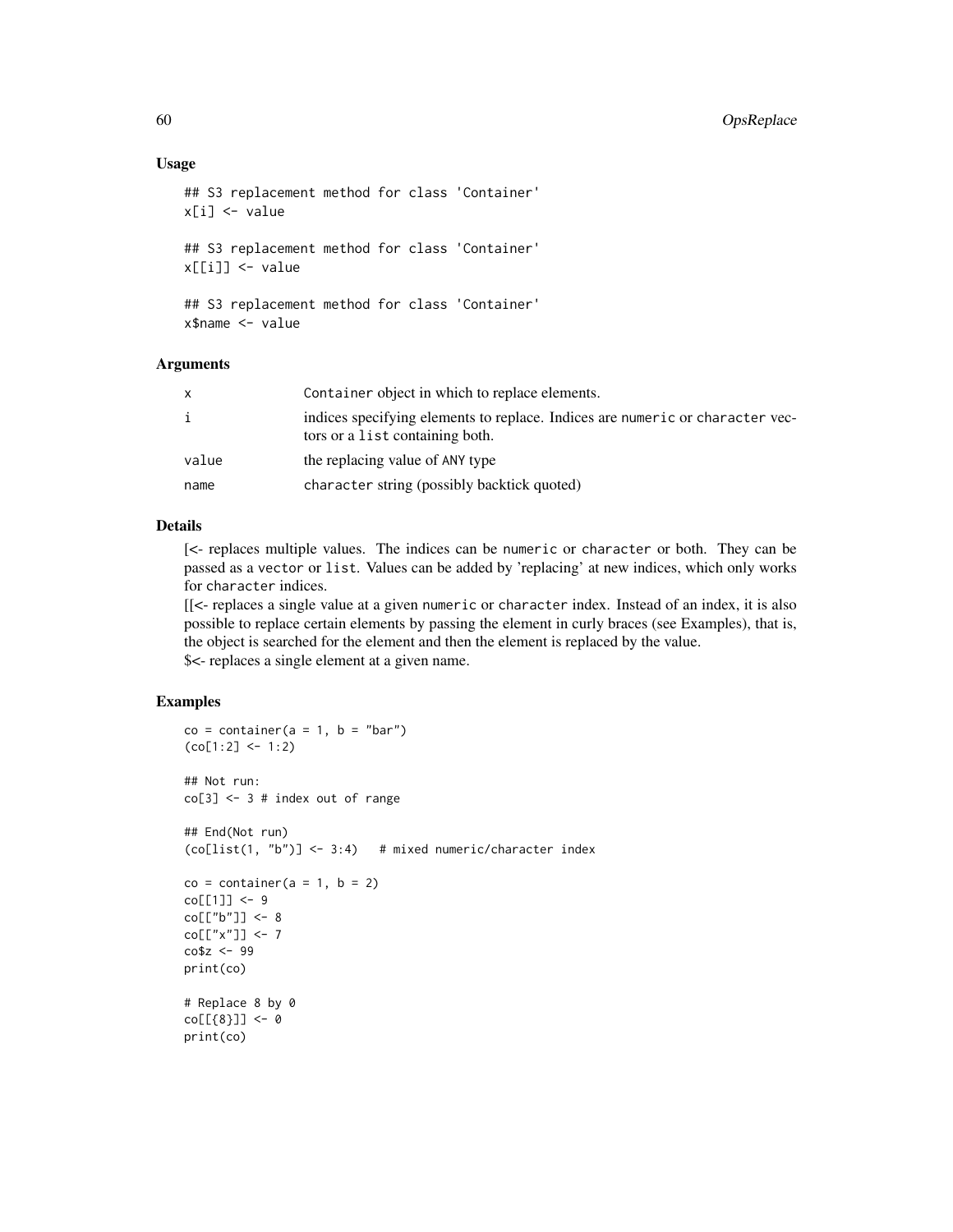#### OrderedSet 61

```
co = container(a = 1, b = "bar")co$f <- 3
\cosh \leq -2co
```
<span id="page-60-0"></span>OrderedSet *OrderedSet Class*

# Description

The [OrderedSet](#page-60-0) is a [Set](#page-73-0) where all elements are always ordered.

#### Details

The order of elements is determined sequentially as follows:

- element's length
- whether it is an atomic element
- the element's class(es)
- by numeric value (if applicable)
- it's representation when printed
- the name of the element in the [Set](#page-73-0)

# Super classes

[container::Iterable](#page-0-0) -> [container::Container](#page-0-0) -> [container::Set](#page-0-0) -> OrderedSet

## Methods

# Public methods:

- [OrderedSet\\$new\(\)](#page-10-0)
- [OrderedSet\\$add\(\)](#page-10-1)
- [OrderedSet\\$clone\(\)](#page-15-0)

## Method new(): OrderedSet constructor

*Usage:* OrderedSet\$new(...) *Arguments:*

... initial elements put into the OrderedSet

*Returns:* returns the OrderedSet object

# Method add(): Add element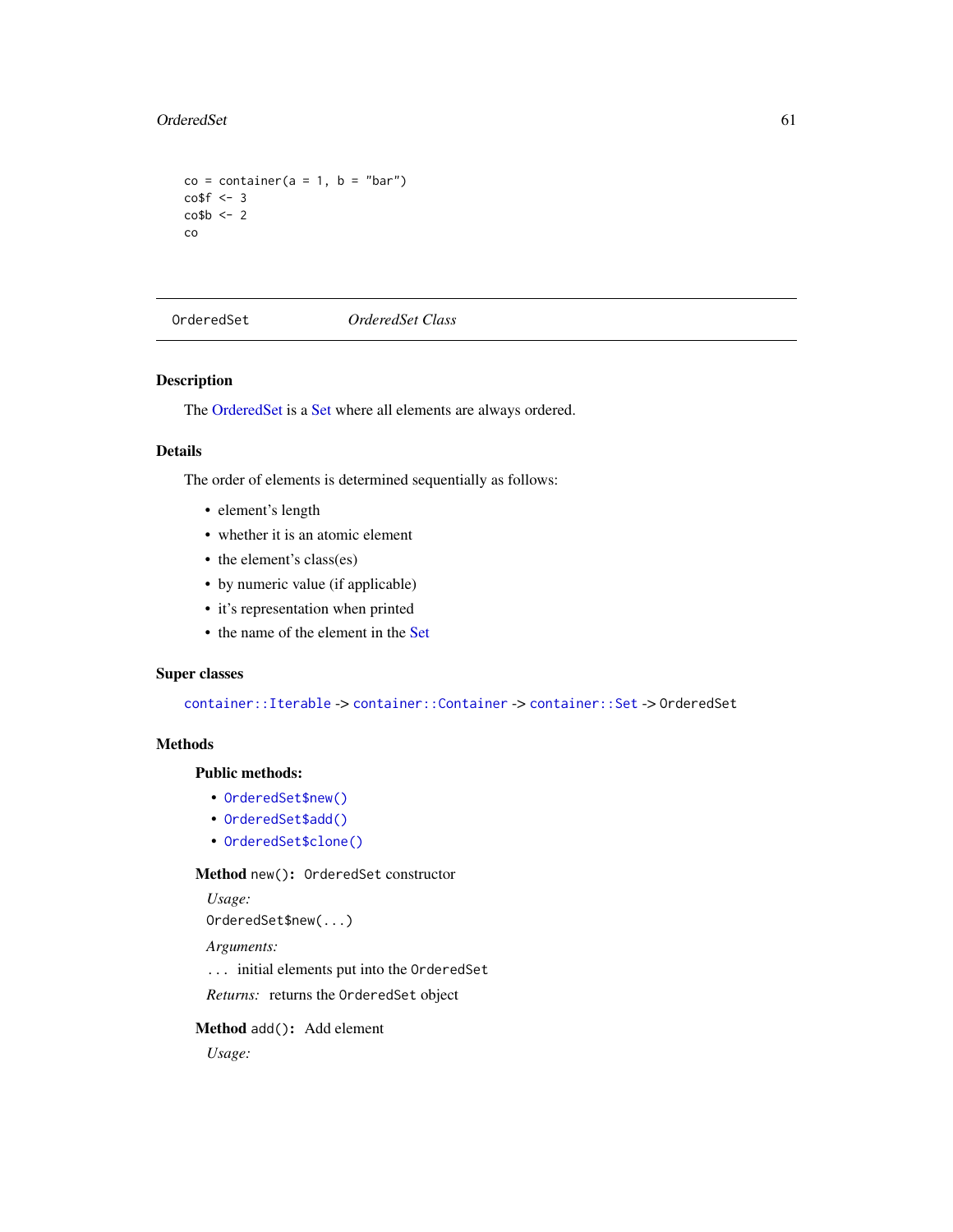OrderedSet\$add(value, name = NULL) *Arguments:* value value of ANY type to be added to the OrderedSet. name character optional name attribute of the value. *Returns:* the OrderedSet object.

Method clone(): The objects of this class are cloneable with this method.

*Usage:* OrderedSet\$clone(deep = FALSE) *Arguments:* deep Whether to make a deep clone.

## See Also

[Container,](#page-9-0) [Set](#page-73-0)

## Examples

s1 = OrderedSet\$new(2, 1) s1

<span id="page-61-0"></span>peek *Peek at Left or Right of a Deque*

### Description

Try to access first or last element and return some default value if not found. In contrast to [at2()], this function provides a less stricter element access, that is, it remains valid even if peeked elements don't exist.

## Usage

```
peekleft(x, default = NULL)peek(x, default = NULL)## S3 method for class 'Deque'
peek(x, default = NULL)## S3 method for class 'Deque'
peekleft(x, default = NULL)
```
# Arguments

|         | a Deque object.                                      |
|---------|------------------------------------------------------|
| default | value to be returned if peeked value does not exist. |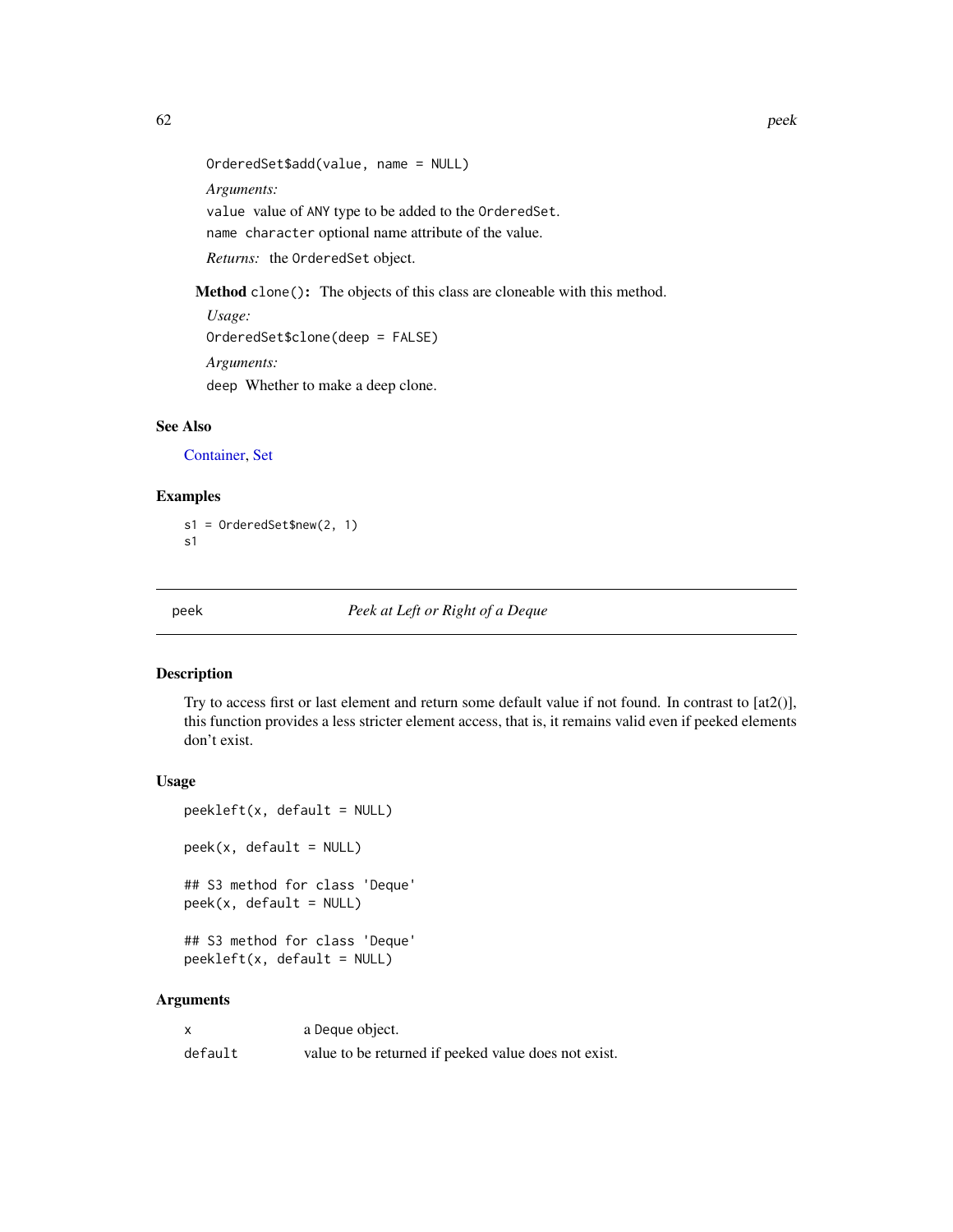$peck\_at$  63

# Details

peek peek at last element of a Deque. peekleft peek at first element of a Deque.

## Value

The first (peekleft) or last (peek) element.

## See Also

[at2\(\)](#page-5-0) for strict element extraction

# Examples

```
# Deque
d = degue(1, 2, 3)peek(d)
peekleft(d)
peek(deque())
peek(deque(), default = 0)
peekleft(deque(), default = 0)
```
peek\_at *Peek at Indices*

# **Description**

Try to access elements and return default values if not found. In contrast to [at()], this function provides a less stricter element access, that is, it remains valid even if elements don't exist.

## Usage

```
peek_at(.x, ...)
## S3 method for class 'Container'
peek_at(.x, ..., default = NULL)## S3 method for class 'dict.table'
peek_at(.x, ..., .default = NULL)
```
# Arguments

| . х                     | an R object of the respective class.                 |
|-------------------------|------------------------------------------------------|
| $\cdot$ $\cdot$ $\cdot$ | indices of elements to be extracted                  |
| .default                | value to be returned if peeked value does not exist. |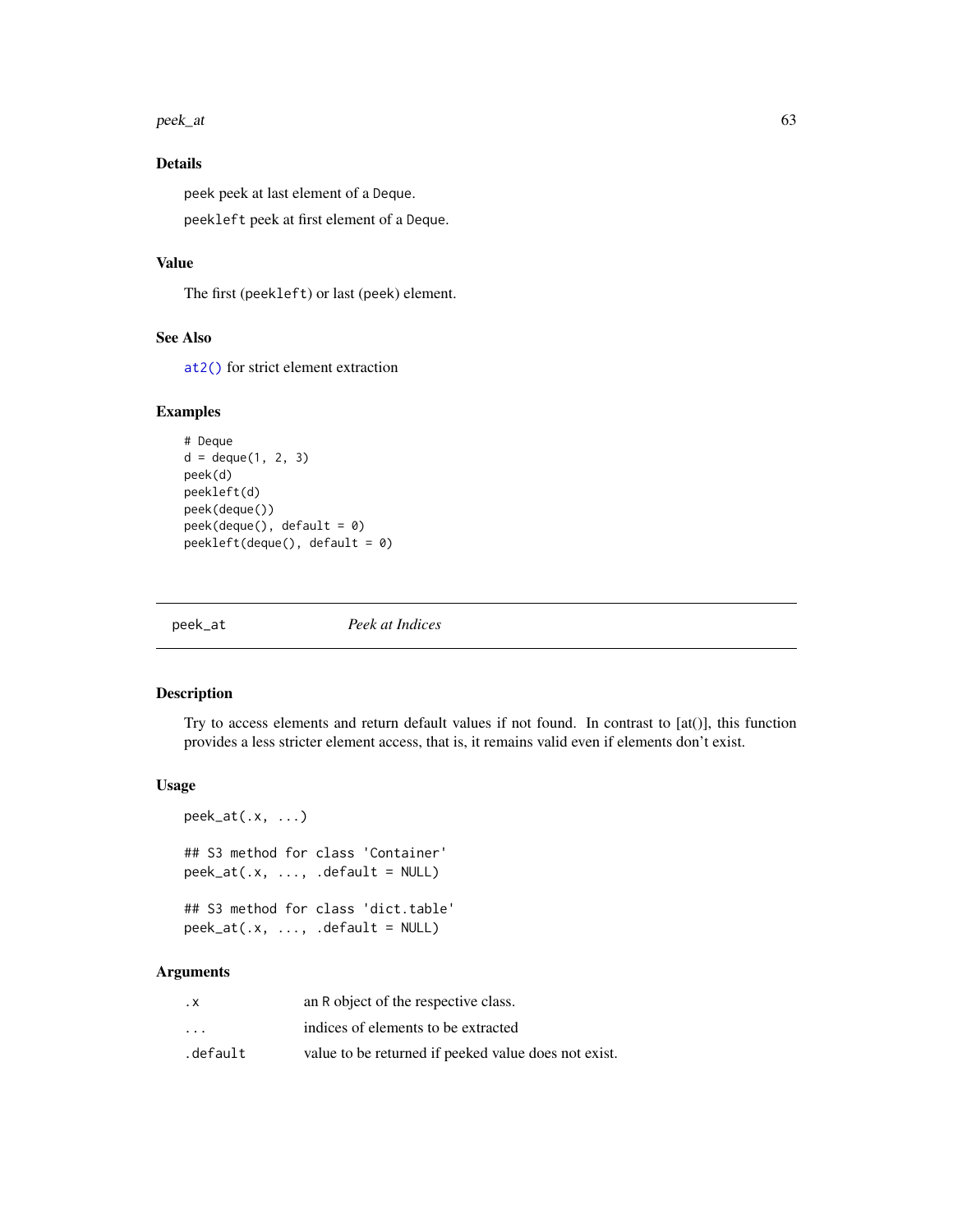#### Details

peek\_at tries to access specific values.

# Value

For Container, returns the value at the given indices or (if not found) the given default value.

For dict. table, returns the columns at the given indices or (if not found) columns with the given default value.

# See Also

[at\(\)](#page-4-0) for strict element extraction

#### Examples

```
# Container
co = container(a = 1, 2, b = 3, 4)peek_at(co, 1)
peek_at(co, "a")
peek_at(co, "x")
\text{peak}_\text{at}(\text{co}, 'x'', \text{ .default = 0})peek_at(co, "a", "x", 2, 9, .default = -1)
# Dict
d = dict(a = 1, b = 1:3)peek_at(d, "b")
peek_at(d, "x")
peek_at(d, "x", .default = 4:7)# dict.table
dit = dict.table(a = 1:3, b = 4:6)
peek_at(dit, "a")
peek_at(dit, 1)
peek_at(dit, 3)
peek_at(dit, "x")
peek_at(dit, "x", .default = 0)
peek_at(dit, "a", "x", .default = 0)
```
peek\_at2 *Peek at Single Index*

#### Description

Try to access element and return some default value if not found. In contrast to [at2()], this function provides a less stricter element access, that is, it remains valid even if peeked elements don't exist.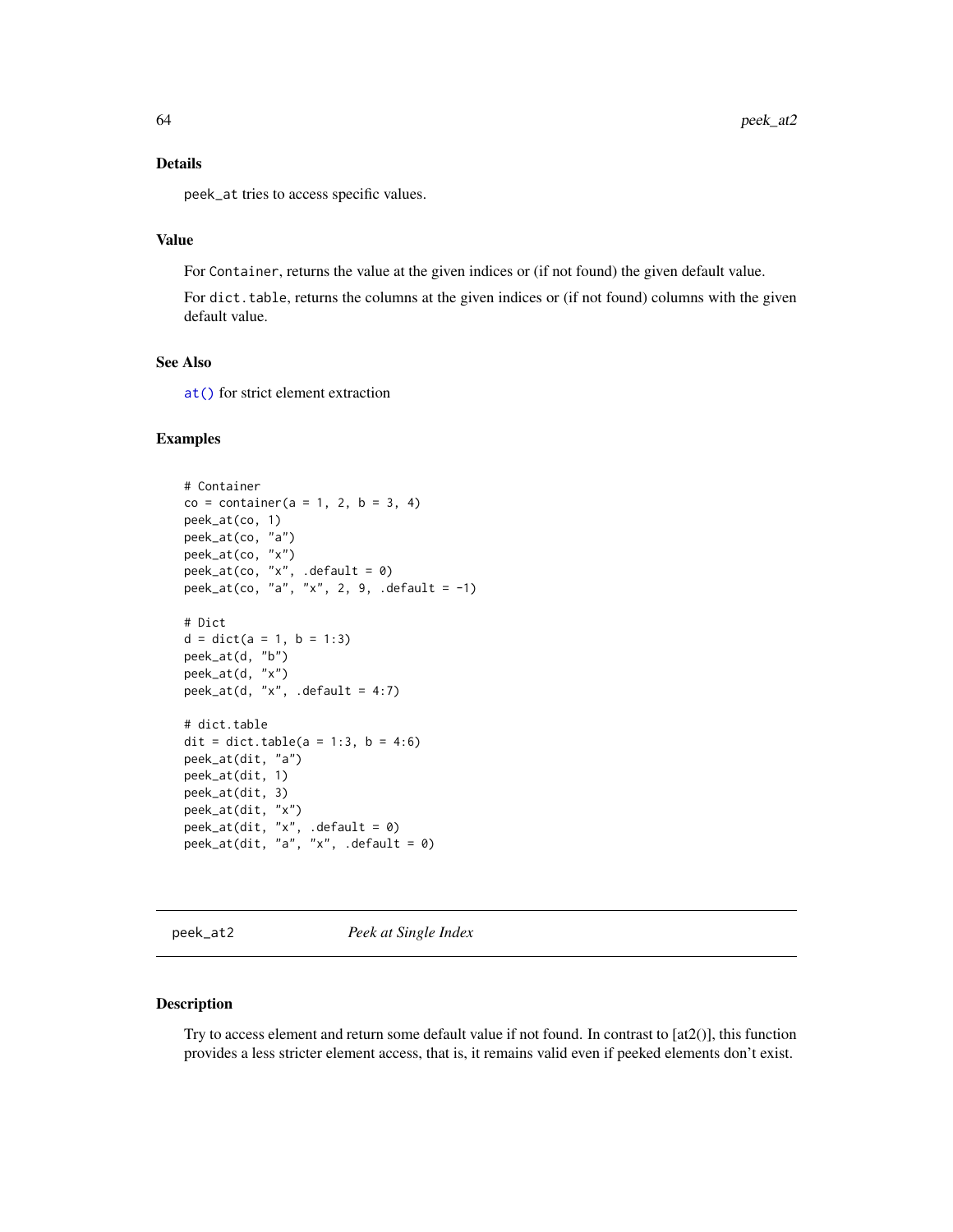#### $\mu$  peek\_at2 65

## Usage

```
peek_at2(x, index, default = NULL)## S3 method for class 'Container'
peek_at2(x, index, default = NULL)## S3 method for class 'dict.table'
peek_at2(x, index, default = NULL)
```
## **Arguments**

| X       | an R object of the respective class.                    |
|---------|---------------------------------------------------------|
| index   | character name or numeric position of the sought value. |
| default | value to be returned if peeked value does not exist.    |

#### Value

For Container, returns the value at the given index or (if not found) the given default value.

For dict. table, returns the column named index if it exist otherwise the given default value. If the default length does not match the number of rows, it is recycled accordingly and a warning is given, unless the default value has a length of 1, in which case recycling is done silently.

## See Also

[at2\(\)](#page-5-0) for strict element extraction

```
# Container
co = container(a = 1, 2, b = 3, 4)peek_at2(co, 1)
peek_at2(co, "a")
peek_at2(co, "x")
peek_at2(co, "x", default = 0)
# Dict
d = dict(a = 1, b = 1:3)peek_at2(d, "b")
peek_at2(d, "x")
peek_at2(d, "x", default = 4:7)# dict.table
dit = dict.table(a = 1:3, b = 4:6)
peek_at2(dit, "a")
peek_at2(dit, 1)
peek_at2(dit, 3)
peek_at2(dit, 3, default = 9)
peek_at2(dit, "x")
peek_at2(dit, "x", default = 0)
```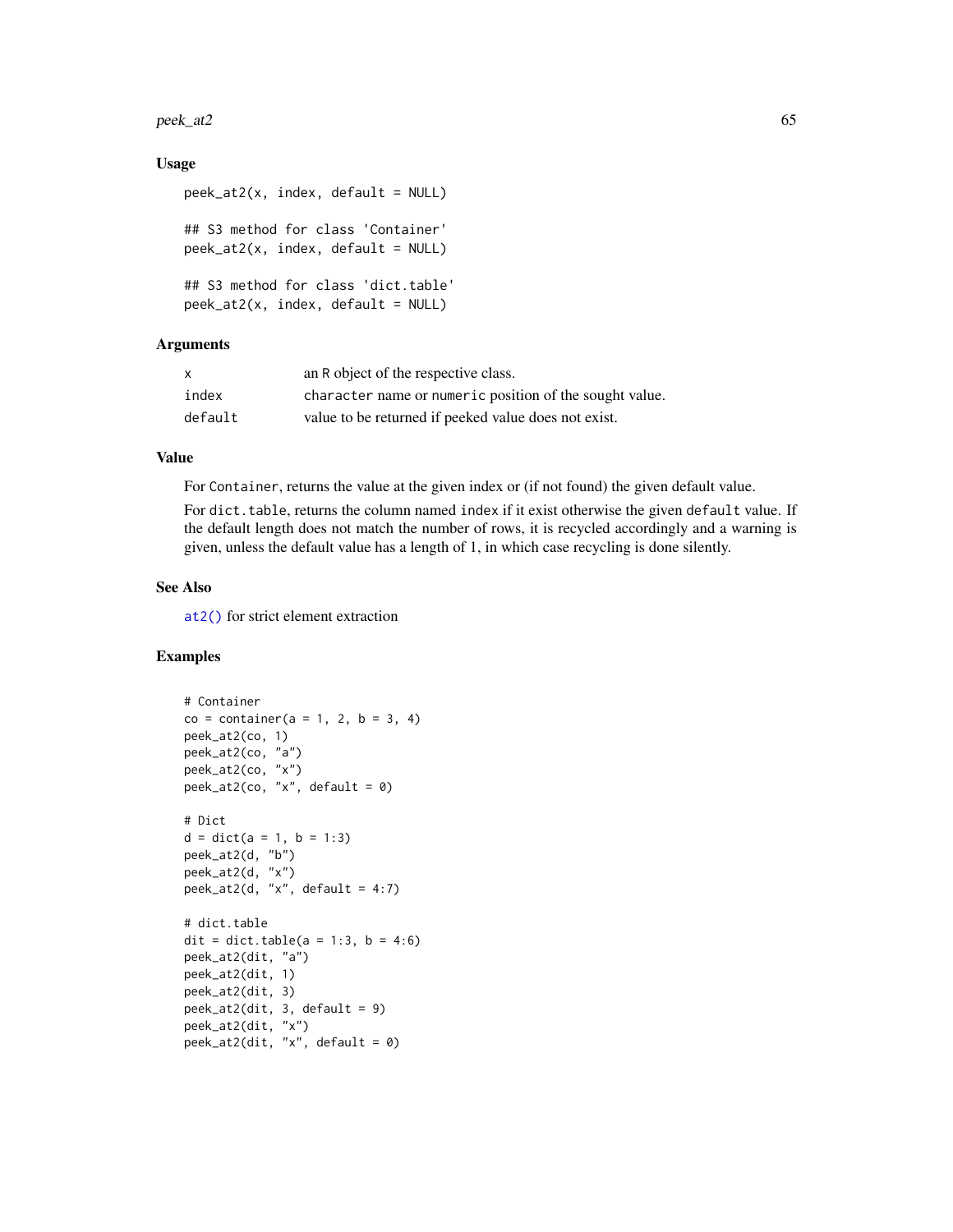Search and return an element and remove it afterwards from the object. If the element is not found, signal an error.

#### Usage

```
ref\_pop(.x, ...)ref_popleft(.x, ...)
## S3 method for class 'Deque'
ref\_pop(.x, ...)## S3 method for class 'Deque'
ref_popleft(.x, ...)
## S3 method for class 'Container'
ref_pop(.x, index, ...)
## S3 method for class 'dict.table'
ref_pop(.x, index, ...)
```
# Arguments

| . х                     | any R object.                                            |
|-------------------------|----------------------------------------------------------|
| $\cdot$ $\cdot$ $\cdot$ | additional arguments to be passed to or from methods.    |
| index                   | character name or numeric position of value to be popped |

## Details

All functions work by reference, that is, the original object is altered.  $ref\_pop(.x)$  tries to access specific values.

ref\_popleft(.x) pops first element of a Deque.

## Value

For Deque the first (ref\_popleft) or last (ref\_pop) element of the deque after it was removed.

For Container the value at the given index after it was removed from the Container object. If index is not found, an error is raised.

For dict.table, returns the column at the given index after it was removed from the dict.table. If column does not exist, an error is raised.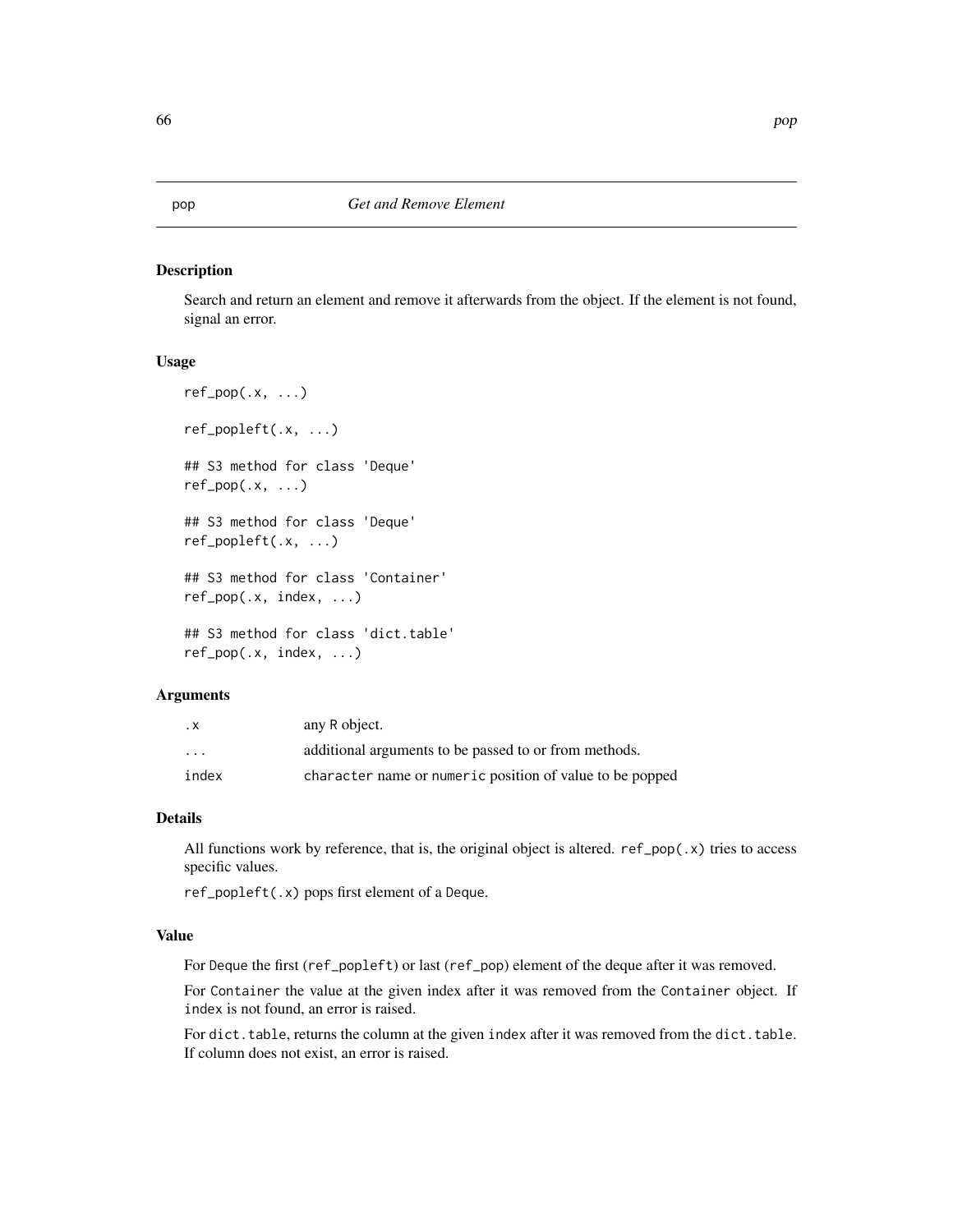#### rename 67

## See Also

[peek\(\)](#page-61-0)

# Examples

```
# Deque
d = degue(1, 2, 3)ref_pop(d)
ref_popleft(d)
## Not run:
ref_pop(deque()) # pop at empty Deque
## End(Not run)
# Container
co = container(a = 1, b = 1:3, d = "foo")ref_pop(co, "b")
ref_pop(co, 1)
## Not run:
ref_pop(co, "x") # index 'x' not found
## End(Not run)
# dict.table
dit = dict.table(a = 1:3, b = 4:6)
ref_pop(dit, "a")
ref_pop(dit, 1)
## Not run:
ref_pop(dit, "x") # index 'x' not found
## End(Not run)
```
rename *Rename Elements Safely*

#### Description

Search for old name and replace it by new name. If either the old name does not exist or the name would result in a name-clash with an already existing name, an error is signaled.

# Usage

rename(.x, old, new) ref\_rename(.x, old, new)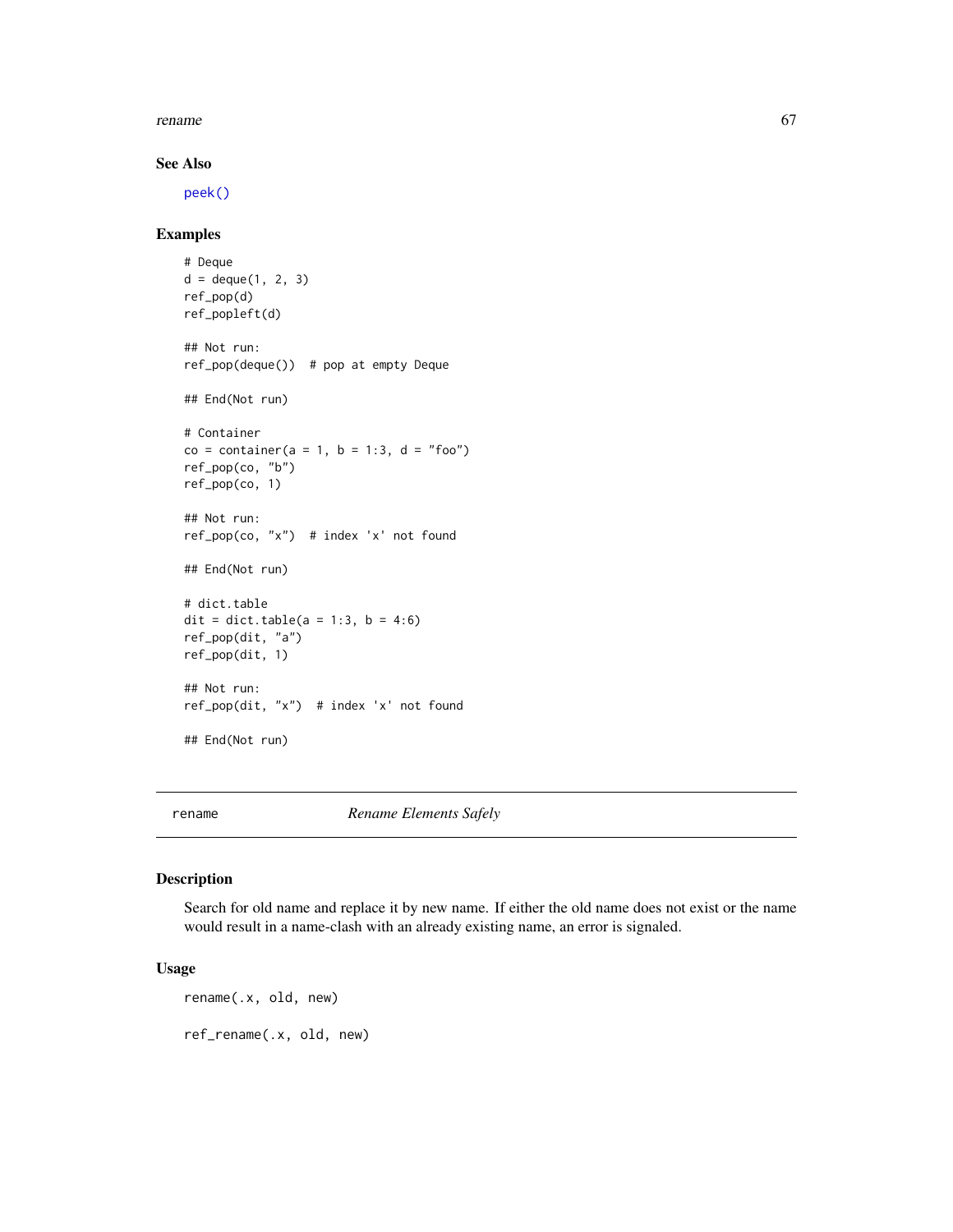#### 68 rename control of the control of the control of the control of the control of the control of the control of the control of the control of the control of the control of the control of the control of the control of the co

```
## S3 method for class 'Container'
rename(.x, old, new)
## S3 method for class 'dict.table'
rename(.x, old, new)
## S3 method for class 'dict.table'
ref_rename(.x, old, new)
## Default S3 method:
rename(.x, old, new)
```
# Arguments

| . X | dict.table object  |
|-----|--------------------|
| old | character old name |
| new | character new name |

## Details

The passed old and new names can be vectors but always must have the same length and must be unique to prevent double-renaming.

rename uses copy semantics while ref\_rename works by reference, that is, it renames elements in place.

## Value

For standard R vectors renames old to new and returns the renamed vector.

For Container, an object of class Container (or one of the respective derived classes).

For dict.table renames key old to new in place (i.e. by reference) and invisibly returns the [dict.table\(\)](#page-36-0) object.

```
# Container
co = container(a = 1, b = 2, 3)rename(co, c("a", "b"), c("a1", "y"))
print(co)
ref_rename(co, c("a", "b"), c("a1", "y"))
print(co)
# dict.table
dit = dict.table(a = 1, b = 2, c = 3)
rename(dit, c("a", "b"), c("a1", "y"))
print(dit)
ref_rename(dit, c("a", "b"), c("a1", "y"))
print(dit)
```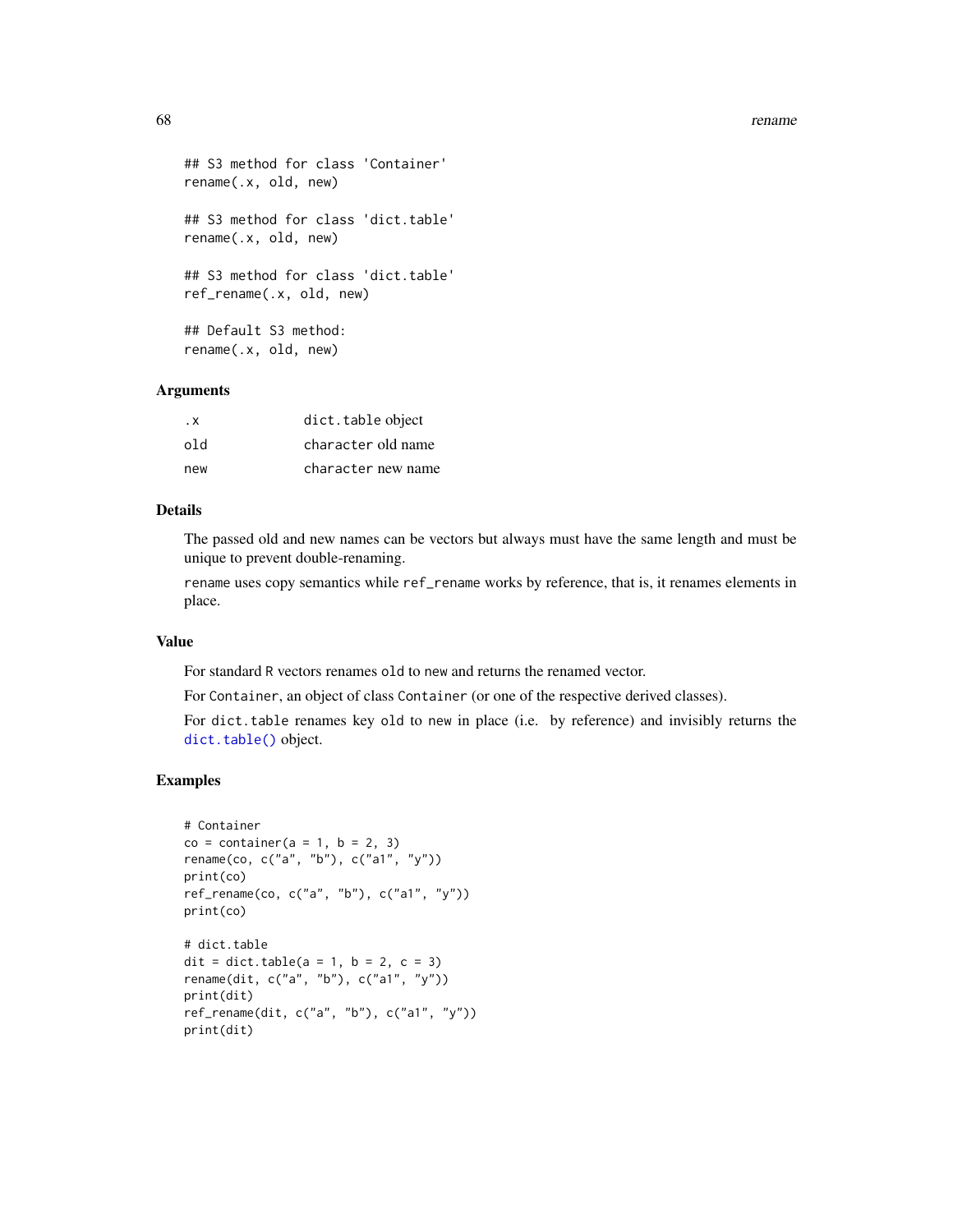Try to find and replace elements and signal an error if not found, unless it is stated to explicitly add the element (see option add).

#### Usage

```
replace(.x, ...)
ref_replace(.x, ...)
## S3 method for class 'Container'
replace(x, old, new, add = FALSE, ...)## S3 method for class 'Container'
ref\_replace(x, old, new, add = FALSE, ...)## S3 method for class 'Dict'
replace(.x, old, new, ...)
## S3 method for class 'Dict'
ref_replace(.x, old, new, ...)
```
# Arguments

| $\cdot$ X | any R object.                                                                                                                                                                                                                                 |
|-----------|-----------------------------------------------------------------------------------------------------------------------------------------------------------------------------------------------------------------------------------------------|
| $\ddots$  | additional arguments to be passed to or from methods.                                                                                                                                                                                         |
| old       | old element to be found and replaced.                                                                                                                                                                                                         |
| new       | the new element replacing the old one.                                                                                                                                                                                                        |
| add       | logical if FALSE (default) and element was not found, an error is given. In<br>contrast, if set to TRUE the new element is added regardless of whether it is used<br>as a replacement for an existing element or just added as a new element. |

## Details

replace uses copy semantics while ref\_replace works by reference.

# Value

For Container, an object of class Container (or one of the respective derived classes). For Dict an object of class Dict.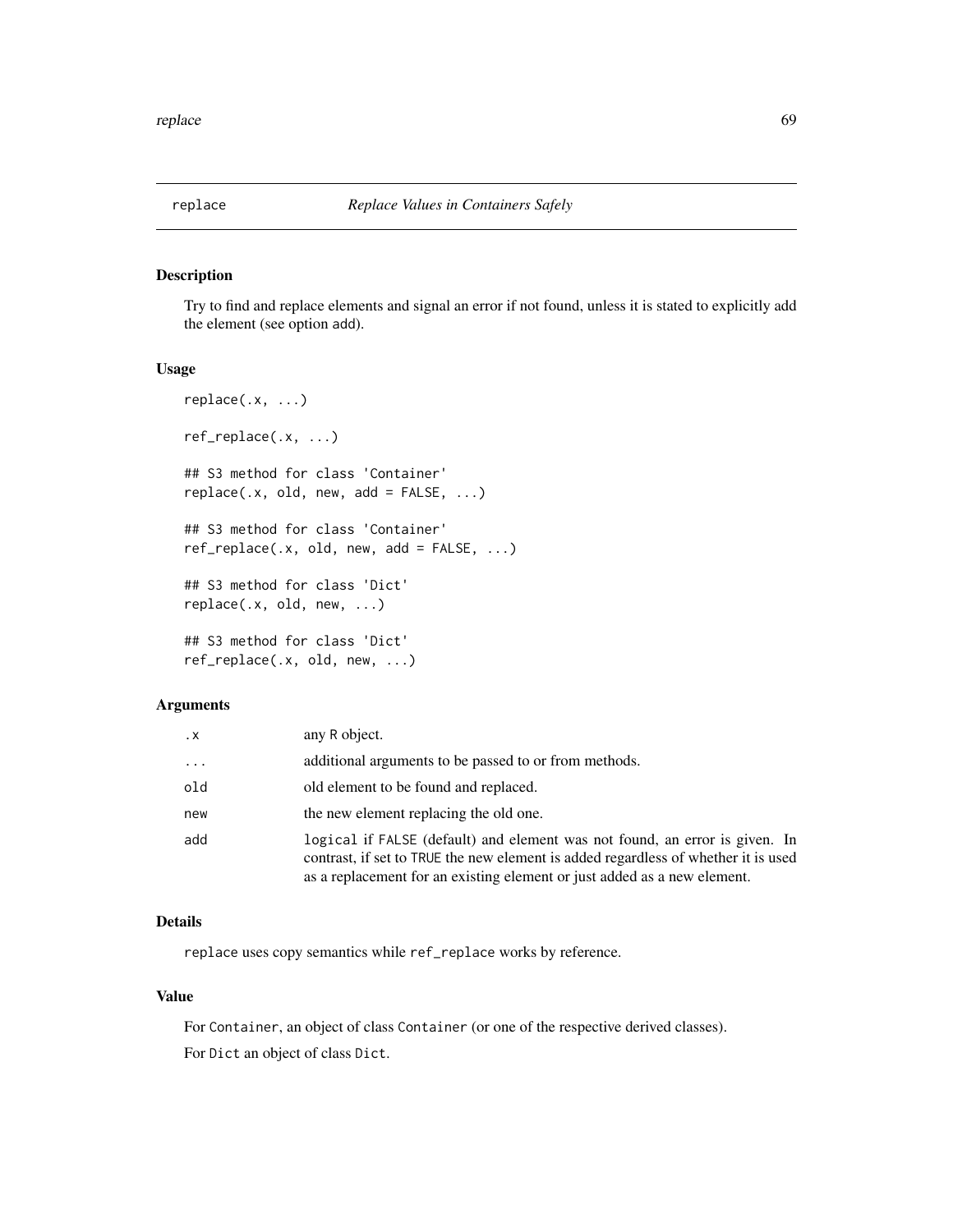## Examples

```
co = container('x'', 9)replace(co, 9, 0)
replace(co, "x", 0)
## Not run:
replace(co, "z", 0) # old element ("z") is not in Container
## End(Not run)
replace(co, "z", 0, add = TRUE) # just add the zero without replacement
d = dict(a = 1, b = "z")replace(d, 1, 1:5)
replace(d, "z", "a")
## Not run:
replace(d, "a", 2) # old element ("a") is not in Dict
## End(Not run)
```
# replace\_at *Replace Values at Indices Safely*

## Description

Try to find and replace elements at given indices and signal an error if not found, unless it is stated to explicitly add the element (see option add).

```
replace_at(.x, ...)
ref_replace_at(.x, ...)
## S3 method for class 'Container'
replace_at(.x, ..., add = FALSE)## S3 method for class 'Container'
ref\_replace\_at(.x, ..., .add = FALSE)## S3 method for class 'dict.table'
replace_at(.x, ..., add = FALSE)## S3 method for class 'dict.table'
ref\_replace\_at(.x, ..., .add = FALSE)
```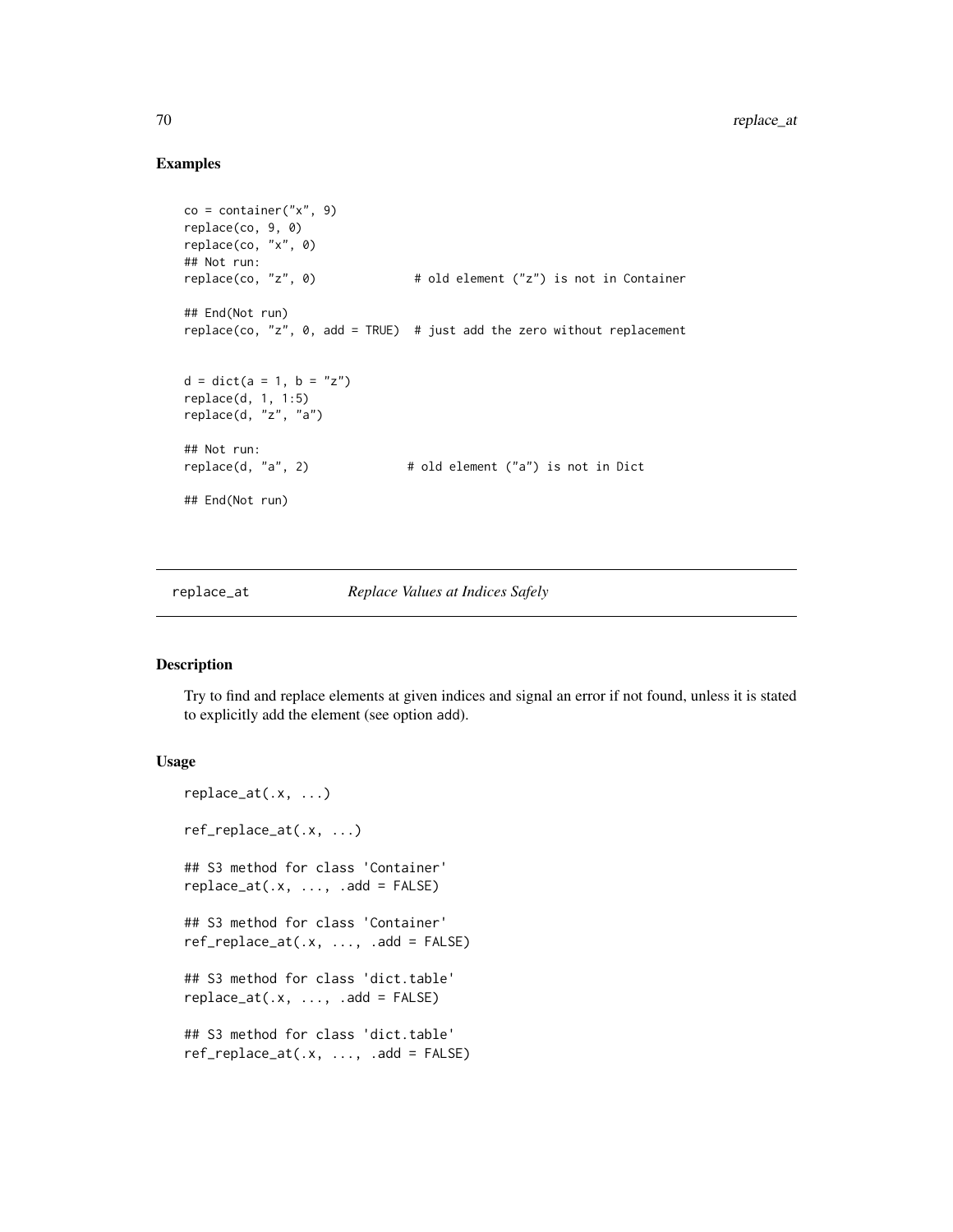# replace\_at 71

#### Arguments

| $\cdot$ X | any R object.                                                                                                                                                                                                                                                                                                    |
|-----------|------------------------------------------------------------------------------------------------------------------------------------------------------------------------------------------------------------------------------------------------------------------------------------------------------------------|
| .         | either name = value pairs or two vectors/lists with names/values to be replaced.                                                                                                                                                                                                                                 |
| . add     | logical if FALSE (default) and index is invalid, an error is given. If set to TRUE<br>the new element is added at the given index regardless whether the index existed<br>or not. Indices can consist of numbers or names or both, except when adding<br>values at new indices, which is only allowed for names. |

## Details

replace\_at uses copy semantics while ref\_replace\_at works by reference.

#### Value

For Container, an object of class Container (or one of the respective derived classes).

For dict.table an object of class dict.table.

```
co = container(a = 0, b = "z")replace_at(co, a = 1, b = 2)
replace_at(co, 1:2, 1:2) # same
replace_at(co, c("a", "b"), list(1, 2)) # same## Not run:
replace\_at(co, x = 1) # names(s) not found: 'x'
## End(Not run)
replace_at(co, x = 1, .add = TRUE) # ok (adds x = 1)
dit = dict.table(a = 1:3, b = 4:6)
replace_at(dit, a = 3:1)replace_at(di, 1, 3:1) # same
replace_at(di, 'a', 3:1) # same
replace_at(dit, a = 3:1, b = 6:4)
replace_at(dt, 1:2, list(3:1, 6:4)) # same
## Not run:
replace\_at(dit, x = 1) # column(s) not found: 'x'## End(Not run)
replace_at(dit, x = 1, .add = TRUE) # ok (adds column)
```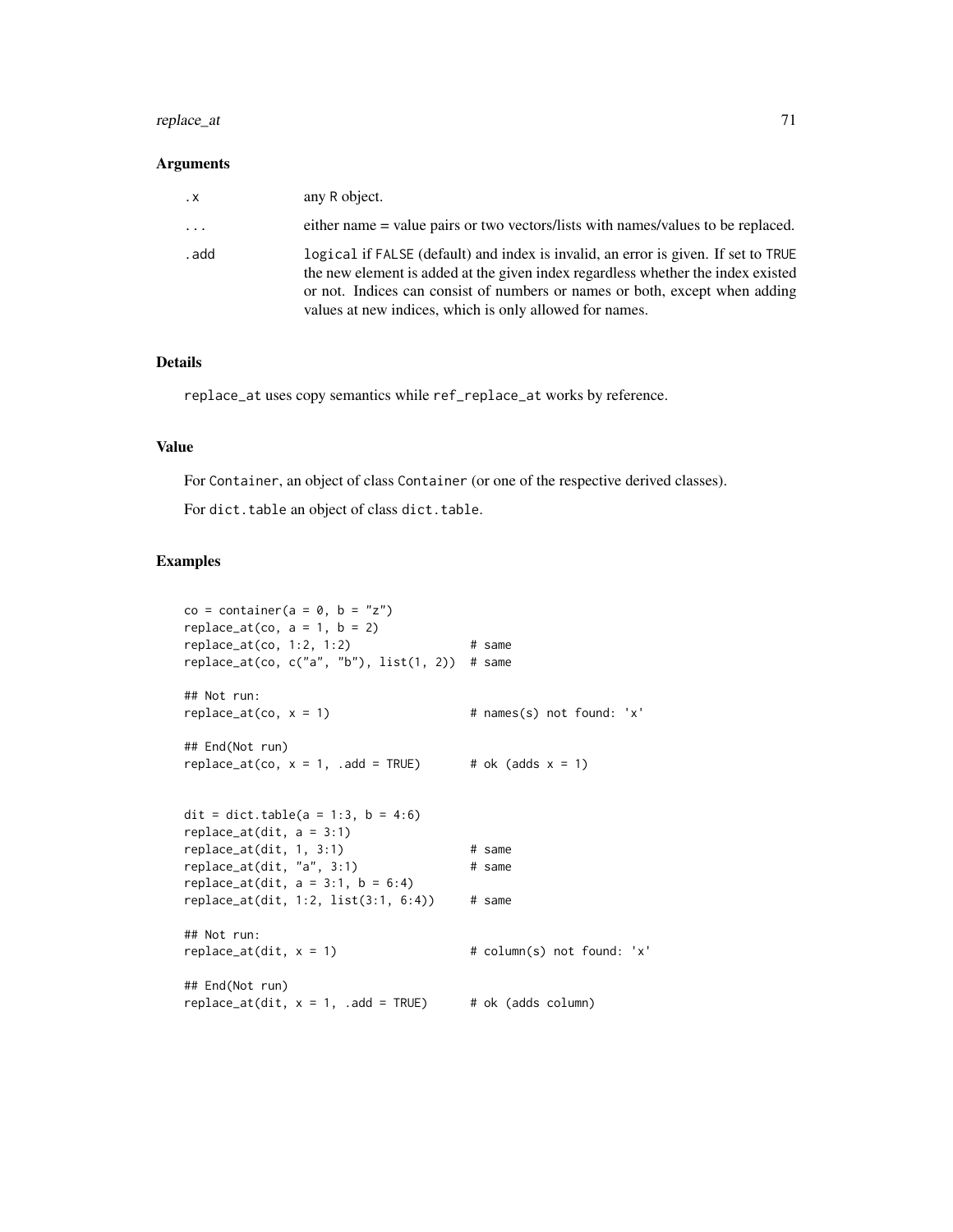rev provides a reversed version of its argument.

# Usage

ref\_rev(x) ## S3 method for class 'Deque' ref\_rev(x) ## S3 method for class 'Deque' rev(x)

# Arguments

x Deque object

# Details

rev uses copy semantics while ref\_rev works by reference, that is, it reverse all elements in place.

# Value

For Deque, an object of class Deque

# See Also

[base::rev\(\)](#page-0-0)

```
d = \text{deque}(a = 1, b = 2, 3)rev(d)
print(d)
ref_rev(d)
print(d)
```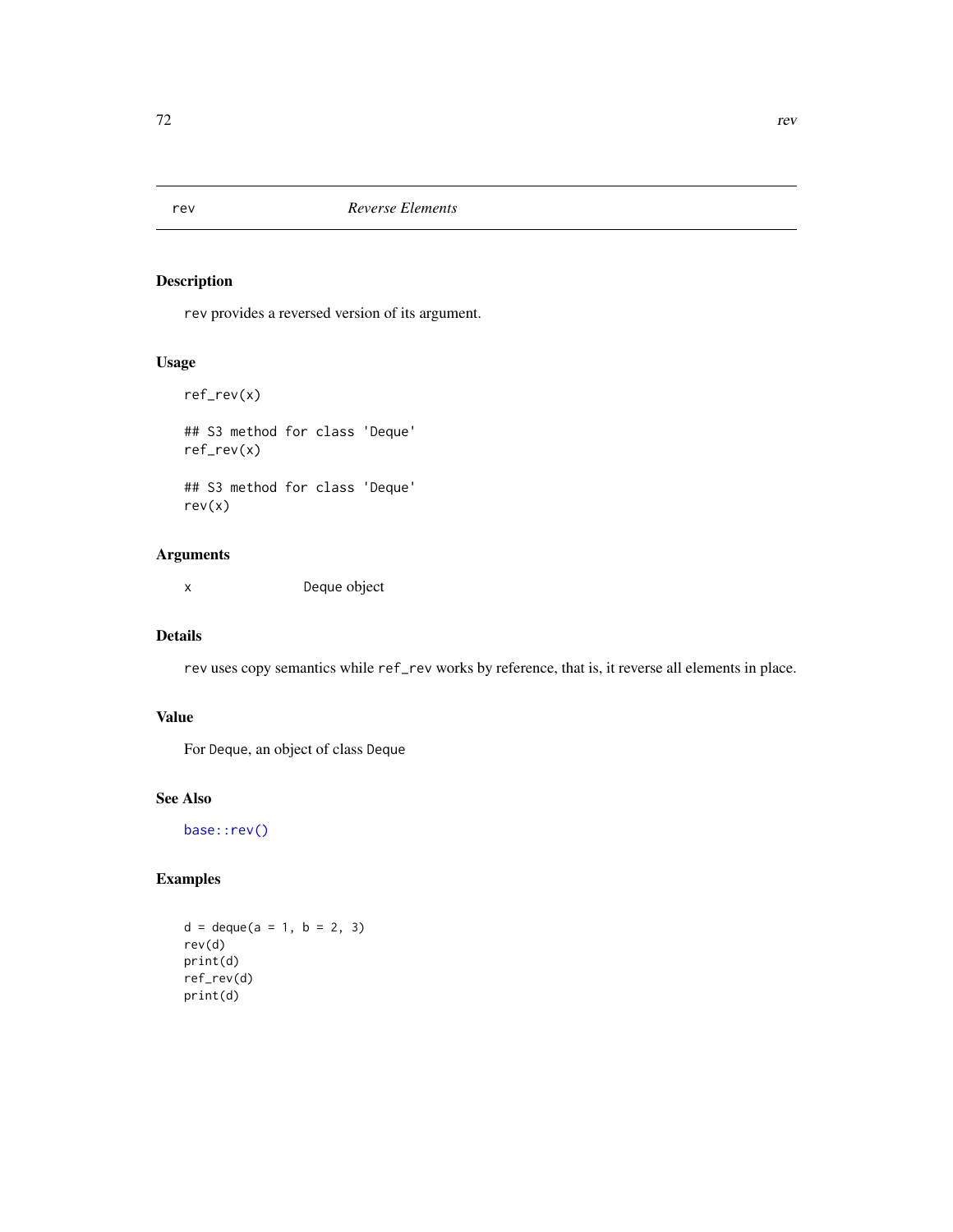<span id="page-72-0"></span>

# Description

Rotate all elements n steps to the right. If n is negative, rotate to the left.

#### Usage

```
rotate(x, n = 1L)ref\_rotate(x, n = 1L)## S3 method for class 'Deque'
rotate(x, n = 1L)## S3 method for class 'Deque'
ref\_rotate(x, n = 1L)
```
#### Arguments

|     | any R object.                     |
|-----|-----------------------------------|
| - n | integer number of steps to rotate |

# Details

While rotate uses copy semantics, ref\_rotate works by reference, that is, rotates in place on the original object.

# Value

For Deque returns the rotated [Deque\(\)](#page-28-0) object.

# Examples

 $d = degue(1, 2, 3, 4)$ rotate(d) rotate $(d, n = 2)$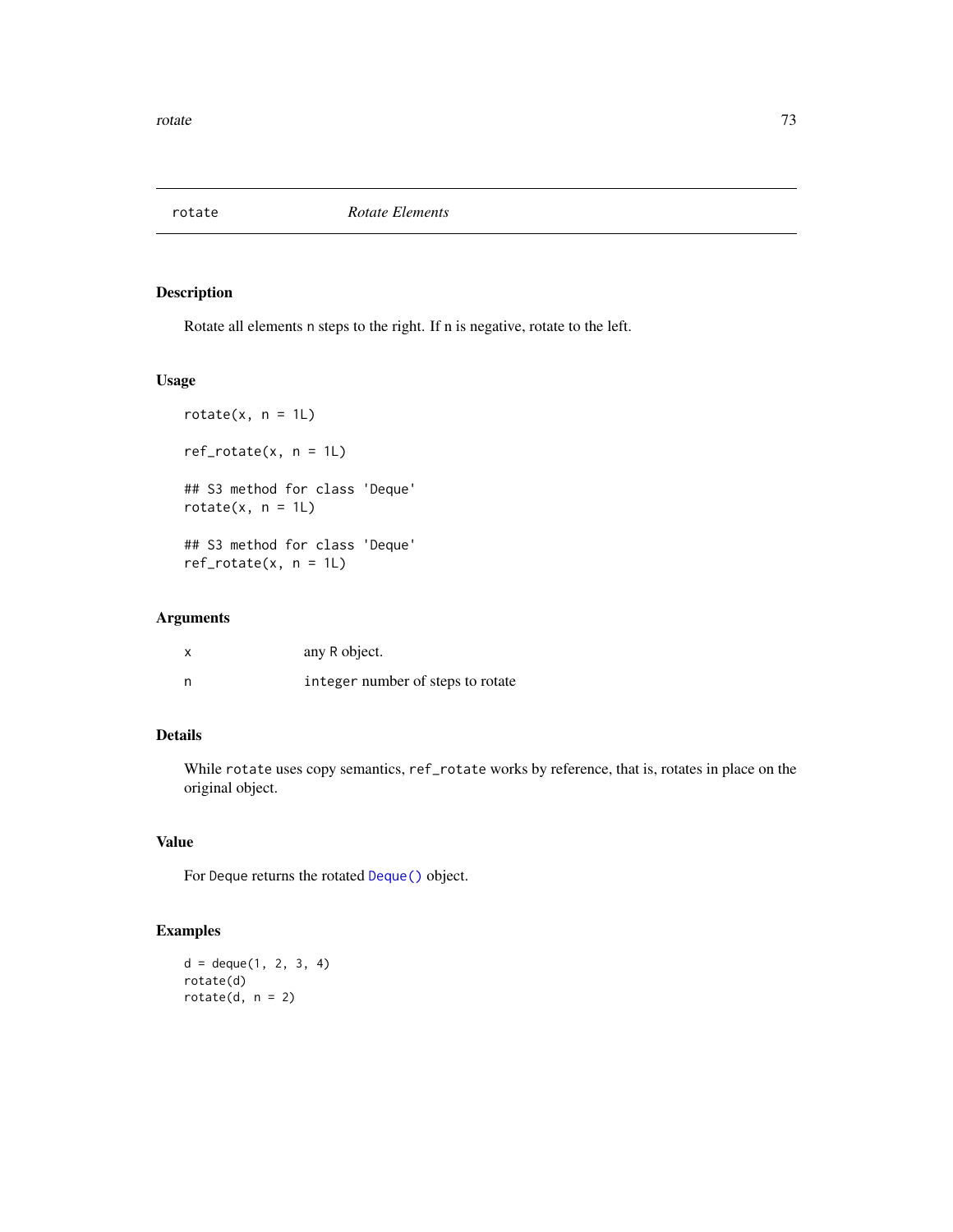#### <span id="page-73-2"></span><span id="page-73-0"></span>Description

The [Set](#page-73-0) is considered and implemented as a specialized [Container,](#page-9-0) that is, elements are always unique in the [Container](#page-9-0) and it provides typical set operations such as union and intersect. For the standard S3 interface, see [setnew\(\)](#page-75-0).

# Super classes

[container::Iterable](#page-0-0) -> [container::Container](#page-0-0) -> Set

# **Methods**

# Public methods:

- [Set\\$new\(\)](#page-10-0)
- [Set\\$add\(\)](#page-10-1)
- [Set\\$diff\(\)](#page-73-1)
- [Set\\$intersect\(\)](#page-74-0)
- [Set\\$union\(\)](#page-74-1)
- [Set\\$is\\_equal\(\)](#page-74-2)
- [Set\\$is\\_subset\(\)](#page-74-3)
- [Set\\$is\\_proper\\_subset\(\)](#page-74-4)
- [Set\\$values\(\)](#page-15-0)
- [Set\\$clone\(\)](#page-15-1)

#### Method new(): Set constructor

*Usage:*

Set\$new(...)

*Arguments:*

... initial elements put into the Set

*Returns:* returns the Set object

#### Method add(): Add element

*Usage:*

Set\$add(value, name = NULL)

*Arguments:*

value value of ANY type to be added to the Set.

name character optional name attribute of the value.

*Returns:* the Set object.

<span id="page-73-1"></span>Method diff(): Set difference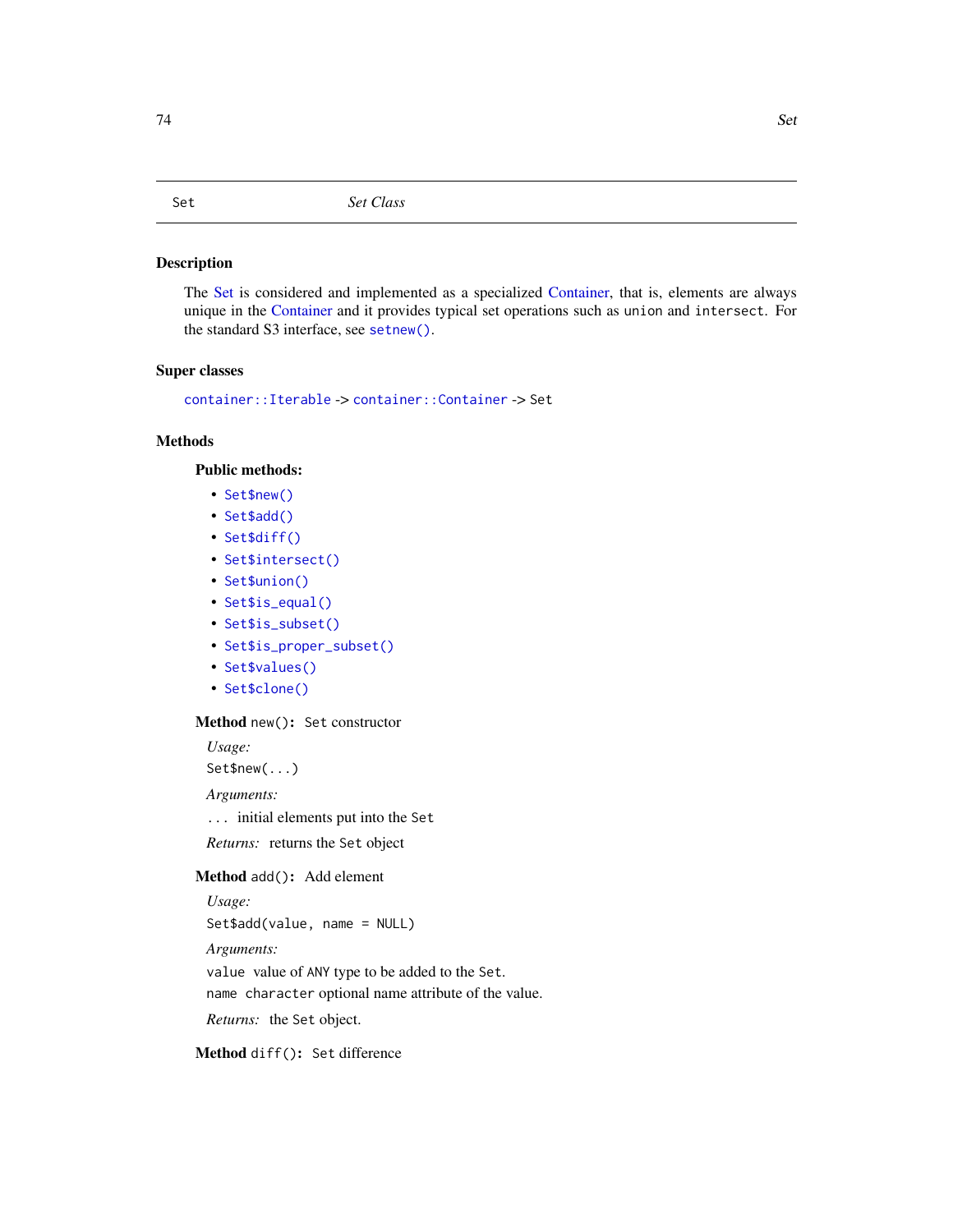*Usage:* Set\$diff(s) *Arguments:* s Set object to 'subtract'

*Returns:* the Set object updated as a result of the set difference between this and s.

# <span id="page-74-0"></span>Method intersect(): Set intersection

*Usage:* Set\$intersect(s) *Arguments:* s Set object to 'intersect' *Returns:* the Set object as a result of the intersection of this and s.

# <span id="page-74-1"></span>Method union(): Set union

*Usage:* Set\$union(s) *Arguments:* s Set object to be 'unified' *Returns:* the Set object as a result of the union of this and s.

# <span id="page-74-2"></span>Method is\_equal(): Set equality

*Usage:* Set\$is\_equal(s) *Arguments:* s Set object to compare against

*Returns:* TRUE if this is equal to s, otherwise FALSE

# <span id="page-74-3"></span>Method is\_subset(): Set proper subset

*Usage:* Set\$is\_subset(s)

*Arguments:*

s Set object to compare against

*Returns:* TRUE if this is subset of s, otherwise FALSE

# <span id="page-74-4"></span>Method is\_proper\_subset(): Set subset

*Usage:* Set\$is\_proper\_subset(s) *Arguments:* s Set object to compare against *Returns:* TRUE if this is proper subset of s, otherwise FALSE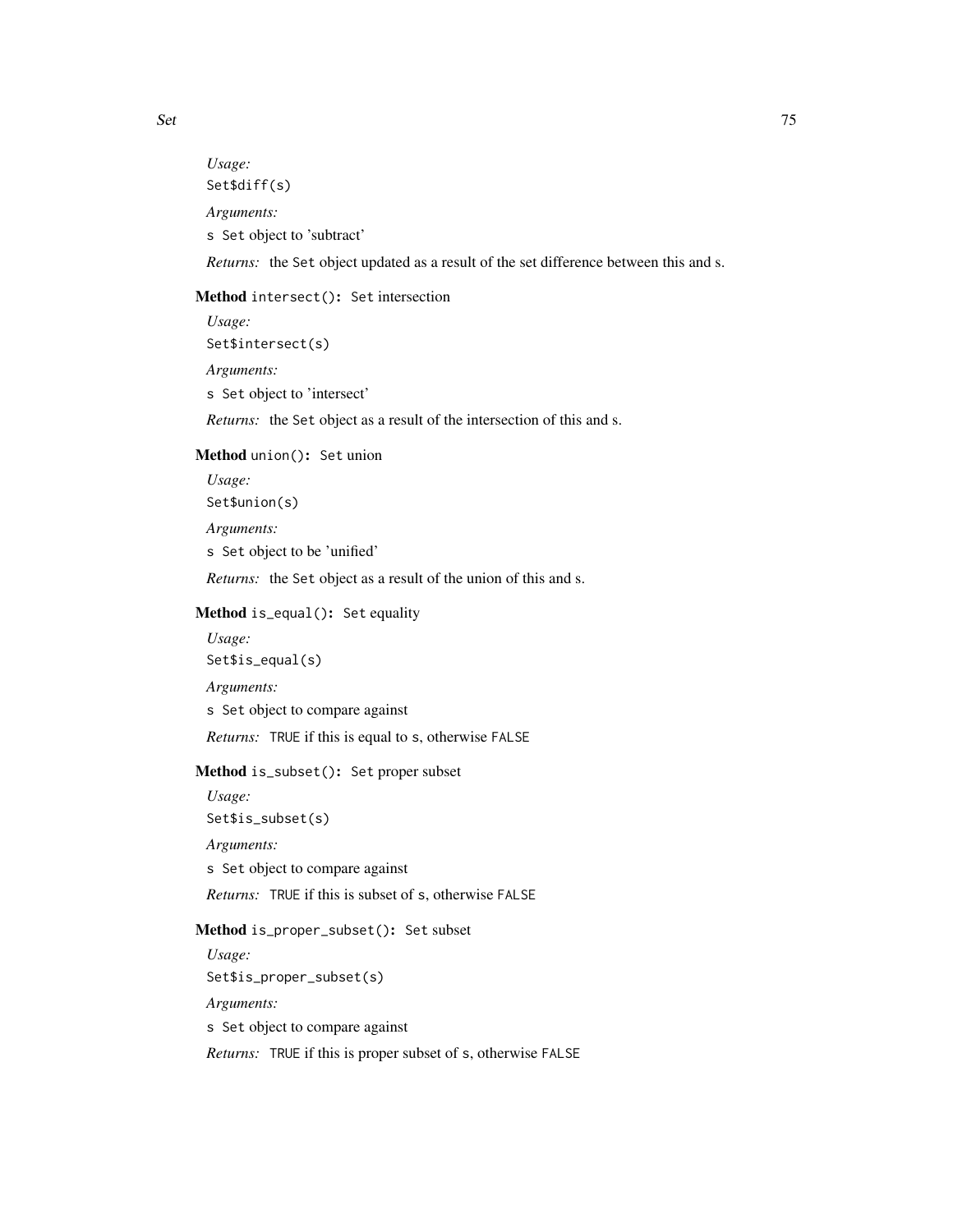```
Method values(): Get Set values
```
*Usage:*

Set\$values()

*Returns:* elements of the set as a base list

Method clone(): The objects of this class are cloneable with this method.

```
Usage:
Set$clone(deep = FALSE)
Arguments:
deep Whether to make a deep clone.
```
# See Also

[Container,](#page-9-0) [set\(\)](#page-0-0)

#### Examples

```
s1 = Set$new(1, 2)s1
s1$add(1)
s1$add(3)
s2 = Set$new(3, 4, 5)
s1$union(s2)
s1
s1 = Set$new(1, 2, 3)
s1$intersect(s2)
s1
s1$diff(s2)
s1$diff(s1)
s1
```
SetS3 *Set and ordered Set*

# <span id="page-75-0"></span>Description

The [Set](#page-73-0) is considered and implemented as a specialized [Container,](#page-9-0) that is, Set elements are always unique. It provides typical set operations such as union and intersect.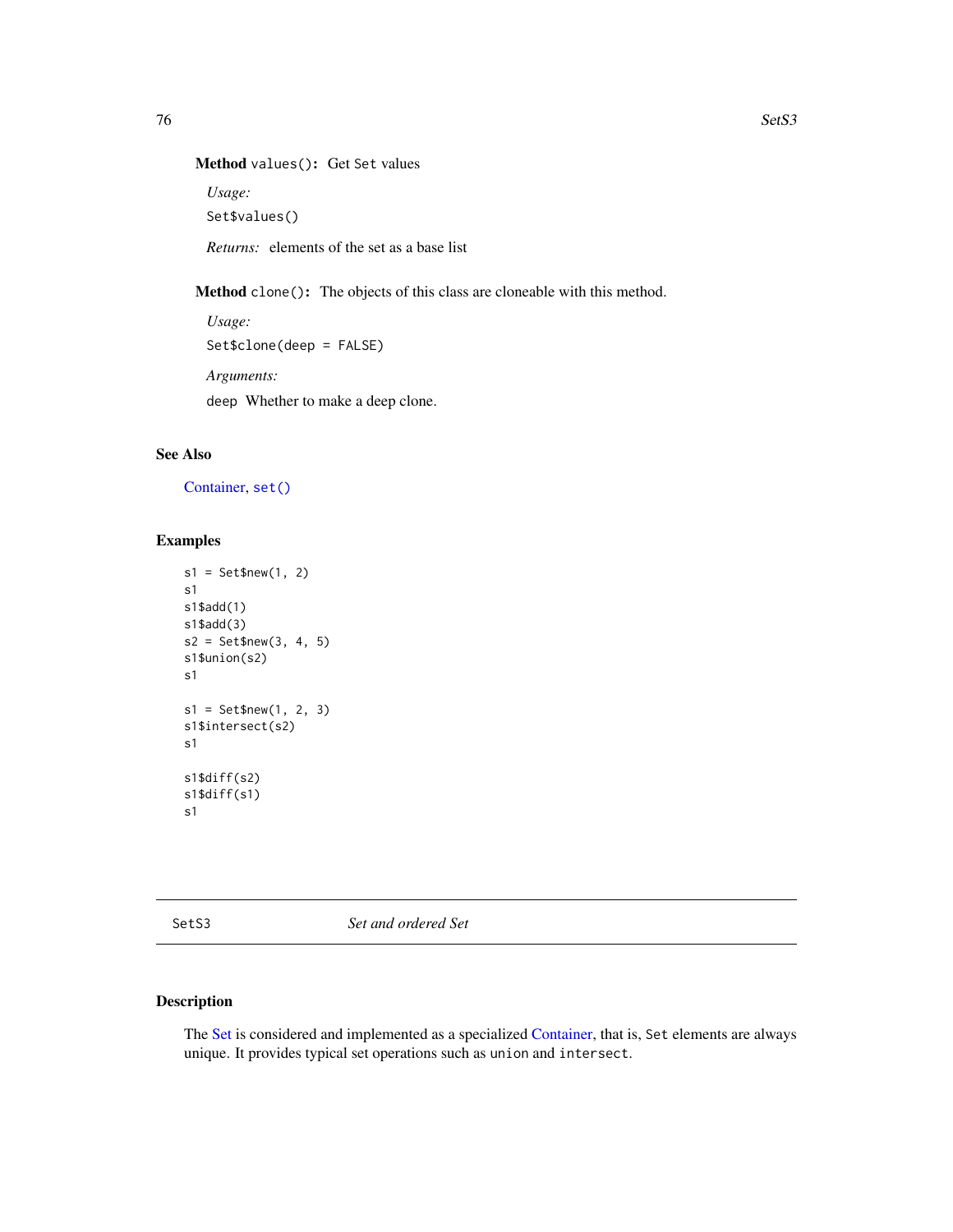#### <span id="page-76-0"></span> $Sets3$  77

# Usage

```
setnew(..., .ordered = FALSE)
as.set(x)
as.orderedset(x)
is.set(x)
is.orderedset(x)
```
# Arguments

| $\ddotsc$ | initial elements put into the Set.                                                      |
|-----------|-----------------------------------------------------------------------------------------|
| .ordered  | logical if TRUE all elements in the Set will be ordered.                                |
|           | R object of ANY type for as.set () and is.set () or of class Set for the S3<br>methods. |

#### Details

Methods that alter [Set](#page-73-0) objects usually come in two versions providing either copy or reference semantics where the latter start with 'ref\_' to note the reference semantic, for example, [add\(\)](#page-2-0) and [ref\\_add\(\)](#page-2-1).

- setnew(...) initializes and returns a [Set\(\)](#page-73-0) object.
- as.set(x) coerces x to a set.
- as.orderedset(x) coerces x to an ordered set.
- is.set(x) returns TRUE if x is of class Set and FALSE otherwise.
- is.orderedset(x) returns TRUE if x is of class OrderedSet and FALSE otherwise.
- x & y performs the set intersection of x and y
- x | y performs the set union of x and y

# See Also

See [container\(\)](#page-16-0) for all inherited methods. For the full class documentation see [Set](#page-73-0) and it's superclass [Container.](#page-9-0)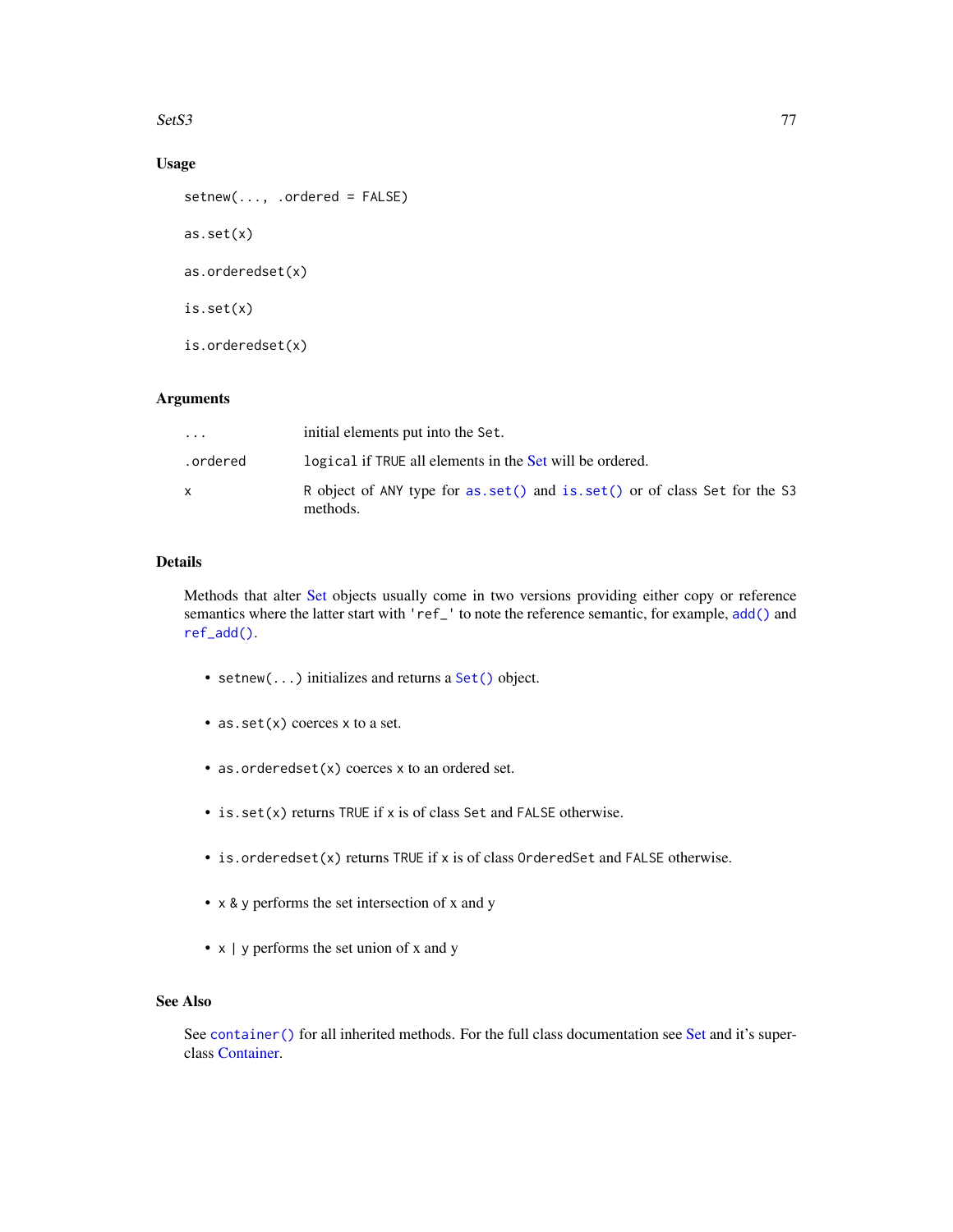78 unpack

#### Examples

```
s = setnew(1, b = NA, 1:3, c = container("a", 1))is.set(s)
print(s)
length(s)
names(s)
as.list(s)
unpack(s) # flatten recursively similar to unlist
so = setnew(2, 1, .ordered = TRUE)print(so)
add(so, 0)
# Math
s = setnew(5:3, 1, 2)s
abs(s)
cumsum(s)
round(s)
exp(s)
# Summary
range(s)
min(s)
max(s)
s1 = setnew(1, 1:2)s2 = setnew(2, 1:2)s1 + s2 # same as s1 | s2 or c(c1, s2)s2 + s1 # same
s1 - s2s2 - s1
s1 = setnew(1, b = 2)s2 = setnew(1, b = 4)s1 & s2 # {1}
s1 | s2 # {1, b = 2, b = 4}
```
unpack *Unpack Nested Objects*

# Description

Similary to [unlist\(\)](#page-0-0) recursively unpacks any (possibly nested) structure into a flat list. In contrast to [unlist\(\)](#page-0-0), [unpack\(\)](#page-77-0) also works with (possibly nested) [Container\(\)](#page-9-0) objects. In principle, it works for any object that can be transformed to a list via as.list.

<span id="page-77-1"></span>

<span id="page-77-0"></span>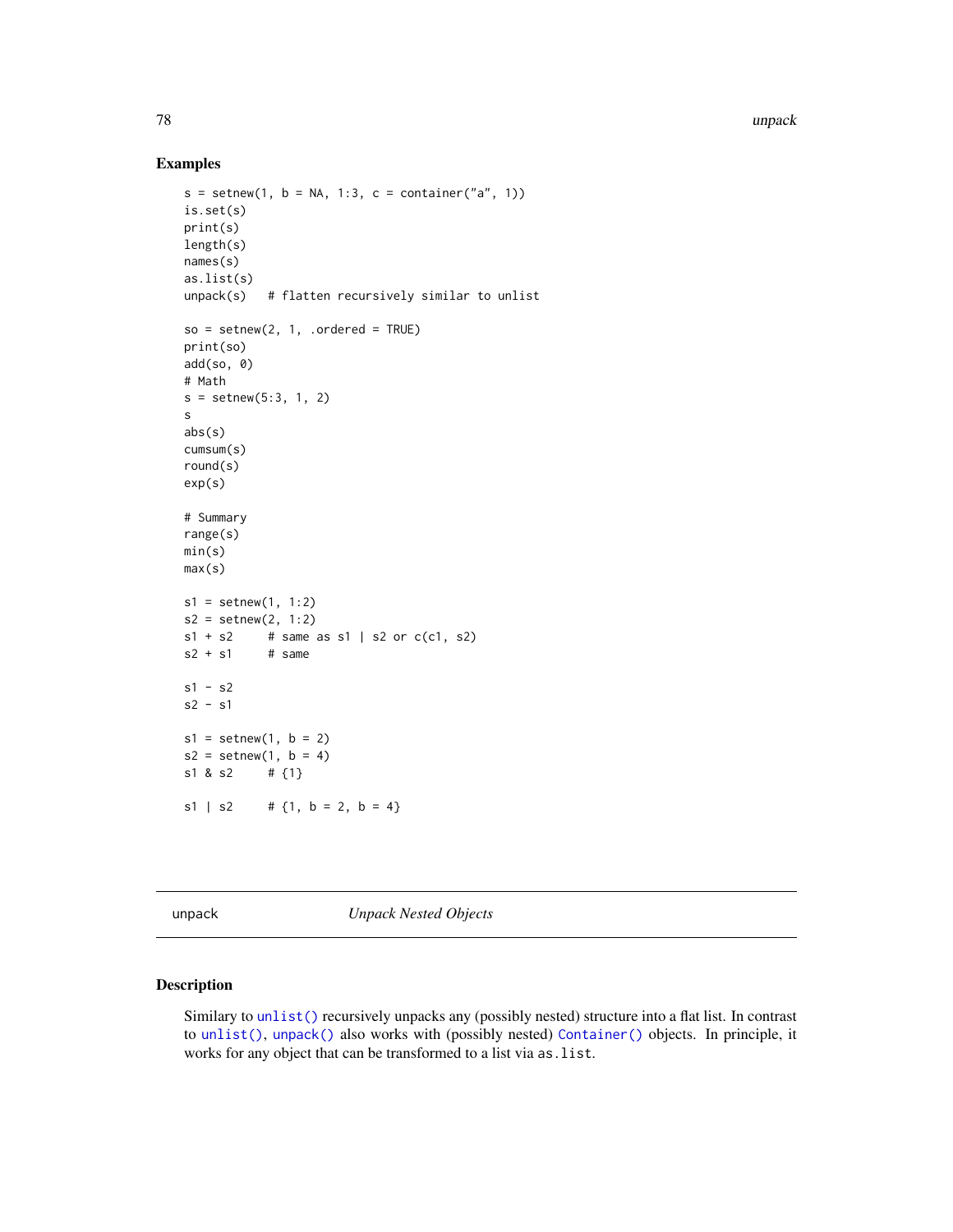#### <span id="page-78-0"></span>update **79**

# Usage

 $unpack(x, recursive = TRUE, use.name = TRUE)$ 

#### Arguments

| $\mathsf{x}$ | any R object                                     |
|--------------|--------------------------------------------------|
| recursive    | logical descend recursively into nested objects? |
| use.names    | logical Should names be preserved?               |

# Value

a list

update *Update Object with Elements from Another Object*

# Description

Takes an object and updates it with values from another object by replacing the values at existing names and adding values at new names of the other object. A common use case is to update parameter lists.

# Usage

ref\_update(object, other, ...) ## S3 method for class 'Container' update(object, other, ...) ## S3 method for class 'Container' ref\_update(object, other, ...) ## S3 method for class 'dict.table' update(object, other, ...) ## S3 method for class 'dict.table' ref\_update(object, other, ...) ## S3 method for class 'list' update(object, other, ...)

# Arguments

| object            | any R object                                          |
|-------------------|-------------------------------------------------------|
| other             | any object of the same type as object                 |
| $\cdot\cdot\cdot$ | additional arguments to be passed to or from methods. |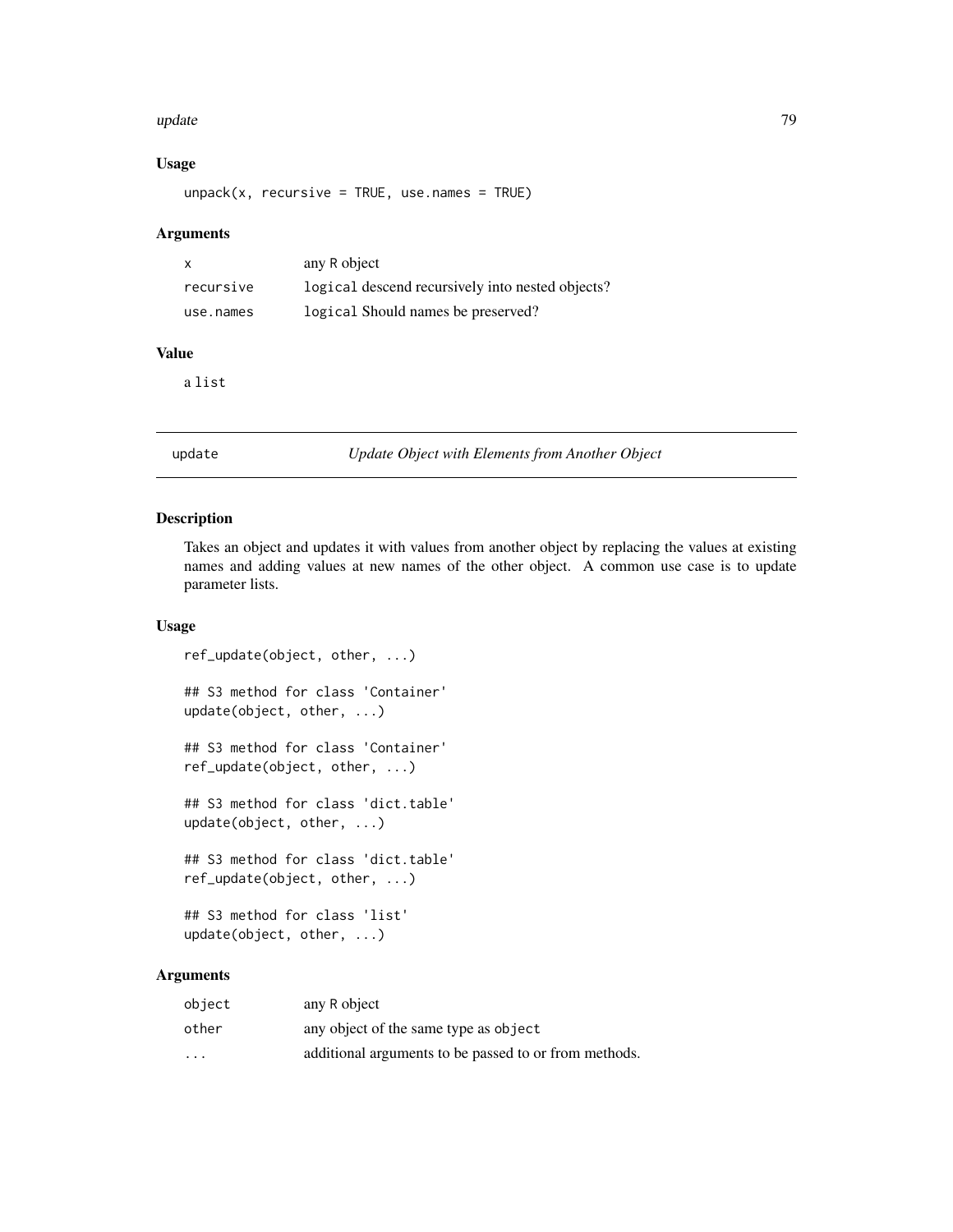# Details

update uses copy semantics while ref\_update works by reference, that is, updates in place.

# Value

For Container, an object of class Container (or one of the respective derived classes).

For dict.table an object of class dict.table.

For list, an updated object of class list.

# Examples

```
d1 = dict(a = 1, b = 2)d2 = dict( b = 0, c = 3)update(d1, d2) # {a = 1, b = 0, c = 3}
update(d2, d1) # {a = 1, b = 2, c = 3}
dit1 = dict.table(a = 1:2, b = 3:4)<br>dit2 = dict.table( b = 5:6,
                     b = 5:6, c = 8:9update(d1, d2)
update(d2, d1)
11 = list(1, b = 2)12 = list( b = 0, c = 3)update(l1, l2)
update(l2, l1)
```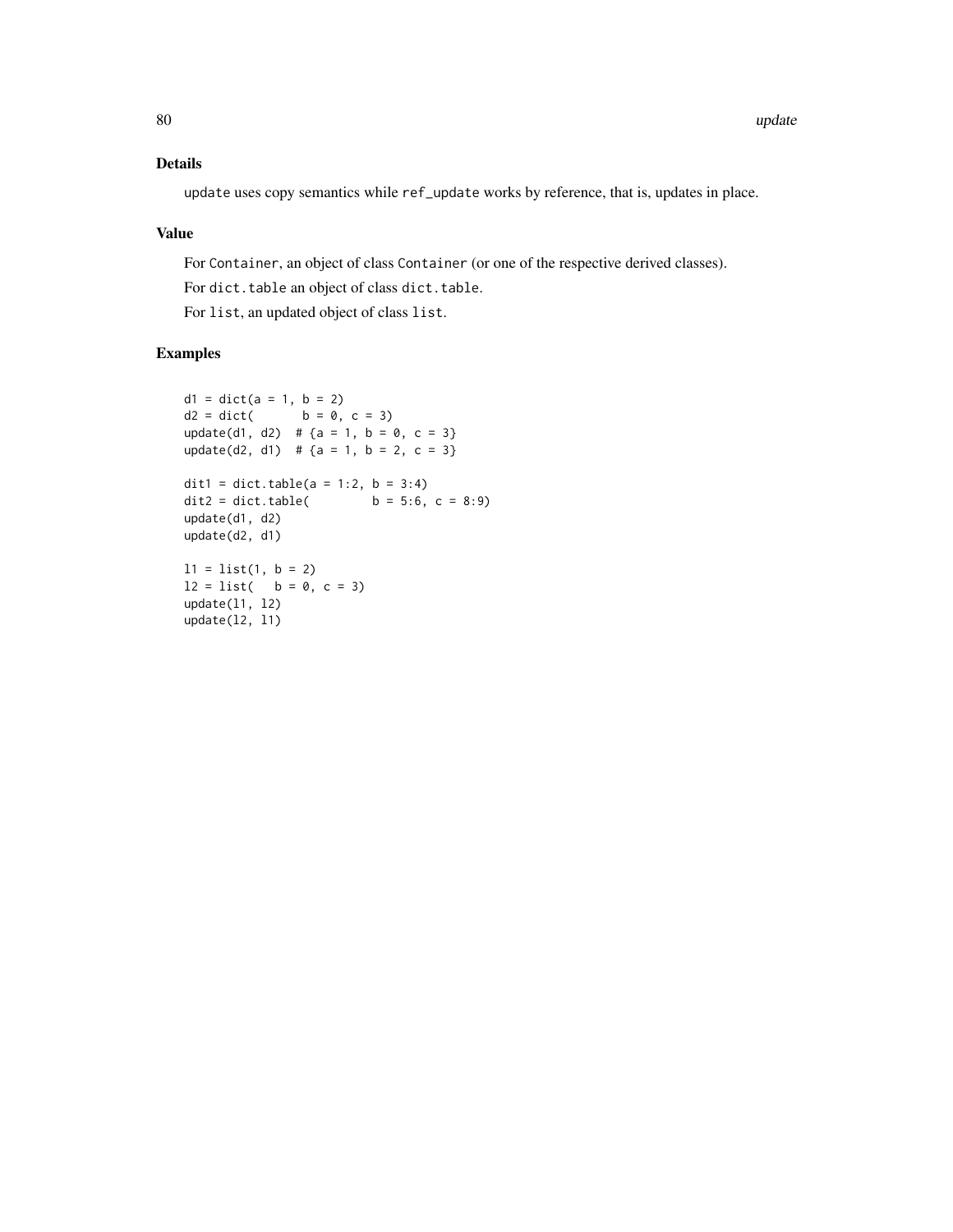# **Index**

!=.Container *(*OpsCompare*)*, [56](#page-55-0) +.Container *(*OpsArithmetic*)*, [55](#page-54-0) +.Deque *(*OpsArithmetic*)*, [55](#page-54-0) +.Dict *(*OpsArithmetic*)*, [55](#page-54-0) +.Set *(*OpsArithmetic*)*, [55](#page-54-0) -.Container *(*OpsArithmetic*)*, [55](#page-54-0) -.Deque *(*OpsArithmetic*)*, [55](#page-54-0) -.Dict *(*OpsArithmetic*)*, [55](#page-54-0) -.Set *(*OpsArithmetic*)*, [55](#page-54-0) <.Container *(*OpsCompare*)*, [56](#page-55-0) <=.Container *(*OpsCompare*)*, [56](#page-55-0) ==.Container *(*OpsCompare*)*, [56](#page-55-0) >.Container *(*OpsCompare*)*, [56](#page-55-0) >=.Container *(*OpsCompare*)*, [56](#page-55-0) [.Container *(*OpsExtract*)*, [58](#page-57-0) [<-.Container *(*OpsReplace*)*, [59](#page-58-0) [[.Container *(*OpsExtract*)*, [58](#page-57-0) [[<-.Container *(*OpsReplace*)*, [59](#page-58-0) \$<-.Container *(*OpsReplace*)*, [59](#page-58-0) &.Dict *(*OpsLogic*)*, [59](#page-58-0) &.Set *(*OpsLogic*)*, [59](#page-58-0) add, *[3](#page-2-2)*, [3](#page-2-2) add(), *[18](#page-17-0)*, *[37](#page-36-0)*, *[77](#page-76-0)* addleft, [4,](#page-3-0) *[5](#page-4-0)* as.cont *(*ContainerS3*)*, [17](#page-16-1) as.container, *[18](#page-17-0)* as.container *(*ContainerS3*)*, [17](#page-16-1) as.deque *(*DequeS3*)*, [31](#page-30-0) as.deque(), *[31](#page-30-0)* as.dict *(*DictS3*)*, [42](#page-41-0) as.dict(), *[42](#page-41-0)* as.dict.table *(*dict.table*)*, [37](#page-36-0) as.list(), *[29](#page-28-1)* as.list.Container *(*ContainerS3*)*, [17](#page-16-1) as.orderedset *(*SetS3*)*, [76](#page-75-1) as.set *(*SetS3*)*, [76](#page-75-1) as.set(), *[77](#page-76-0)* at, [5](#page-4-0) at(), *[64](#page-63-0)*

at2, [6](#page-5-0) at2(), *[35](#page-34-0)*, *[63](#page-62-0)*, *[65](#page-64-0)* base::rev(), *[72](#page-71-0)* begin *(*iterS3*)*, [53](#page-52-0) cbind.dict.table *(*dict.table*)*, [37](#page-36-0) clear, [8](#page-7-0) clone, [9](#page-8-0) cont *(*ContainerS3*)*, [17](#page-16-1) Container, *[3](#page-2-2)*, *[8](#page-7-0)*, [10,](#page-9-1) *[17](#page-16-1)[–19](#page-18-0)*, *[42,](#page-41-0) [43](#page-42-0)*, *[50](#page-49-0)*, *[62](#page-61-0)*, *[74](#page-73-2)*, *[76,](#page-75-1) [77](#page-76-0)* container *(*ContainerS3*)*, [17](#page-16-1) Container(), *[12](#page-11-0)*, *[29](#page-28-1)*, *[31,](#page-30-0) [32](#page-31-0)*, *[34](#page-33-0)*, *[36](#page-35-0)*, *[55](#page-54-0)*, *[57](#page-56-0)*, *[59](#page-58-0)*, *[78](#page-77-1)* container(), *[10](#page-9-1)*, *[16](#page-15-2)*, *[32](#page-31-0)*, *[43](#page-42-0)*, *[77](#page-76-0)* container::Container, *[29](#page-28-1)*, *[34](#page-33-0)*, *[61](#page-60-0)*, *[74](#page-73-2)* container::Iterable, *[10](#page-9-1)*, *[29](#page-28-1)*, *[34](#page-33-0)*, *[61](#page-60-0)*, *[74](#page-73-2)* container::Set, *[61](#page-60-0)* container\_options, [24](#page-23-0) ContainerS3, [17](#page-16-1) count, [25](#page-24-0) data.table, *[37](#page-36-0)* delete, [26](#page-25-0) delete(), *[15](#page-14-0)*, *[29](#page-28-1)*, *[35](#page-34-0)* delete\_at, [27](#page-26-0) deprecated, [28](#page-27-0) Deque, *[3–](#page-2-2)[5](#page-4-0)*, *[10](#page-9-1)*, *[16,](#page-15-2) [17](#page-16-1)*, *[29](#page-28-1)*, [29,](#page-28-1) *[31](#page-30-0)* deque, *[19](#page-18-0)*, *[31](#page-30-0)* deque *(*DequeS3*)*, [31](#page-30-0) Deque(), *[30](#page-29-0)*, *[32](#page-31-0)*, *[73](#page-72-0)* deque(), *[29](#page-28-1)*, *[31](#page-30-0)* DequeS3, [31](#page-30-0) Dict, *[3](#page-2-2)*, *[10](#page-9-1)*, *[16,](#page-15-2) [17](#page-16-1)*, *[29](#page-28-1)*, [33,](#page-32-0) *[42,](#page-41-0) [43](#page-42-0)* dict, *[19](#page-18-0)*, *[37,](#page-36-0) [38](#page-37-0)* dict *(*DictS3*)*, [42](#page-41-0) Dict(), *[34](#page-33-0)* dict(), *[34](#page-33-0)*, *[36](#page-35-0)* dict.table, *[3](#page-2-2)*, *[8](#page-7-0)*, *[37](#page-36-0)*, [37](#page-36-0)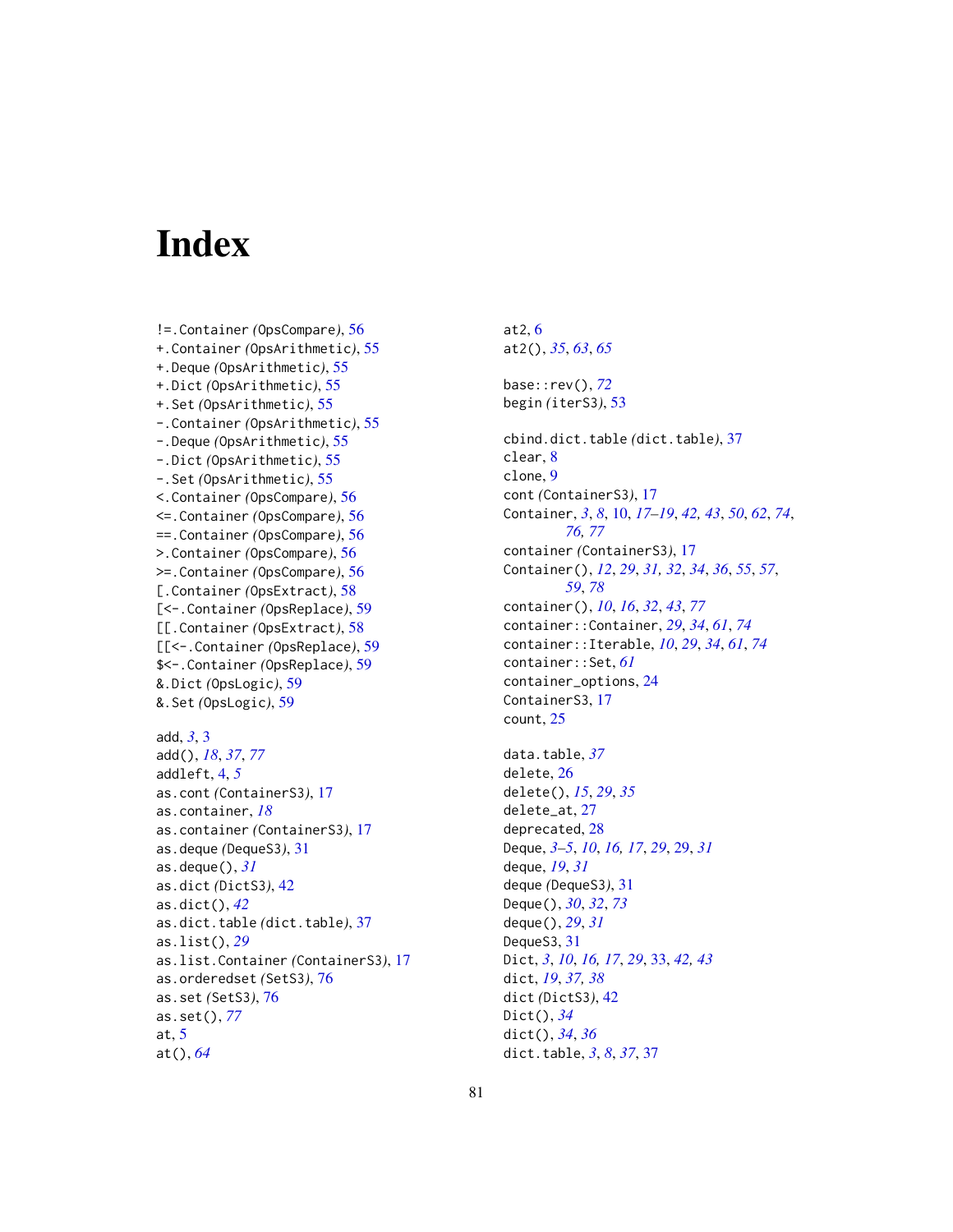# 82 INDEX

```
dict.table(), 68
DictS3, 42
discard, 44
discard_at, 45
empty (deprecated), 28
empty(), 29
format(), 14
get_next (iterS3), 53
get_value (iterS3), 53
get_value(), 53
getContainerOption (container_options),
        24
has, 46
has(), 48
has_name, 47
has_name(), 47
has_next (iterS3), 53
has_value (iterS3), 53
is.container, 18
is.container (ContainerS3), 17
is.deque (DequeS3), 31
is.deque(), 31
is.dict (DictS3), 42
is.dict(), 42
is.dict.table (dict.table), 37
is.iterable (iterS3), 53
is.iterator (iterS3), 53
is.orderedset (SetS3), 76
is.set (SetS3), 76
is.set(), 77
is_empty, 48
is_empty(), 13, 29
iter (iterS3), 53
iter(), 49, 50
Iterable, 10, 16, 49, 49, 53
Iterator, 49, 50, 50, 53, 54
iterS3, 53
keys (deprecated), 28
length(), 15, 29
length.Container (ContainerS3), 17
length.Iterator (iterS3), 53
```
list, *[17,](#page-16-1) [18](#page-17-0)*, *[53](#page-52-0)*

```
names.Container (ContainerS3), 17
names<-.Container (ContainerS3), 17
next_iter (iterS3), 53
next_iter(), 53
OpsArithmetic, 55
OpsCompare, 56
OpsExtract, 58
OpsLogic, 59
OpsReplace, 59
OrderedSet, 61, 61
peek, 62
peek(), 67
peek_at, 63
peek_at(), 6
peek_at2, 64
peek_at2(), 7
peekleft (peek), 62
pop, 66
pos (iterS3), 53
rbind.dict.table (dict.table), 37
ref_add, 3
ref_add (add), 3
ref_add(), 18, 37, 77
ref_addleft, 5
ref_addleft (addleft), 4
ref_clear (clear), 8
ref_delete (delete), 26
ref_delete_at (delete_at), 27
ref_discard (discard), 44
ref_discard_at (discard_at), 45
ref_pop (pop), 66
ref_popleft (pop), 66
ref_rename (rename), 67
ref_replace (replace), 69
ref_replace_at (replace_at), 70
ref_rev (rev), 72
ref_rotate (rotate), 73
ref_update (update), 79
remove(), 29
rename, 67
replace, 69
replace(), 35
replace_at, 70
reset_iter (iterS3), 53
rev, 72
rotate, 73
```